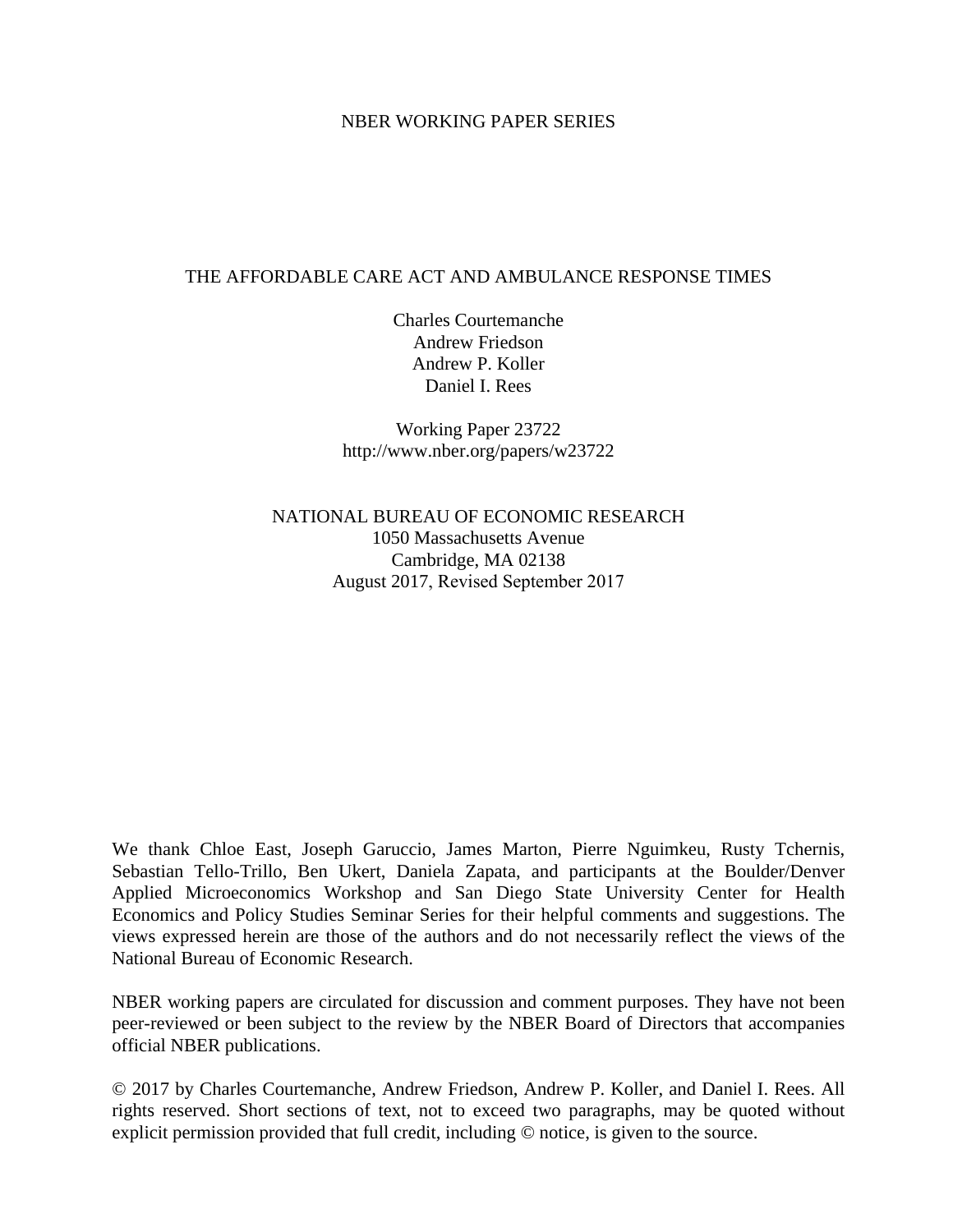The Affordable Care Act and Ambulance Response Times Charles Courtemanche, Andrew Friedson, Andrew P. Koller, and Daniel I. Rees NBER Working Paper No. 23722 August 2017, Revised September 2017 JEL No. I11,I13,I18

### **ABSTRACT**

This study contributes to the literature on supply-side adjustments to insurance expansions by examining the effect of the Affordable Care Act (ACA) on ambulance response times. Exploiting temporal and geographic variation in the implementation of the ACA as well as pre-treatment differences in uninsured rates, we estimate that the expansions of private and Medicaid coverage under the ACA combined to slow ambulance response times by an average of 19%. We conclude that, through extending coverage to individuals who, in its absence, would not have availed themselves of emergency medical services, the ACA added strain to emergency response systems.

Charles Courtemanche Georgia State University Andrew Young School of Policy Studies Department of Economics P.O. Box 3992 Atlanta, GA 30302-3992 and NBER ccourtemanche@gsu.edu

Andrew Friedson Department of Economics University of Colorado Denver Lawrence Street Center 460T Campus Box 181 P.O. Box 173364 Denver, CO 80217-3364 andrew.friedson@ucdenver.edu Andrew P. Koller University of Colorado Denver Department of Economics Campus Box 181 P.O. Box 173364 Denver, CO 80217-3364 andrew.koller@ucdenver.edu

Daniel I. Rees University of Colorado Denver Department of Economics Campus Box 181 P.O. Box 173364 Denver, CO 80217-3364 & Institute of Labor Economics (IZA) Daniel.Rees@ucdenver.edu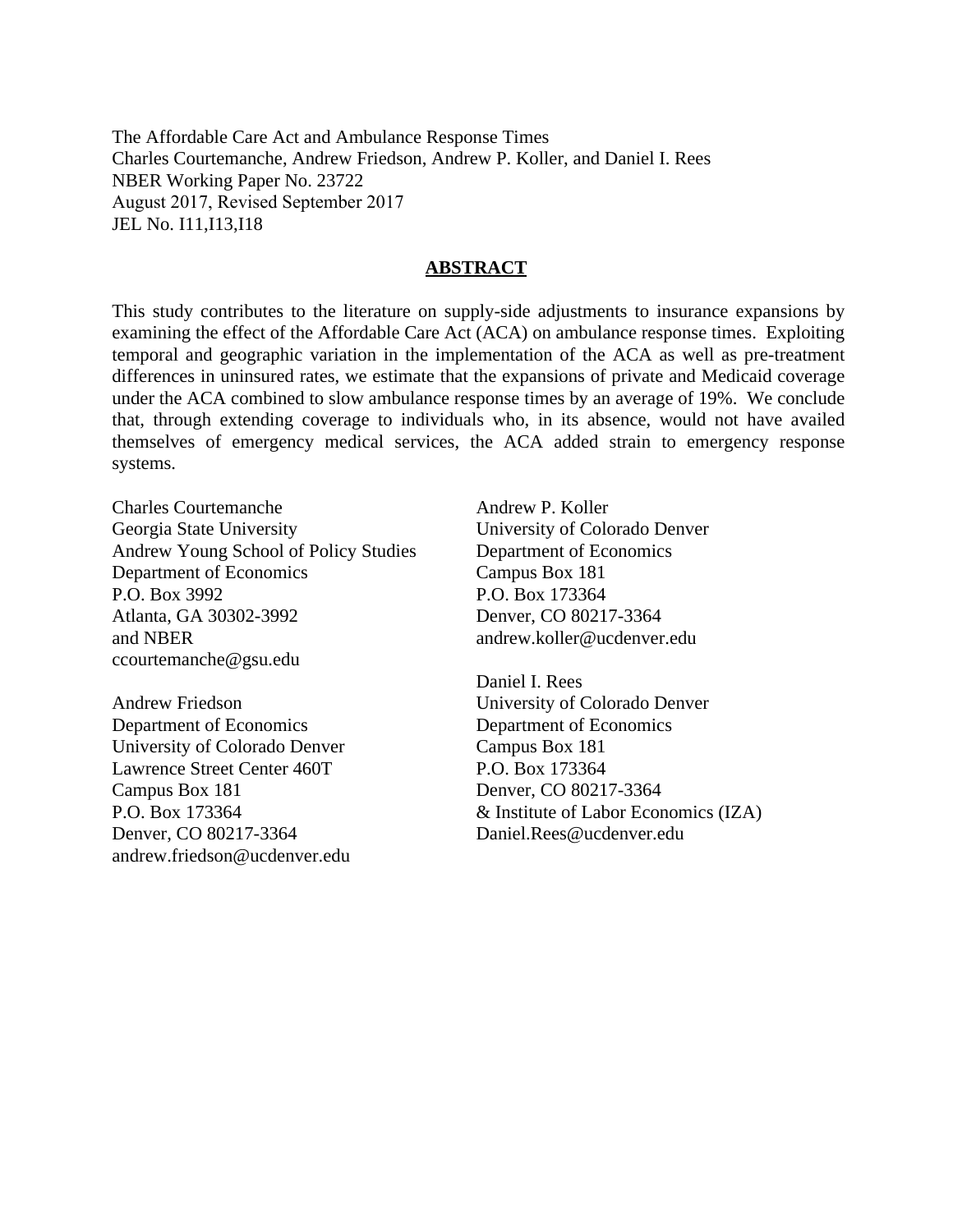#### **1. INTRODUCTION**

Ever since the publication of Arrow's (1963) seminal article, economists have explored and deliberated the appropriate role of government in health insurance markets. With the passage of the Patient Protection and Affordable Care Act (ACA) in 2010 and subsequent, highprofile repeal efforts, this question has also risen to the forefront of public policy debates. While the effects of health insurance expansions on utilization and other patient outcomes have been studied extensively, less attention has been paid to the supply-side of the market and whether provider capacity constraints create challenges as the demand for medical care increases. The current study explores one of the potential supply-side challenges caused by expanding insurance coverage. Specifically, our interest is in estimating the effect of the ACA on ambulance response time, defined as the time elapsed between notification and when the first ambulance arrived on the scene of a motor vehicle accident.

The ACA was intended to achieve nearly universal health insurance coverage through a combination of insurance market reforms, mandates, and government subsidies. In an effort to provide access to affordable coverage for patients with pre-existing conditions, insurers operating in the non-group insurance market were prohibited from denying or dropping coverage, pricing based on health (aside for limited adjustments for age and smoking status), setting lifetime caps, and offering sub-standard benefits. Because these regulations on their own would likely have led to adverse selection, the ACA required that individuals obtain insurance coverage or pay a tax penalty. The ACA also expanded Medicaid to 138% of the Federal Poverty Line (FPL), while providing subsidies for purchasing coverage through private insurance

1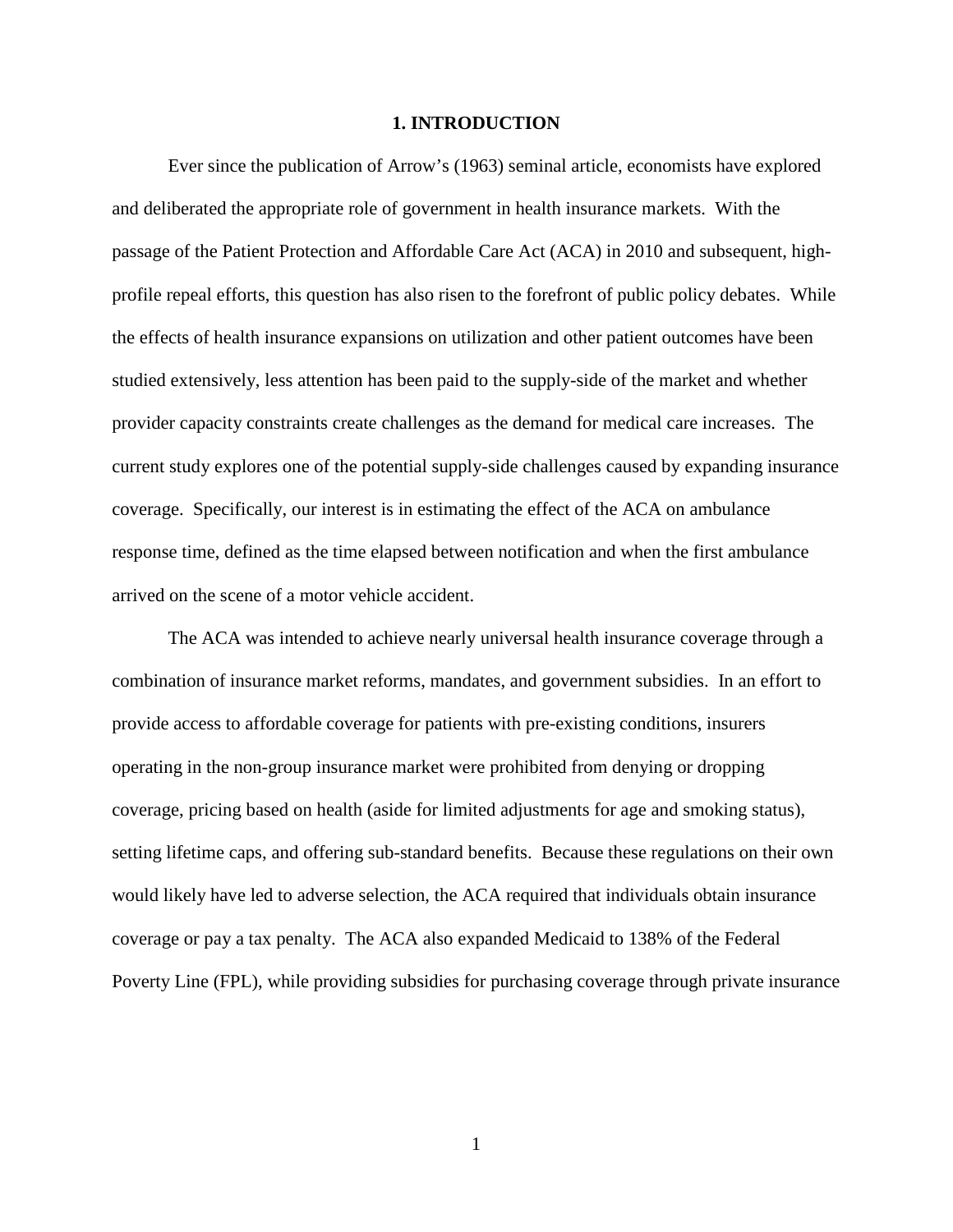"Marketplaces" (Gruber, 20[1](#page-3-0)1).<sup>1</sup> A 2012 Supreme Court decision made the Medicaid expansion component of the ACA optional, and, as of May 2017, 19 states had opted out.

A number of studies have documented a sharp increase in health insurance coverage in 2014, the year in which the major components of the ACA took effect (Long et al., 2014; Smith and Medalia, 2015; Barnett and Vornovitsky, 2016; Courtemanche et al., 2016; McMorrow et al., 2016). Using American Community Survey (ACS) data through 2014, Courtemanche et al. (2017a) found that the ACA increased health insurance coverage by 6 percentage points in states that expanded Medicaid and by 3 percentage points in the 19 non-expansion states. Using an additional year of ACS data (i.e., 2015), Frean et al. (2017) concluded that the expansion of state Medicaid programs accounted for 60% of the coverage gains under the ACA, while the remaining 40% could be attributed to the subsidies offered through the private insurance exchanges.<sup>[2](#page-3-1)</sup>

 Expanding health insurance coverage should, in theory, increase the amount of medical care demanded by reducing its out-of-pocket price. The extent to which this increase actually translates into health care utilization depends, however, on the supply-side response, which could be limited by barriers to entry such as licensing requirements, the capital costs of medical facilities and equipment, and the extensive regulations governing the construction of new medical facilities. A substantial body of research has shown that the United States is currently experiencing acute shortages of health care providers, particularly in the primary care sector (Ku et al., 2009; Bodenheimer and Pham, 2010; Juraschek et al., 2012; Dall et al., 2017), and

<span id="page-3-0"></span><sup>&</sup>lt;sup>1</sup> The ACA also included many other components such as mandates for employers to provide coverage and for insurers to allow dependents to remain on parents' plans until age 26, changes to Medicare financing, and tax increases on high-income individuals and medical devices. The Kaiser Foundation has published a useful guide to the ACA (Kaiser Family Foundation 2017a).

<span id="page-3-1"></span><sup>&</sup>lt;sup>2</sup> Other studies that have investigated the effects of the ACA on coverage include Kaestner et al. (2015) and Wherry and Miller (2016), both of which focused on the effect of expanding state Medicaid programs.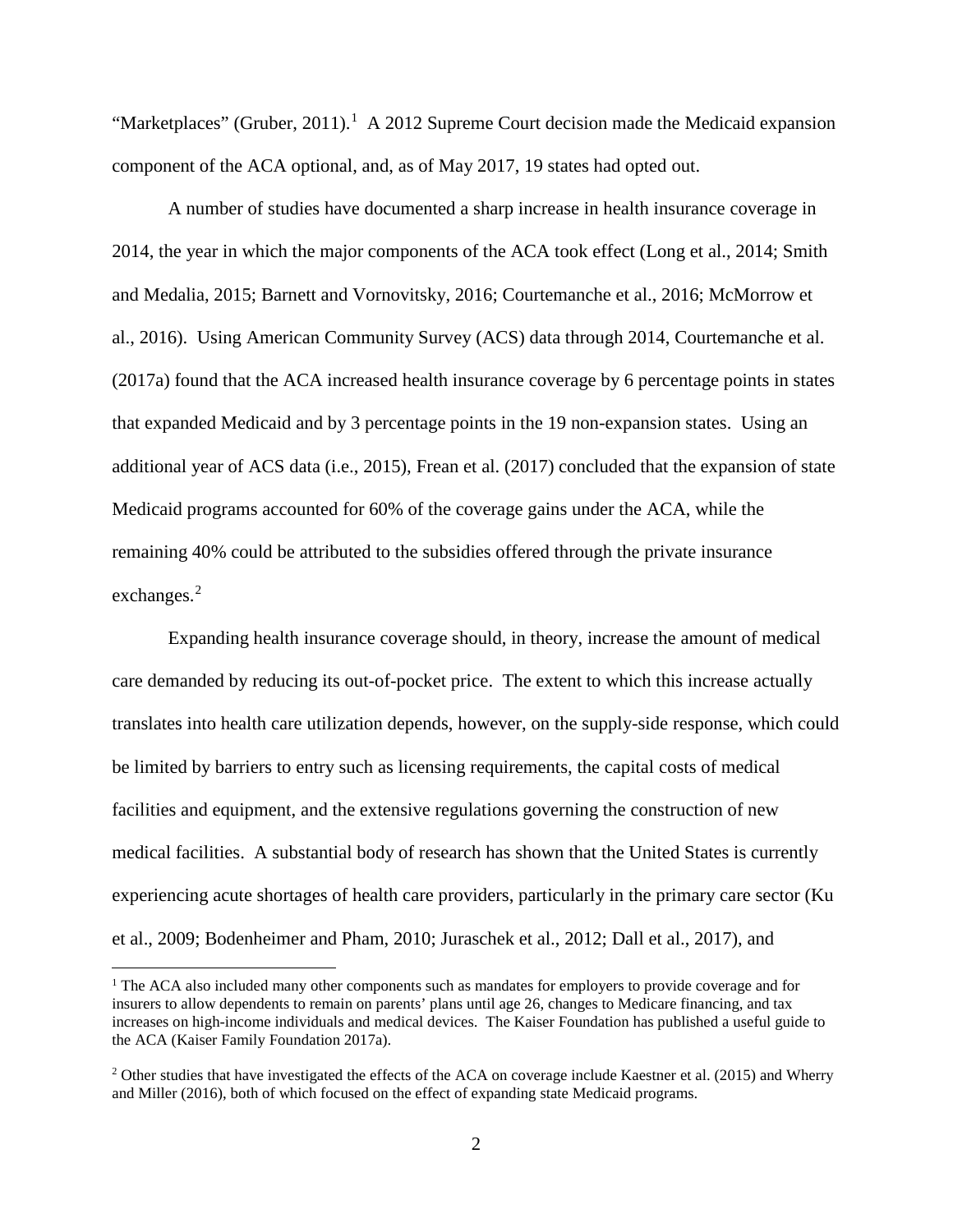projections indicate that these shortages will be exacerbated as a result of the ACA (Ku et al., 2009; Sargen et al., 2011; Huang and Finegold, 2013). If health care providers cannot meet the additional demand for their services generated by expanding insurance coverage, both newly insured patients and patients who were previously covered might experience difficulty in accessing care, undermining the case for expansion (Hofer et al., 2011; Kirch et al., 2013; Miller and Wherry, 2017).

Considerable evidence – dating back to the RAND Health Insurance Experiment of the 1970s and 1980s (Manning et al., 1987) – suggests that expanding health insurance coverage encourages utilization, consistent with the fact that coverage lowers the effective price of medical care. This literature has explored the effects of several important policy interventions. In the United States alone, these interventions include Medicaid (Currie and Gruber, 1996a; Dafny and Gruber, 2005; Baicker et al., 2013; Finkelstein et al., 2012; Taubman et al., 2014; Tello-Trillo, 2016), Medicare (Lichtenberg, 2002; Card et al., 2008), the Massachusetts universal coverage initiative (Miller, 2012a; Kolstad and Kowalski, 2012; Van der Wees et al., 2013), the 2010 expansion of coverage to young adults under the ACA (Sommers et al., 2013; Antwi et al., 2015; Barbaresco et al., 2015) and the various ACA provisions that took effect in 2014 (Sommers et al., 2015; Courtemanche et al., 2017b; Simon et al., 2017; Miller and Wherry  $2017$ ).<sup>[3](#page-4-0)</sup>

Whether increased utilization actually results in better health outcomes of patients is, however, still an open question. There is strong evidence that the expansion of private insurance coverage under the Massachusetts reform led to sizeable improvements in self-assessed health and reductions in emergency room use (Kolstad and Kowalski, 2012; Miller, 2012b; Van der

<span id="page-4-0"></span><sup>3</sup> In a related study, Brot-Goldberg et al. (2017) documented an decrease in several aspects of health care utilization, including emergency services, among employees of a large self-insured firm after a transition from free health care to a high-deductible plan.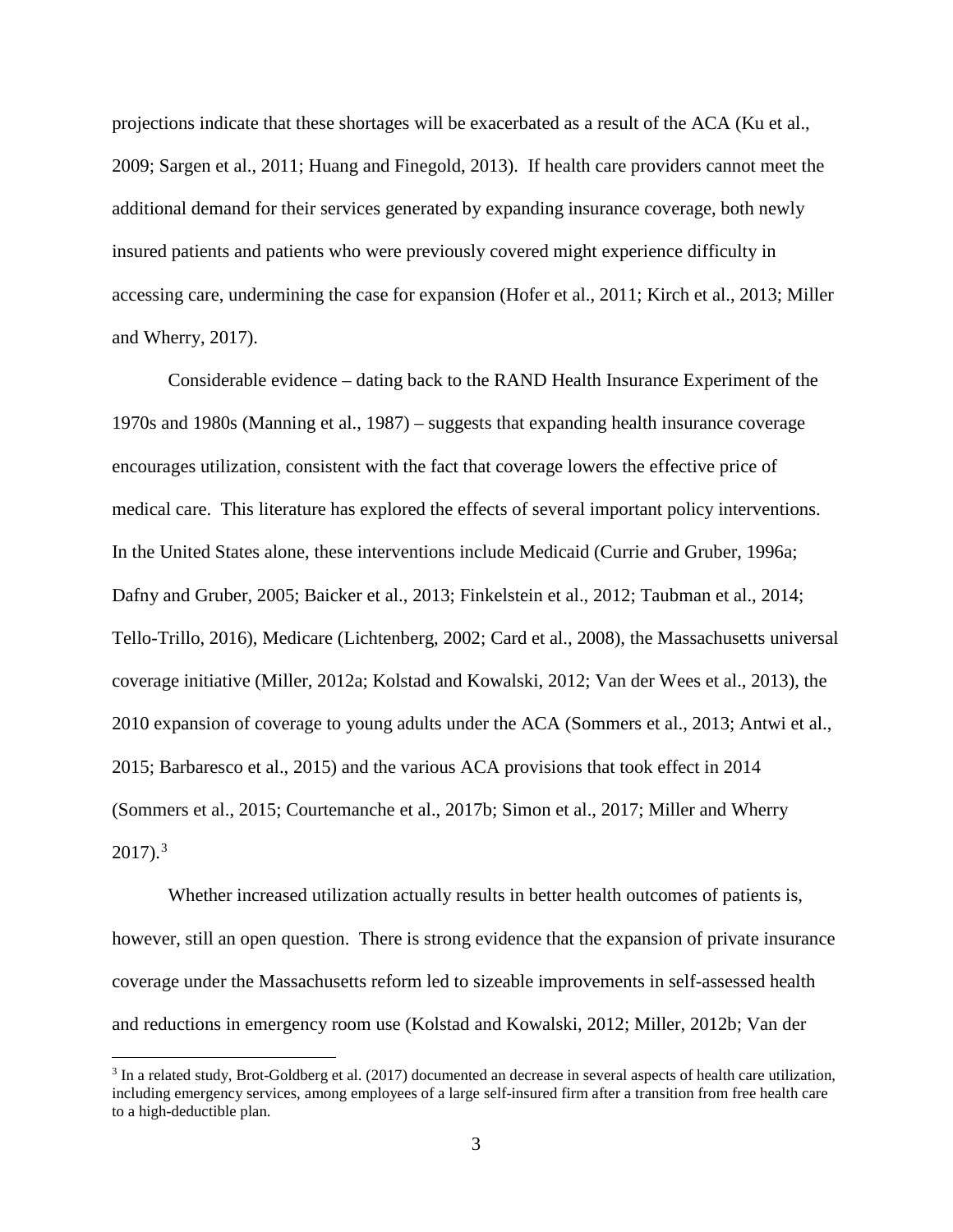Wees et al., 2013; Courtemanche and Zapata, 2014). By contrast, despite improving selfassessed health, the randomized Oregon Medicaid expansion had little to no impact on clinically measured health outcomes, and actually led to an increase in emergency room utilization (Baicker et al., 2013; Finkelstein et al., 2012; Taubman et al., 2014). The private insurance portion of the ACA seems to have improved access to care, but the evidence with regard to its effect on self-assessed health is decidedly mixed (Sommers et al., 2015; Courtemanche et al., 2017b). Several studies have found that the Medicaid expansion under the ACA led to modest access gains for patients, but had no discernable effect on self-assessed health (Sommers et al., 2015; Courtemanche et al., 2017b; Simon et al., 2017).

Despite the potential importance of capacity constraints in explaining the heterogeneous effects of insurance coverage expansions described in the paragraph above, only a handful of previous studies have focused on the supply-side of the market.<sup>[4](#page-5-0)</sup> Garthwaite (2012) concluded that physicians responded to the State Children's Health Insurance Program (SCHIP) by shortening office visits, while Kolstad and Kowalski's results suggest that the 2006 Massachusetts reform led to shorter hospital stays. Kondo and Shigeoka (2013) found that hospitals increased their capacity (as measured by number of beds) after the introduction of universal health insurance in Japan, but there were no noteworthy changes in the numbers of medical institutions, physicians, or nurses. Buchmueller et al. (2014) examined provider behavior and patient wait times before and after several states expanded their Medicaid programs to include dental benefits. These authors found that the use of hygienists increased when

<span id="page-5-0"></span><sup>4</sup> If providers are unable to fully meet new demand, they may give priority to more lucrative privately insured patients, potentially explaining the heterogeneous effects of insurance expansions. Moreover, if capacity constraints are less binding in wealthy states, this could explain why the expansion of private insurance coverage under the Massachusetts reform led to sizeable improvements in self-assessed health and reductions in emergency room use, while the Oregon Medicaid expansion led to an increase in emergency room use (Courtemanche et al., 2017b).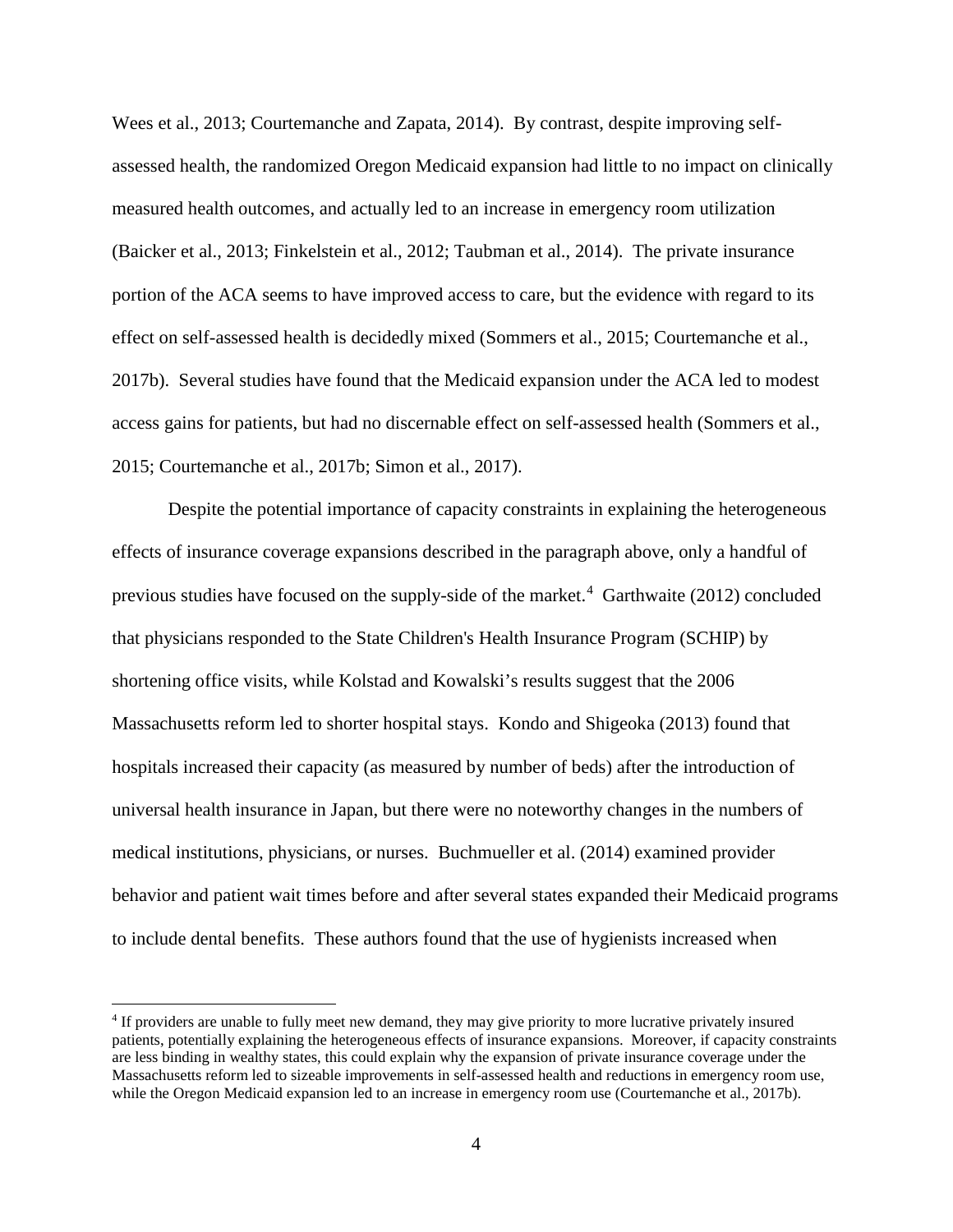coverage was expanded, but dentists also responded by increasing their own work effort. Nonetheless, wait times for patients rose "modestly" (Buchmueller et al., 2014, p. 3).<sup>[5](#page-6-0)</sup>

 We contribute to the small but growing literature on supply-side adjustments to insurance expansions by investigating the effect of the ACA on ambulance response times. Our work provides the first estimates of the effect of coverage expansion under the ACA on wait times for any type of medical service.<sup>[6](#page-6-1)</sup> Moreover, although a literature exists on emergency room wait times and the practice of diverting ambulances to other hospitals in an effort to avoid overcrowding (e.g. Schull et al., 2003; Wilper et al., 2008), only one previous study, by David and Harrington (2010), has explored the determinants of ambulance response times, and these authors did not examine the effects of expanding insurance coverage.<sup>[7](#page-6-2)</sup>

Both Medicaid and Marketplace plans cover emergency medical services (Folger, 2015),<sup>[8](#page-6-3)</sup> and enrollment in a public insurance program was a strong predictor of using ambulance transport to the emergency room prior to the passage of the ACA (Rucker et al.,1997; Larkin et

<span id="page-6-0"></span><sup>&</sup>lt;sup>5</sup> See also Friedson and Marier (2017), who described an influx of out-of-state physicians during the implementation of the Massachusetts reform, a solution to capacity limitations that is clearly less viable in the case of a nationwide reform such as the ACA. Using data from National Health Interview Survey, Miller and Wherry (2017) examined the effect of Medicaid expansions under the ACA on various measures of access to care. These authors found that low-income individuals living in expansion states were less likely to be shut out of care due to cost concerns, but were more likely to delay care because they could not make an appointment with a physician.

<span id="page-6-1"></span><sup>6</sup> Polsky et al. (2015) found evidence that the temporary increase in the Medicaid reimbursement rate to primary care providers under the ACA shortened wait times for enrollees, but these authors did not study the effect of coverage expansions under the ACA.

<span id="page-6-2"></span><sup>7</sup> David and Harrington (2010) examined the influence of county demographics on ambulance response times. See also David and Brachet (2011, p. 107), who examined the effect of "human capital accumulation" among EMS workers on out-of-hospital time, which is defined as the time between ambulance dispatch and the return to the hospital.

<span id="page-6-3"></span><sup>8</sup> Under the ACA, all health insurance plans offered to individuals both through exchanges and employers are required to provide coverage for an Essential Health Benefits (EHB) package, which includes emergency ambulance services (Folger, 2015). Emergency ambulance services are also covered by every state's Medicaid program.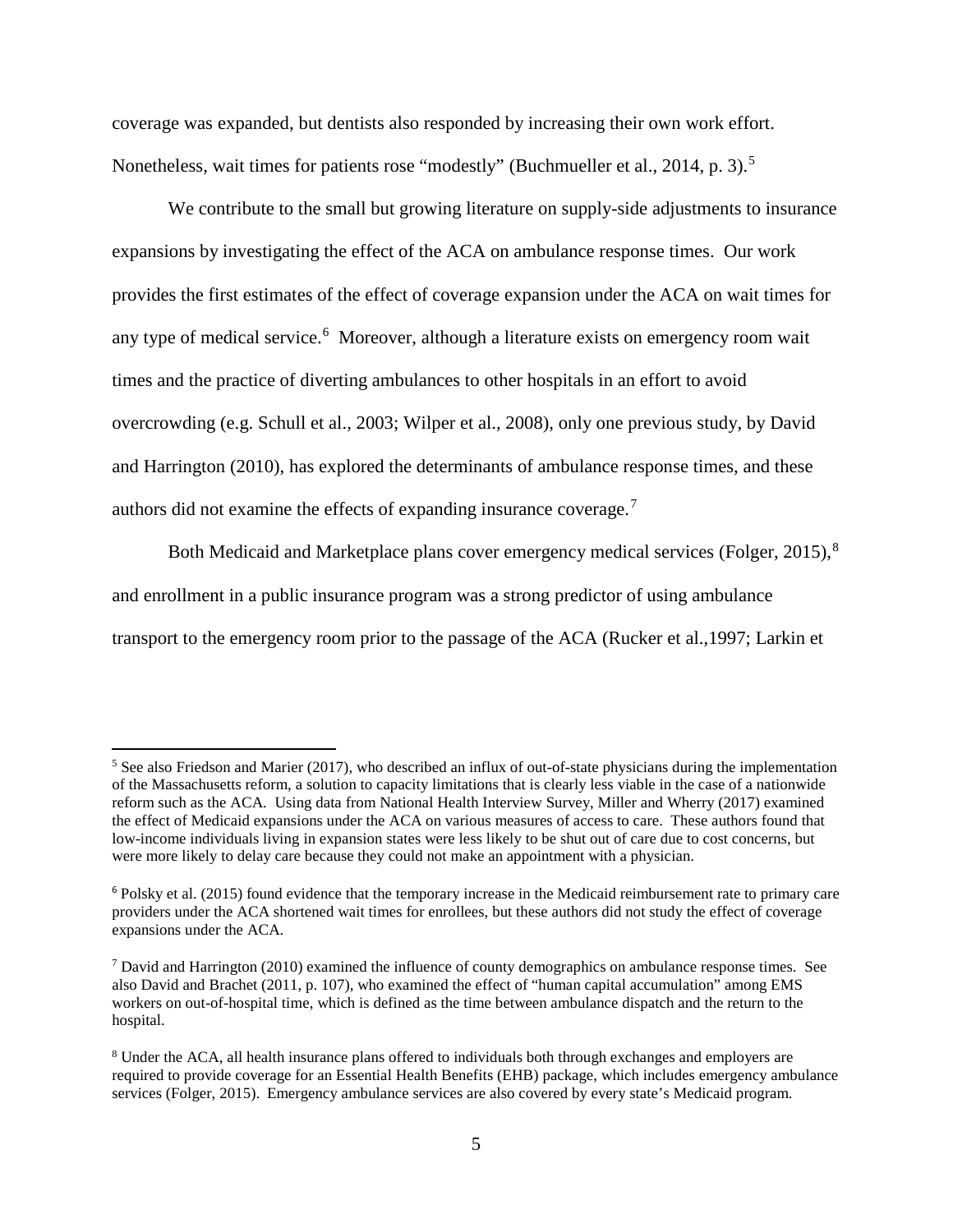al., 2006).<sup>[9](#page-7-0)</sup> If demand for ambulance services increased as a result of the ACA, there are several reasons to suspect that the supply-side response may have been muted, particularly in the short run. First, EMS personnel require considerable education and training, as well as certification, and there is evidence that shortages of these personnel existed even before the ACA took effect (Halpern, 20[10](#page-7-1)).<sup>10</sup> Second, new ambulances can cost between \$100,000 and \$200,000, representing a major investment for emergency medical service providers (Lindberg, 2011). Finally, relative to, for instance, primary care physicians or dentists, the capital-intensive nature of ambulance services makes meeting new demand through working longer hours more difficult, and shortening visits in an effort to accommodate more patients is not an option available to EMS providers. Because the ACA was fully implemented only recently, we cannot explore its long-run impact on ambulance response times.

We begin by revisiting the effect of the ACA on insurance coverage, which can be thought of as our first stage. Following Courtemanche et al. (2017a), we draw upon ACS data and adopt an identification strategy that exploits temporal and geographic variation in the implementation of the ACA as well as pre-treatment differences in uninsured rates. There are, however, two key differences between our analysis and that of Courtemanche et al. (2017a). First, we use pre-ACA insured rates at the county level rather than the core-based statistical area (CBSA) level. Second, we add a second year (2015) of post-treatment data. Not surprisingly, our results are quite similar to those of Courtemanche et al. (2017a). We find that the ACA increased health insurance coverage by 5 percentage points in states that expanded Medicaid and

<span id="page-7-0"></span><sup>9</sup> Also see Ellis, Martins and Zhu (2017). Using data on 171 million person-months from MarketScan, the authors found a price elasticity of demand for ambulance services of -1 among "forward-looking" individuals, suggesting that extending insurance coverage under the ACA would increase utilization of ambulance services. Accordingly, based on data from the National 911 Program (2014; 2015; 2016), we compute that 911 calls rose by 9% in the first two years after full ACA implementation.

<span id="page-7-1"></span><sup>&</sup>lt;sup>10</sup> Below, we test directly for changes in levels of EMS personnel in response to the implementation of the ACA.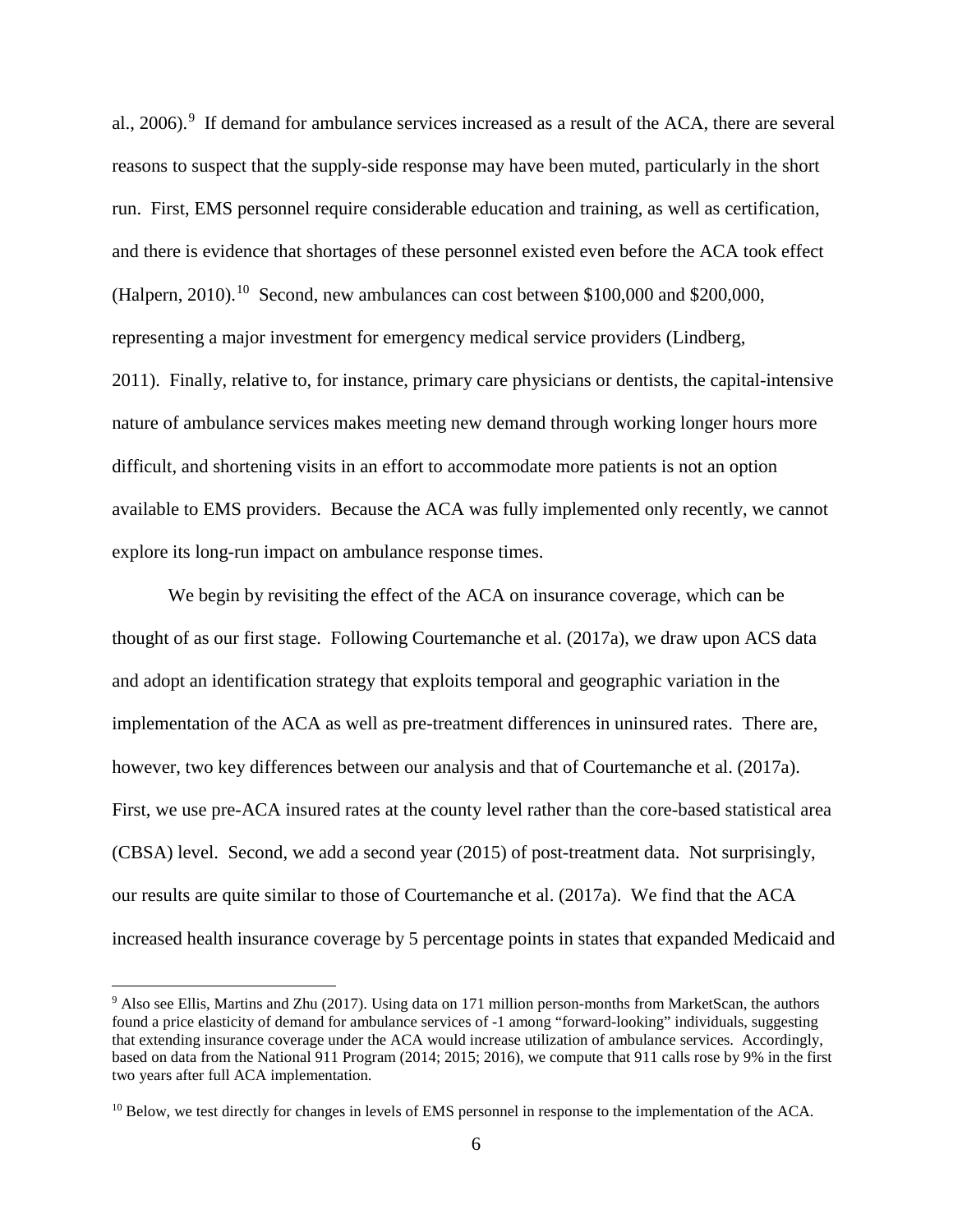by three percentage points in non-expansion states. The effect of the ACA on insurance coverage appears to have been stronger in 2015 than it was in 2014.

Next, we turn our attention to the impact of the ACA on ambulance response times using data from the Fatality Analysis Reporting System (FARS) for the period 2010-2015 and the same research design as was used to estimate the effects of the ACA on health insurance coverage. We find that the ambulance response times increased substantially with the implementation of the ACA. Specifically, our preferred estimates suggest that the expansions of private and Medicaid coverage under the ACA combined to slow ambulance response times by almost two minutes, or approximately 19 percent at the average uninsured rate. Because we find no evidence that this increase can be explained by traffic congestion or local economic conditions, we conclude that, through extending coverage to individuals who would have otherwise not availed themselves of emergency medical services, the ACA led to a substantial increase in ambulance response times.

#### **2. THE ACA AND INSURANCE COVERAGE**

As noted in the introduction, several recent studies have examined the effect of the ACA on health insurance coverage (Courtemanche et al., 2017a; Courtemanche et al., 2017b; Frean et al., 2017).<sup>[11](#page-8-0)</sup> Our interest in re-visiting this effect is twofold. First, we want to update the Courtemanche et al. (2017a) estimates using information from the 2015 wave of the ACS, to which these authors did not have access. Second, and more importantly, we want to exploit pre-ACA differences in uninsured rates at the county, as opposed to the PUMA or CBSA, level

<span id="page-8-0"></span> $11$  Courtemanche et al.'s (2017b) focus was on estimating the effects of the ACA on access, risky health behaviors such as drinking and smoking, and self-reported health. Frean et al. (2017) examined the effect of the various ACA provisions (exchange premium subsidies, expanding Medicaid, and the individual mandate) on insurance coverage using ACS data for the period 2012-2015.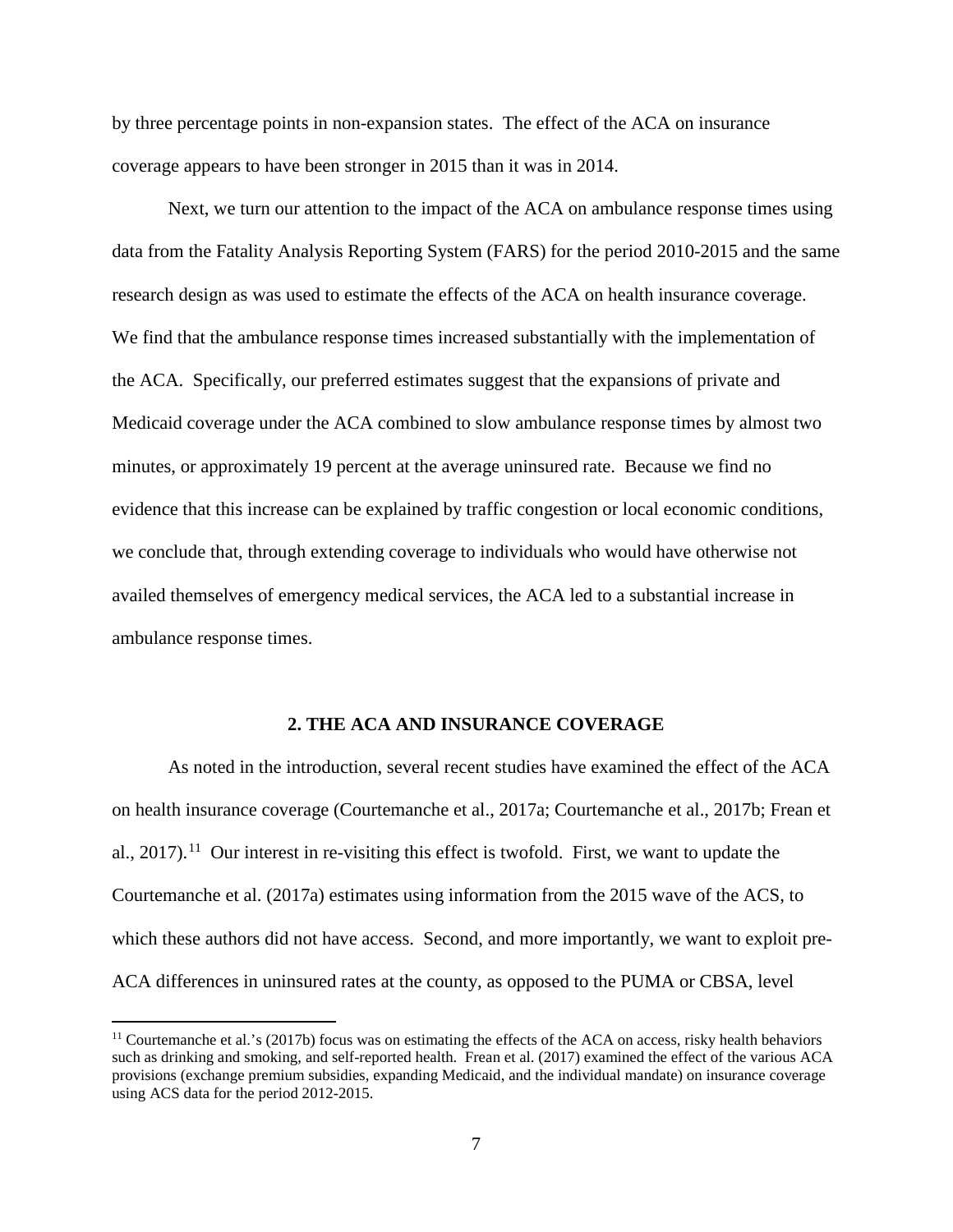because there are typically multiple ambulance response zones within a particular PUMA or CBSA (Emergency Medical Services Authority of California, 2013; North Dakota Department of Health, 2009; Central Region EMS and Trauma Care Council 2017) and the county is the finest geographic unit available to researchers using the publicly available SAHIE data.<sup>12</sup> The firststage estimates, therefore, both motivate our subsequent analyses and add to the literature on the ACA and coverage.

Specifically, we use county-level data on insurance coverage rates from 2010-2015 from the Small Area Health Insurance Estimates (SAHIE) program to estimate the following difference-in-difference (DD) regression equation using Ordinary Least Squares (OLS):

(1) *Insured<sub>cst</sub>* =  $\alpha_0 + \alpha_1 Post_t + \alpha_2 (Post_t x \text{ Medical Expansion_s}) + \theta_c + \varepsilon_{cst}$ ,

 $\overline{a}$ 

where the dependent variable, *Insured<sub>cst*</sub>, is equal to the proportion of residents living in county *c* and state *s* who were covered by health insurance in year *t*, and *Post<sub>t</sub>* is an indicator equal to 1 in the years 2014 and 2015 (and equal to 0 otherwise).<sup>[13](#page-9-1)</sup> Although a few components of the ACA

<span id="page-9-0"></span> $12$  Frean et al. (2017) used pre-ACA Medicaid eligibility rates at the Public Use Microdata Area (PUMA) level. The United States contains 2,071 PUMAs, each of which has at least 100,000 people. Courtemanche et al. (2017a) calculated pre-ACA uninsured rates at the core-based statistical area (CBSA) level, while Courtemanche et al. (2017b) divided states into 4 areas (urban, suburban, non-MSA, and unknown). Eighty percent of PUMAs, "map into precisely one CBSA", while the remainder map into two or more CBSAs (Courtemanche et al., 2017a, p. 183). State or local governments typically work with ambulance operators to create semi-exclusive response zones. The size of these zones can vary, but are typically much smaller than a PUMA. For example, the county of Los Angeles has over 30 ambulance response zones and the city of Los Angeles has 7 response zones, while nearby (and largely rural) Kern county has 11 ambulance response zones.

<span id="page-9-1"></span><sup>&</sup>lt;sup>13</sup> The SAHIE insurance coverage estimates are based on ACS, which uses the 1% sample of Census respondents. Our sample is restricted to counties with a population of more than 10,000, ensuring that the estimated pre-treatment uninsured rate is based on at least 100 individuals in each county. ACS respondents are asked if they are currently covered by "any of the following types of health insurance or health coverage plans", where the choices include "insurance though a current or former employer or union," "insurance purchased directly from an insurance company," "Medicare," "Medicaid, Medical Assistance, or any kind of government-assistance plan for those with low incomes or a disability," "TRICARE or other military health care," "VA (including those who have ever used or enrolled for VA health care)," "Indian Health Service," and "any other type of health insurance or health coverage plan." Only those respondents who answered "no" to every type of insurance listed above are considered by the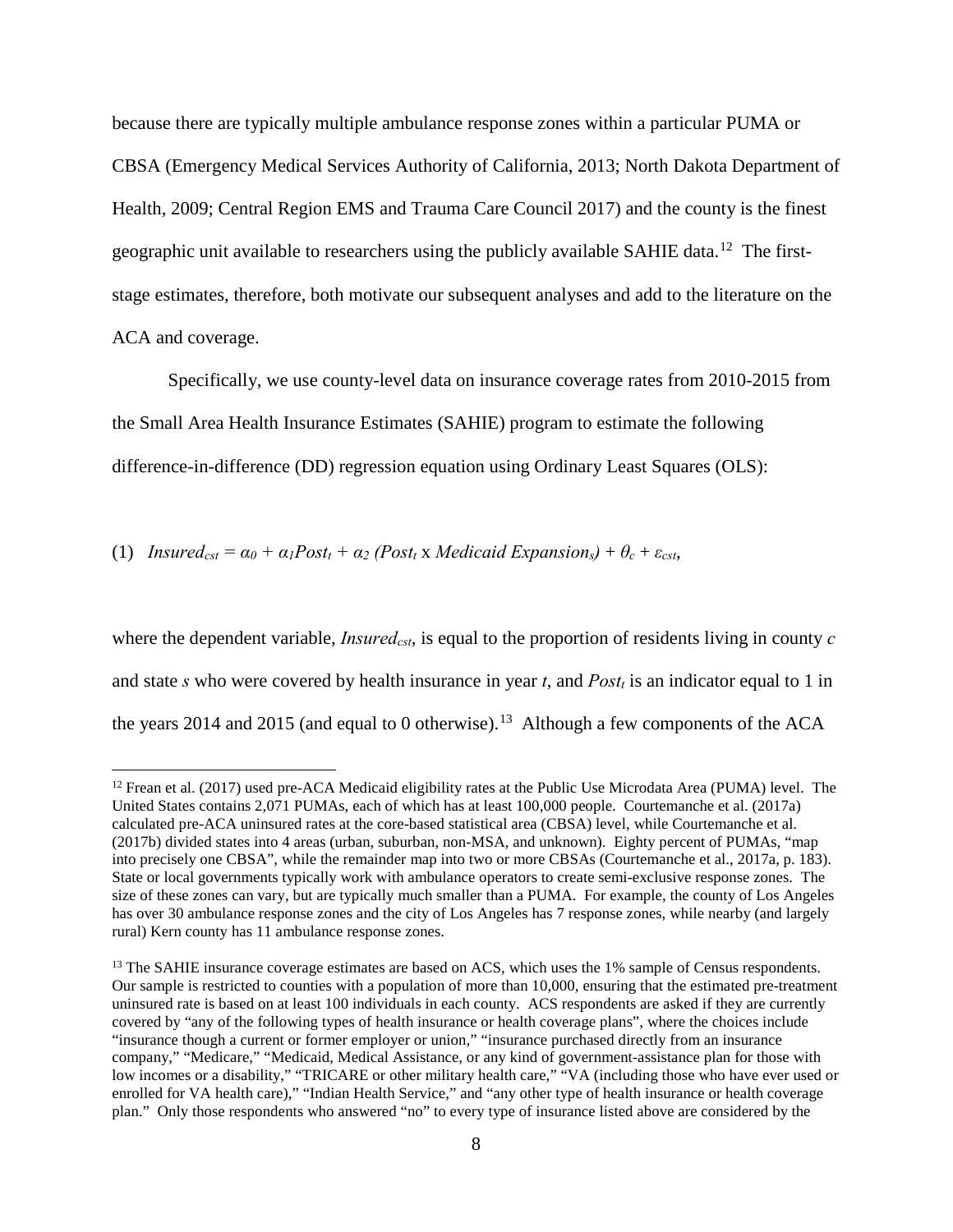took effect in 2010 (most notably, the requirement that dependents be allowed to stay on their parents' private insurance plans until the age of 26), the major components of the ACA came into effect on January 1, 2014. *Medicaid Expansions* is an indicator equal to 1 if state *s* expanded its Medicaid program under the ACA, and equal to 0 if it did not.<sup>14</sup> Because county fixed effects, *θc*, are included, the Medicaid expansion indicator does not appear on the right-hand side of equation (1) except when interacted with *Postt*. Standard errors are corrected for clustering at the state level and all county-year level regressions are weighted by county population in the 2010 census.

 Estimates of equation (1) are reported in the first column of Table 1. Taken at face value, they suggest that full implementation of the ACA led to a 5.7 percentage point increase in coverage, while coverage went up by 4.3 percentage points in non-expansion states. However, as noted by Courtemanche et al. (2017a, p. 187), estimates of *α1* and *α2* are suspect both because insurance rates tend to fluctuate over time and because the decision to expand Medicaid expansion could have been correlated with the unobserved determinants of these fluctuations.

Given these issues, we report estimates of the following equation in the second column of Table 1:

(2) *Insured<sub>cst</sub>* =  $\beta_0 + \beta_1$  (Post<sub>t</sub> x Uninsured2013<sub>c</sub>) +  $\beta_2$  (Post<sub>t</sub> x Uninsured2013<sub>c</sub> x Medicaid

 $Expansion<sub>s</sub>$ ) +  $\theta_c$  +  $\gamma_{st}$  +  $\varepsilon_{cst}$ ,

<span id="page-10-0"></span><sup>14</sup> Twenty-four states and Washington D.C. expanded their Medicaid programs on January 1, 2014. Seven states expanded their Medicaid programs after this date. When interacted with *Medicaid Expansion*s, the variable *Postt* was coded as 1 if a state expanded their Medicaid program at any point during year *t*. We experimented with coding *Postt* as fraction of the expansion year (for example coding Michigan, which expanded on April 1, 2014 as .75 in 2014 and 1 in 2015). The results were essentially unchanged from those reported in Tables 1-9.

SAHIE program to have been uninsured. For more information on how the SAHIE are calculated see Bauder, Luery and Szelepka (2017).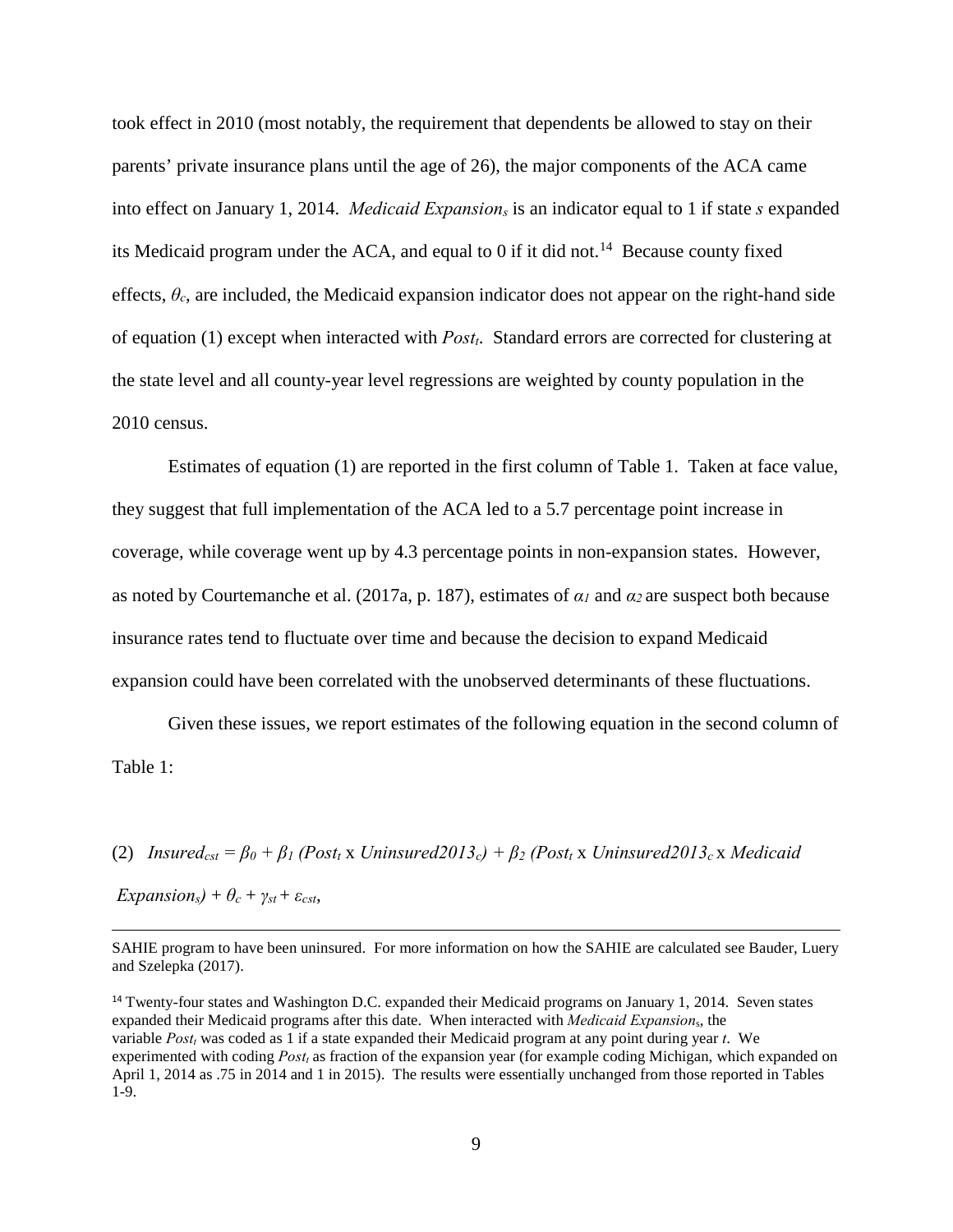where *Uninsured2013<sub>c</sub>* is equal to the proportion of residents living in county *c* who had coverage in 2013 and state-by-year fixed effects,  $\gamma_{st}$ , account for shocks to coverage at the stateyear level.<sup>15</sup> Equation (2) is analogous to a standard difference-in-differences-in differences (DDD) equation, but instead of using an untreated control group, the effect of treatment (i.e., Medicaid expansion and the opening of the private insurance exchanges) depends upon the pre-ACA uninsured rate in county  $c$ <sup>16</sup> Specifically, the effect of the ACA in non-expansion states is given by  $\beta_1$  x *Uninsured2013<sub>c</sub>*, while the effect of the ACA in expansion states is given by  $(\beta_1 +$  $\beta_2$ *Uninsured2013<sub>c</sub>*. These effects are calculated at the mean of the pre-ACA uninsured rate, Uninsured  $2013<sub>c</sub>$ , or 0.179.

Estimates of equation (2) confirm that the ACA had a strong positive effect on coverage: the estimates of  $\beta_1$  and  $\beta_2$  are positive and significant at conventional levels. At the mean of *Uninsured2013<sub>c</sub>*, we calculate that non-expansion states experienced an increase of three percentage points in their rate of coverage, while expansion states experienced an increase of 5 percentage points; expanding Medicaid without implementing the other major components of the ACA is associated with a 2.1 percentage point increase in coverage.

In Table 2, we explore whether the effect of the ACA on insurance coverage rates changed between 2014 and 2015. Specifically, we report estimates of a modified equation (2), in which the variable *Post<sub>t</sub>* is split into two separate indicators, one for 2014 and the other for 2015. Consistent with the results of Frean et al. (2017), we find evidence that the effect of ACA on

<span id="page-11-0"></span><sup>&</sup>lt;sup>15</sup> Because state-by-year and county fixed effects are included, the variables  $Post<sub>t</sub>$  and  $Uninsured2013<sub>c</sub>$  do not appear on the right-hand side of equation (2) except when interacted with each other.

<span id="page-11-1"></span><sup>&</sup>lt;sup>16</sup> Several previous studies have used a similar estimation strategy to examine the effects insurance expansions and contractions. A non-exhaustive list of examples includes: Finklestein and McKnight (2008), Miller (2012b), Mazumder and Miller (forthcoming), Tello-Trillo (2017), and Courtemanche et al. (2017a).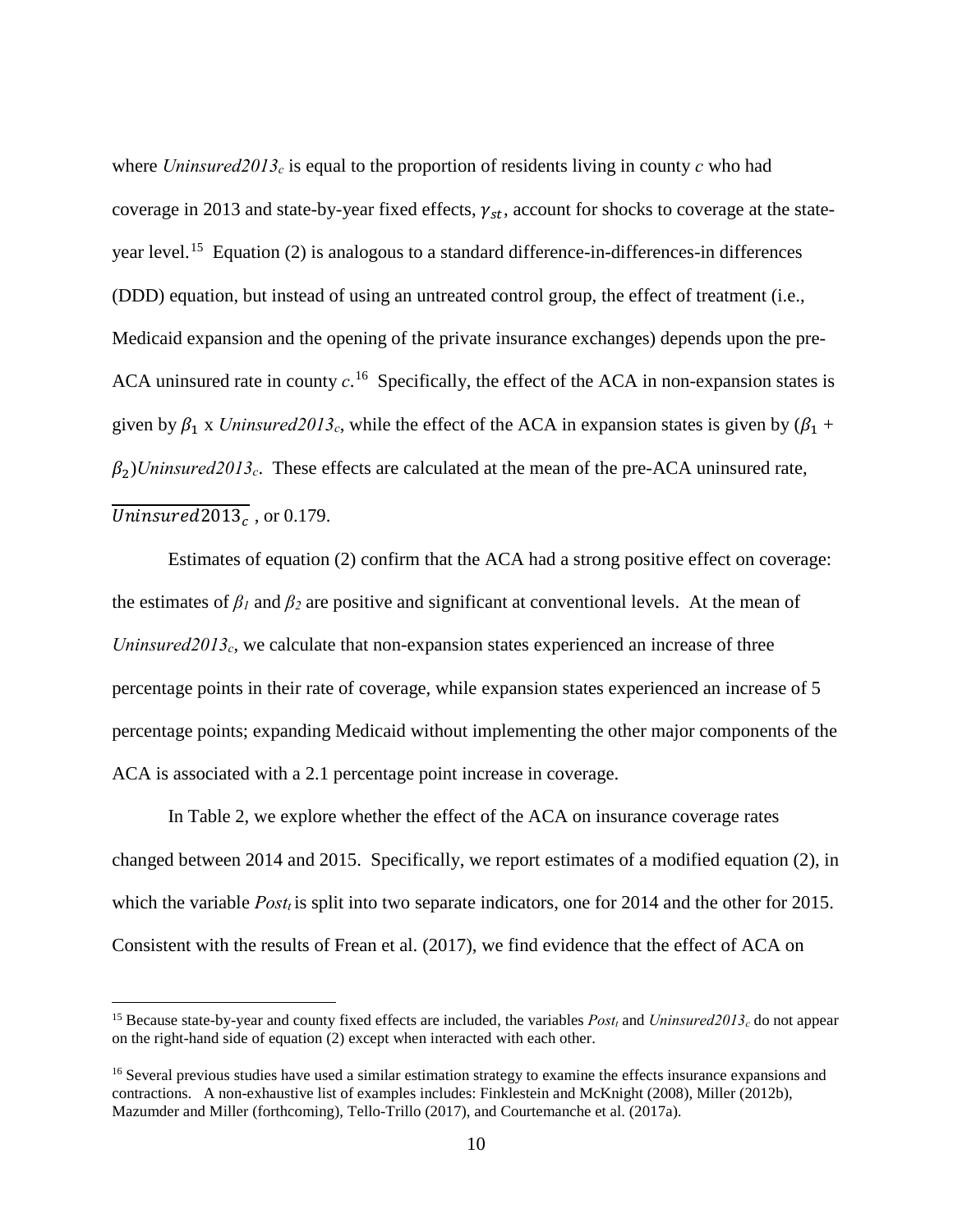insurance coverage grew over time. We calculate that, at the mean of *Uninsured2013c*, nonexpansion states experienced a 3.7 percentage point increase in their rate of coverage by 2015, while states that did expand their Medicaid program under the ACA experienced a 6.3 percentage point increase. These estimates are significantly larger than the estimates for 2014, the year in which the ACA took effect.

### **3. THE ACA AND AMBULANCE RESPONSE TIMES**

Having established the effect of the ACA on coverage, we now turn our attention to the effect of the ACA on ambulance response times. Our data come from FARS and cover the period 2010-2015. Collected by the National Highway Traffic Safety Administration, the FARS data represent an annual census of fatal injuries suffered in motor vehicle crashes (MVCs) in the United States.<sup>17</sup> Although insurance coverage clearly increased during the period under study, EMS providers may not have had enough time or money to increase capacity. Thus, the estimates discussed below should be thought of as short-run. In the long-run, providers could, in theory, respond to increased demand by employing more EMS workers and ambulances.

Detailed accident-level information is available in FARS, including the hour and minute an accident occurred, the hour and minute EMS was notified, the hour and minute the first ambulance arrived at the scene, and the hour and minute the first ambulance arrived at the hospital.<sup>18</sup> However, notification and/or arrival times are missing for approximately 45% of the

<span id="page-12-0"></span><sup>&</sup>lt;sup>17</sup> An accident is included in the FARS data if someone involved died within 30 days for reasons attributed to the accident (National Highway Traffic Safety Administration 2016).

<span id="page-12-1"></span><sup>&</sup>lt;sup>18</sup> The National Highway Traffic Safety Administration obtains information on fatal vehicular accidents from a variety of sources, including police crash reports, vehicle registration files, state highway department data, emergency medical services records, police reports, toxicology reports, and death certificates. Ambulance response times are measured as the difference between when an EMS provider was notified and the time of arrival at the scene of the accident. FARS also includes information on when the ambulance returned to the hospital after the accident.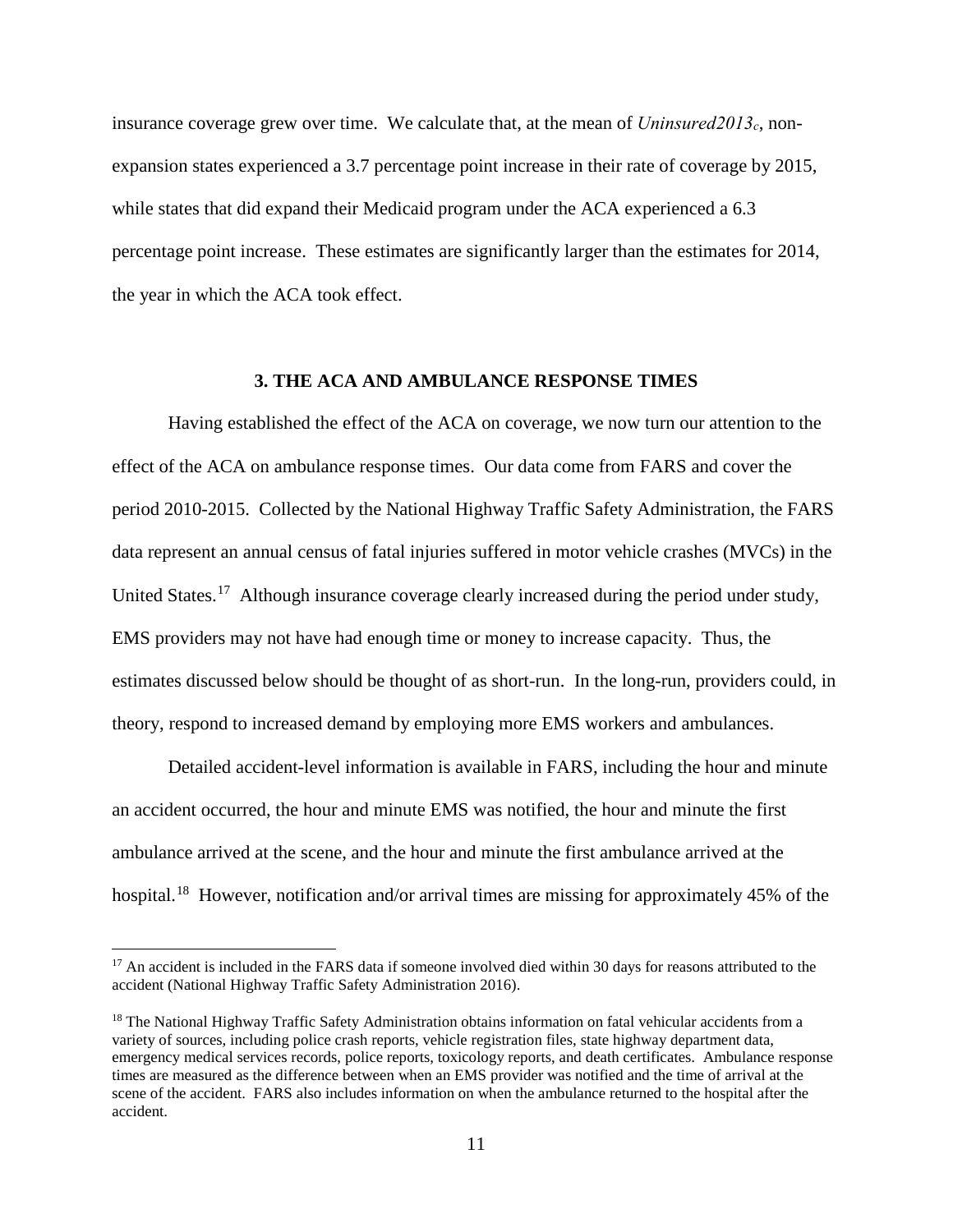MVCs in FARS during the period under study. In Appendix Table A1, we test for whether the implementation of the ACA was associated with the probability that these times were missing using a DDD-style strategy similar to equation (2). This exercise produced estimated coefficients that are, without exception, small and statistically insignificant at conventional levels, suggesting that selection is not an issue.

If the implementation of the ACA did in fact lead to longer ambulance response times, the results of several medical studies provide evidence that this phenomenon would have decreased the odds of survival for MVC victims. For instance, Gonzalez et al. (2009) analyzed data on MVCs and patient outcomes in Alabama for the period 2001-2002. These authors found little evidence of a relationship between ambulance response times and the likelihood of survival in urban areas, but in rural areas this relationship was negative and significant.<sup>[19](#page-13-0)</sup> Durkin et al. (2005), Zwerling et al. (2005), and Li et al. (2008), and Sánchez-Mangas et al. (2010) provide additional evidence of a negative relationship between ambulance response times and the odds of surviving a MVC, especially in rural settings where ambulance response times tend to be longer.

To explore the effect of the ACA on ambulance response times, we begin by estimating a DD equation of the following form:

(3) *Response Time<sub>acst</sub>* =  $\alpha_0 + \alpha_1$ *Post<sub>t</sub>* +  $\alpha_2$  (*Post<sub>t</sub>* x *Medicaid Expansion<sub>s</sub>*) +  $\alpha_3'X_{acst}$ +  $\theta_c$  +  $\varepsilon_{acst}$ ,

where the dependent variable is the time (in minutes) that elapsed between when the EMS provider was notified and when the ambulance first arrived on the scene of fatal accident *a*, in

<span id="page-13-0"></span> $19$  Gonzalez et al. (2009, p. 34) concluded that "protracted scene times" in rural, but not urban, areas may "contribute to increased mortality."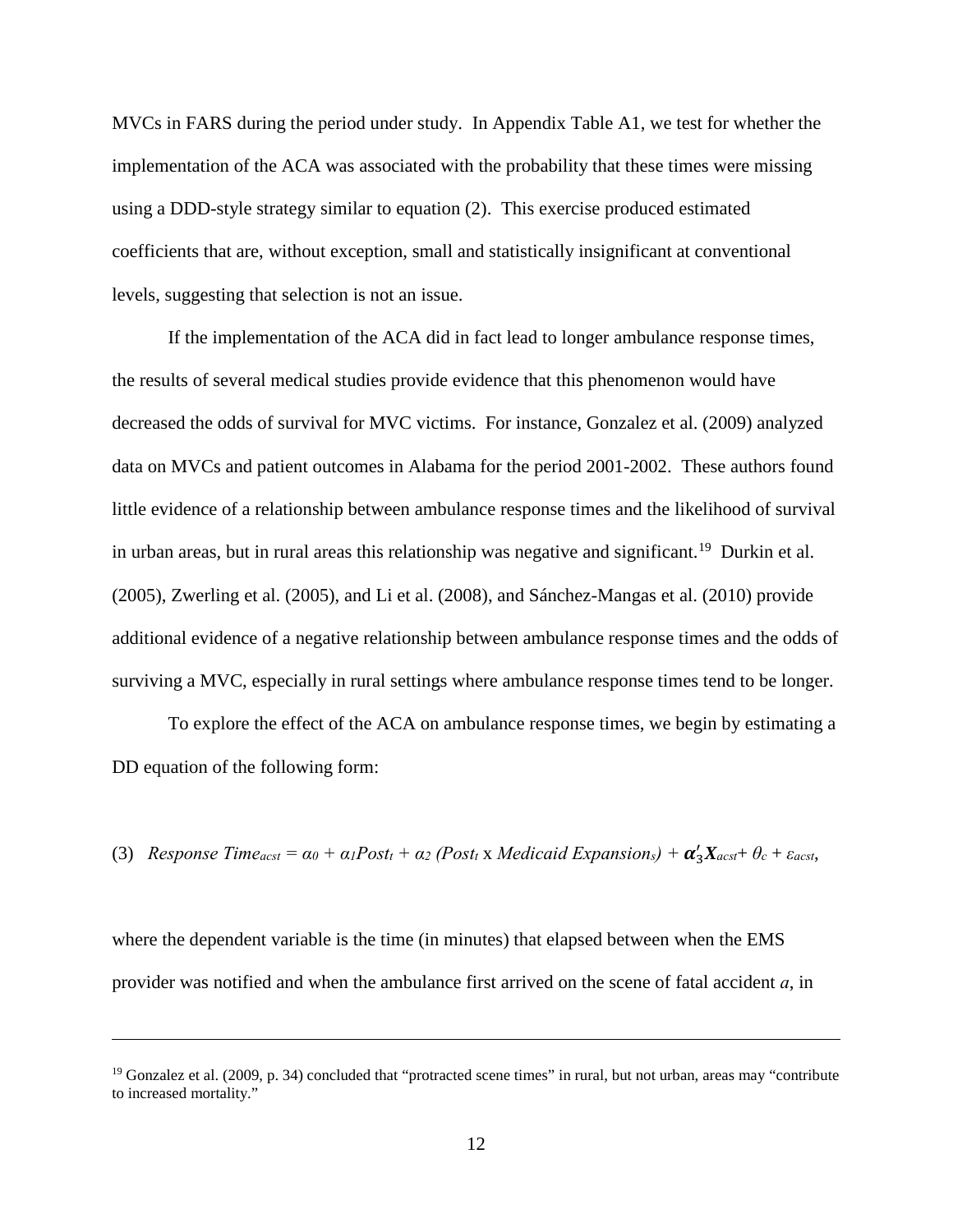county  $c$ , state  $s$ , and year  $t^{20}$  Because the unit of observation is now the fatal accident, we are able to add a vector of accident-specific controls. This vector,  $X_{acst}$ , includes indicators for weather conditions at the time of the accident, an indicator for whether the accident occurred at night, and an indicator for whether the accident occurred on a weekend. $21$ 

Estimates of equation (3) are reported in the first column of Table 3. Full implementation of the ACA is associated with an increase in ambulance response times of 0.28 minutes, or approximately 17 seconds, which is arguably too small to warrant the attention of policymakers. However, a DD estimation strategy is, obviously, far from ideal (Courtemanche et al., 2017a, p. 186). In an effort to account for national- and state-level shocks to response times, we estimate a DDD-style regression of the form:

(4) *Response Time<sub>acst</sub>* =  $\beta_0$  +  $\beta_1$ (*Post<sub>t</sub>* x *Uninsured2013<sub>c</sub>)* +  $\beta_2$ (*Post<sub>t</sub>* x *Uninsured2013<sub>c</sub>* x *Medicaid Expansion<sub>s</sub>* $) + \beta'_{3}X_{acst} + \theta_{c} + \gamma_{st} + \varepsilon_{acst}$ ,

Estimates of  $\beta_1$  and  $\beta_2$ , which are reported in the remaining columns of Table 3, can be thought of as causal under the assumption that county-level uninsured rates in 2013 would have been uncorrelated with the change in ambulance response times had the ACA not been implemented. Our focus is on the estimated effect of the full ACA, which is calculated, as earlier, at the mean of the pre-ACA uninsured rates,  $\overline{Uninsured2013_c}$ . Specifically, the effect of the ACA in non-

<span id="page-14-0"></span> $20$  The response time is top-coded at 180 minutes, but the results discussed below are robust to the including the 15 accidents with response times above this threshold.

<span id="page-14-1"></span><sup>&</sup>lt;sup>21</sup> The weather conditions indicators are for rain, sleet, snow, fog, wind, blowing dirt, cloud cover, blowing snow, freezing rain, and other hazardous conditions. Means and standard deviations of all the variables used in the accident-level regressions are shown in Appendix Table A2.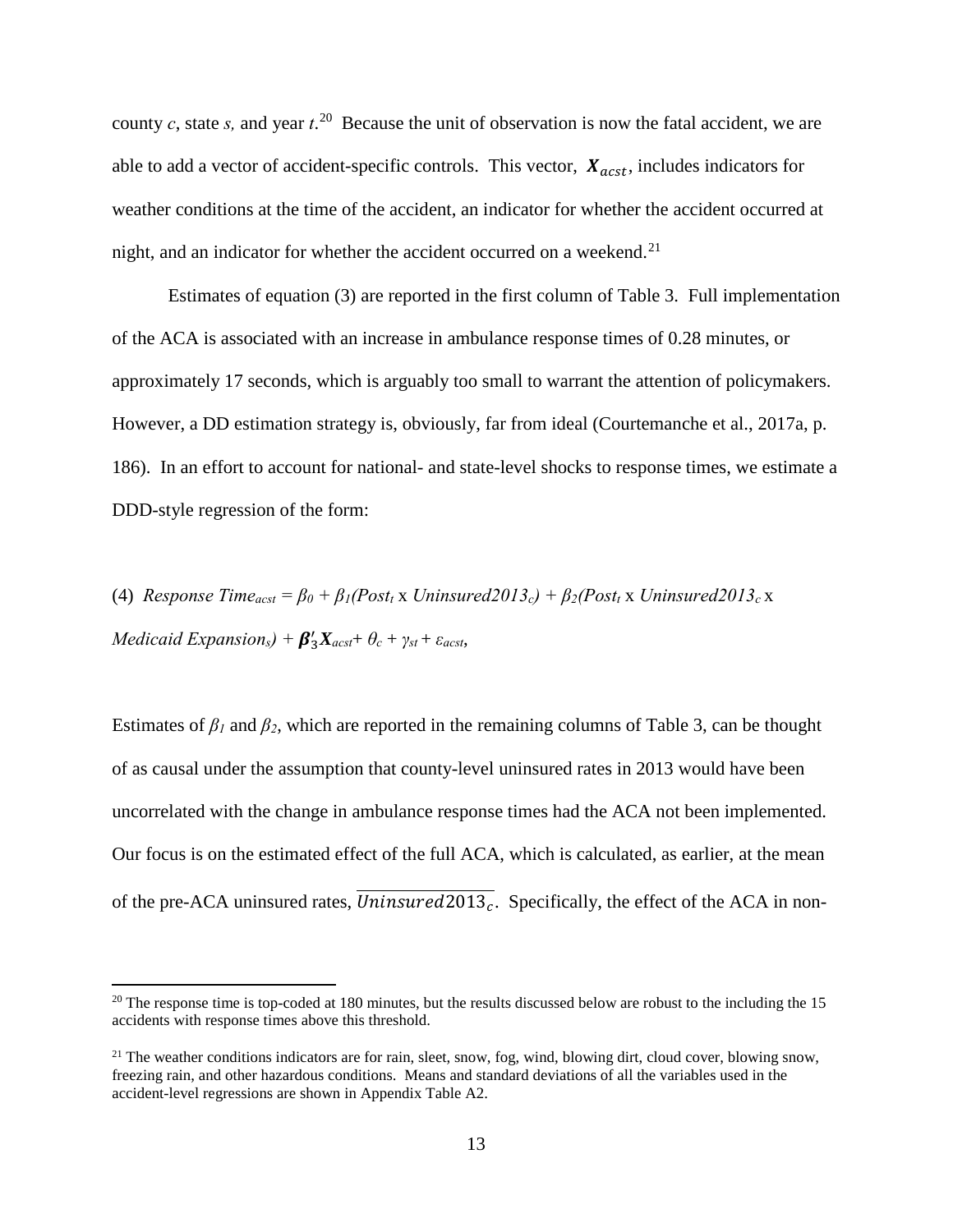expansion states is given by  $\beta_l$  x  $\overline{Uninsured2013_c}$ , while the effect of the ACA in expansion states is given by  $(\beta_1 + \beta_2)$  Uninsured 2013.

Without controlling for the variables in the vector  $X_{acst}$ , full implementation of the ACA is associated with an increase in ambulance response times of 1.8 minutes (i.e., one minute and 48 seconds), which represents an almost 18 percent increase relative to the mean of 10.08. Controlling for the variables in the vector  $X_{acst}$ , full implementation of the ACA is associated with an increase in ambulance response times of 1.89 minutes, or almost 19 percent relative to the mean.

### **3.1. Adopting response-time cutoffs from the medical literature**

 $\overline{a}$ 

Medical researchers interested in the determinants of trauma survival have often focused on whether EMS workers arrived within a specified period of time. For instance, Pons et al. (2005) found that the odds of survival were reduced by 30% if an ambulance failed to arrive on scene within 4 minutes.<sup>[22](#page-15-0)</sup> By contrast, these authors found that failure to arrive within 8 minutes was not associated with the odds of survival (Pons et al., 2005).<sup>[23](#page-15-1)</sup> The National Fire Protection Association (NFPA), which publishes guidelines for the operation of all emergency services, recommends a 4 minute response time for basic life support and an 8 minute response time for advanced life support (NFPA 2010).

<span id="page-15-0"></span><sup>&</sup>lt;sup>22</sup> See also Blackwell and Kaufman (2002), who found that the risk of patient death increased threefold if EMS workers failed to arrive on scene within 5 minutes of receiving an emergency call. Newgard et al. (2010) examined whether the time elapsed from when EMS workers arrived on scene and when the patient was admitted to the hospital. These authors concluded that reducing this time had no effect on the odds of patient survival.

<span id="page-15-1"></span><sup>&</sup>lt;sup>23</sup> The 8-minute cutoff was chosen by Pons et al. (2005) because it is "commonly accepted" that EMS personnel should arrive on scene within 8 minutes of notification (Shah, 2006, p. 420). In fact, many EMS contracts stipulate response times of less than 8 minutes for 90% of emergency calls (Pons and Markovchick, 2002).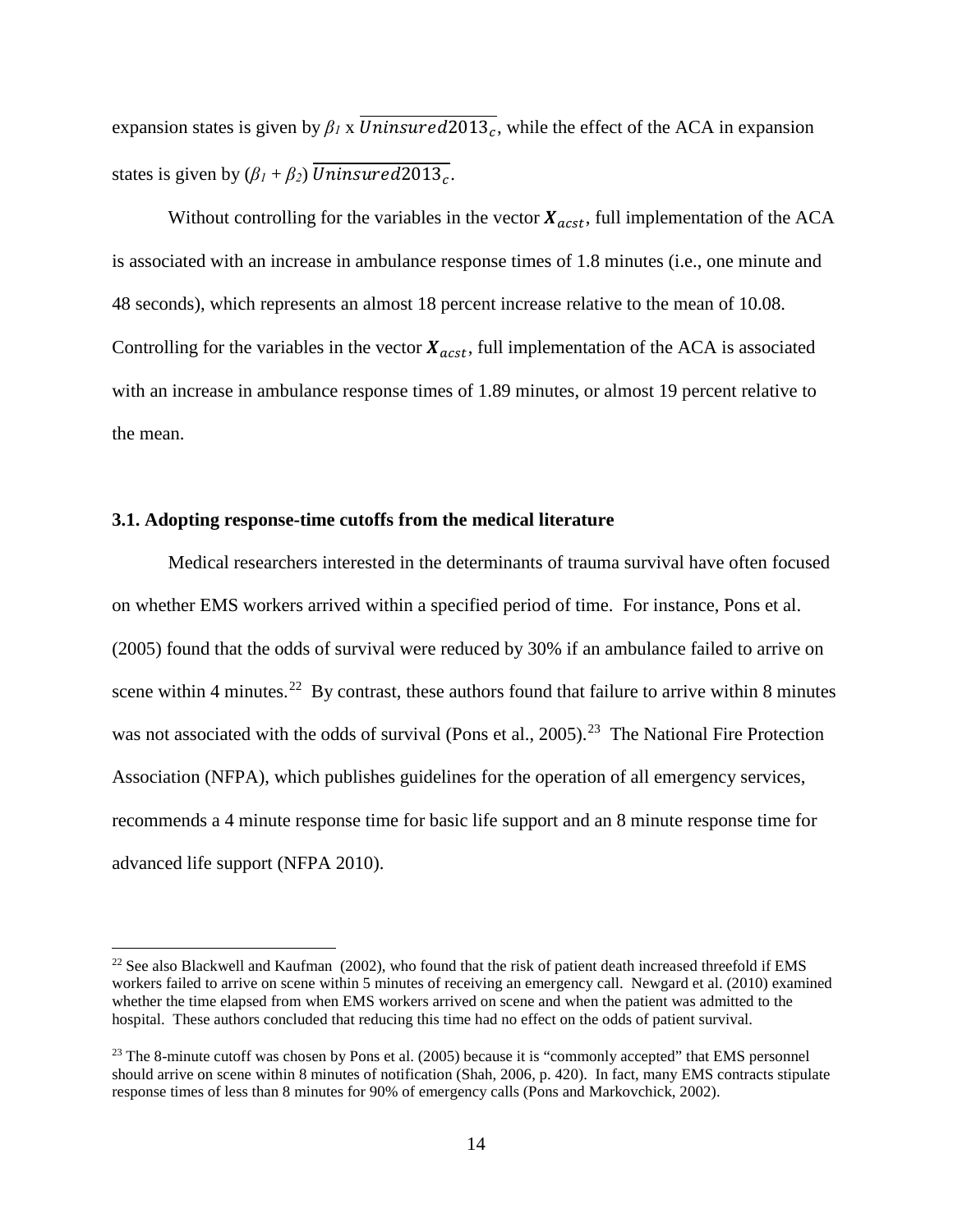In Table 4, we re-estimate equation (4), replacing *Response Time*, which is measured in minutes, with an indicator for whether the ambulance failed to arrive within a particular window. Specifically, we consider 4 cutoffs: failure to arrive within 4 minutes, 8 minutes, 13 minutes, and 20 minutes. The 4-minute cutoff is based on Pons et al. (2005) and has been used by other medical researchers (Eisenberg et al., 1984; Callaham and Madsen, 1996). The 8-minute cutoff can be thought of as the EMS industry standard (Pons and Markovchick, 2002; Shah, 2006; NFPA, 2010) and corresponds to the median ambulance response time observed in FARS. The 13- and 20-minute cutoffs correspond to the 75th and 90th pre-ACA percentiles of ambulance response times in the FARS data.

The results suggest that implementation of the ACA had little impact on whether ambulances arrived within 4 minutes, the cutoff proposed by Pons et al. (2005). Not only are the estimated coefficients reported in column (1) of Table 4 statistically insignificant, they are also extremely small relative to the mean of the dependent variable. 0.79. By contrast, there is strong evidence that the ACA resulted in fewer ambulances arriving within 8 minutes, the EMS industry standard: at the mean of the pre-ACA uninsured rate, full implementation is associated with an increase of 0.096 in the probability of not arriving within 8 minutes, a 21% increase relative to the mean of 0.45. Full implementation is also associated with an increase of 0.093 in the probability of not arriving within 13 minutes, a 43% increase relative to the mean  $(0.093/0.216 = 0.431)$ . The estimated effect of full implementation on the probability of not arriving within 20 minutes is 0.049, which represents an almost 60% increase relative to the mean  $(0.049/0.084 = 0.583)$ .

15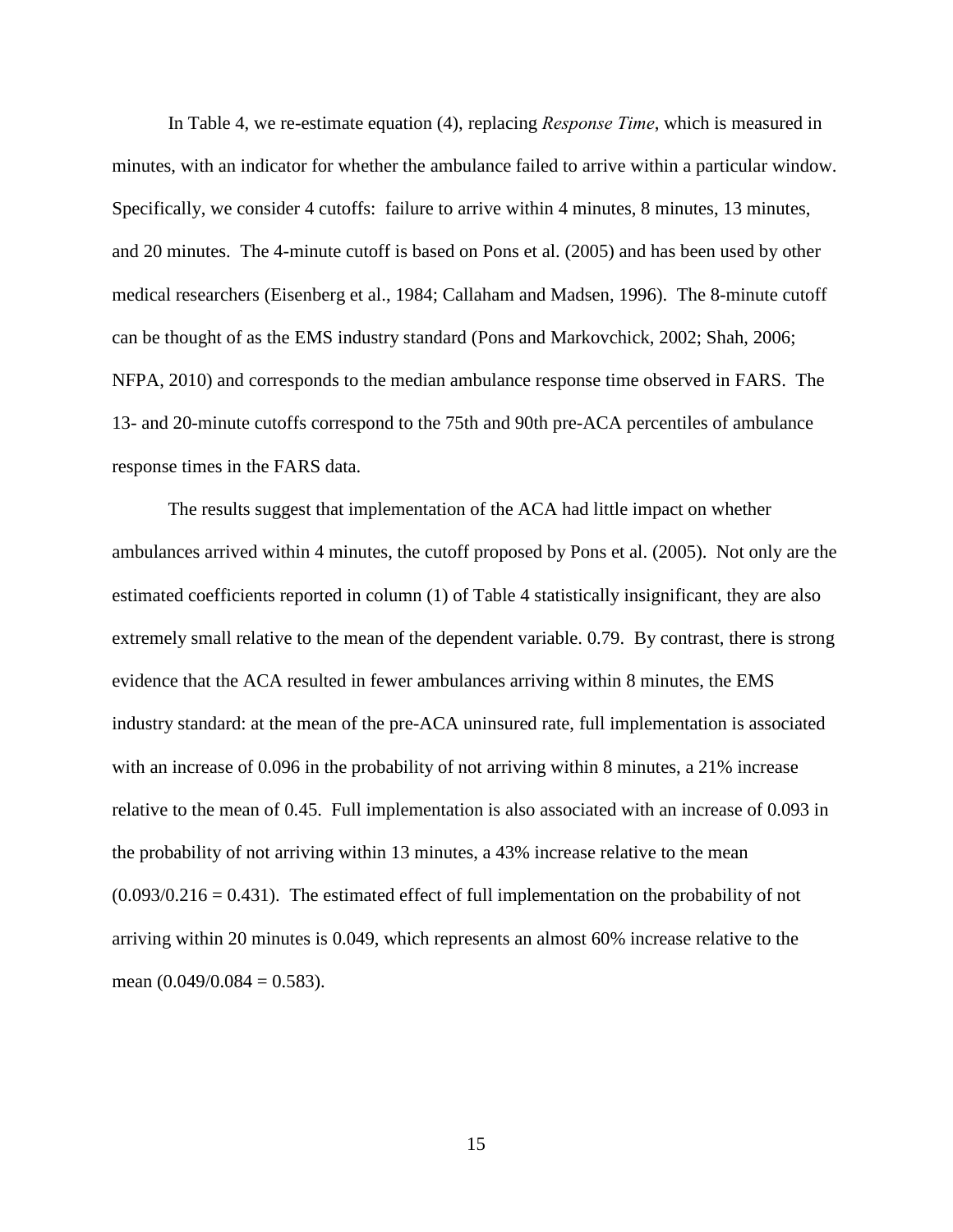### **3.2. The effects of the ACA on other outcomes**

 $\overline{a}$ 

 Up to this point in the analysis, we have focused on ambulance response times, but FARS also contains information on hospital arrival times. In the first column of Table 5, we report estimates of equation (4) in which response time is replaced with the time (in minutes) that elapsed between when the ambulance arrived at the scene of the accident and when it arrived at the hospital. If the closest emergency department is too congested, ambulances are routinely diverted to less busy, but more distant, emergency departments (Schull et al., 2003). Therefore, implementation of the ACA could have affected this alternative outcome through emergency room congestion (Schull et al., 2003; Wilper et al., 2008; Garthwaite et al., 2017). Full implementation is, in fact, associated with an increase in time to hospital of 1.27 minutes. However, this estimate is not significant at conventional levels. Moreover, it is quite modest in terms of magnitude, representing a 3% increase relative to the mean  $(1.27/42.86 = 0.030)$ .

Next, we explore whether the ACA affected fatal accident totals in FARS. If ambulances were indeed slower to arrive on scene, this could have reduced the likelihood of survival (Durkin et al., 2005; Zwerling et al., 2005; Li et al. 2008; Gonzalez et al., 2009; Sánchez-Mangas, 2010) and, as a consequence, increased the total number of fatal accidents observed in FARS, which represents a complete census of all fatal  $MVCs$ .<sup>24</sup> To conduct this analysis, we collapsed the FARS data into county-year cells and estimated equation (4) using the total number of fatalities in county *c* and year *t* as the outcome. The results are reported in the second column of Table 5. Full implementation of the ACA is associated with 5.17 additional fatal accidents per countyyear. Although sizeable (the mean number of fatalities per county-year was 6.13), because this

<span id="page-17-0"></span><sup>&</sup>lt;sup>24</sup> Recall that FARS does not include information on non-fatal accidents. If an injured driver or passenger survived because an ambulance arrived quickly, then information on the accident that produced the injury would not be included in FARS. Below, we show that the implementation of the ACA did not affect accident observables in the FARS data, suggesting any shift the underlying accident-generating process was negligible.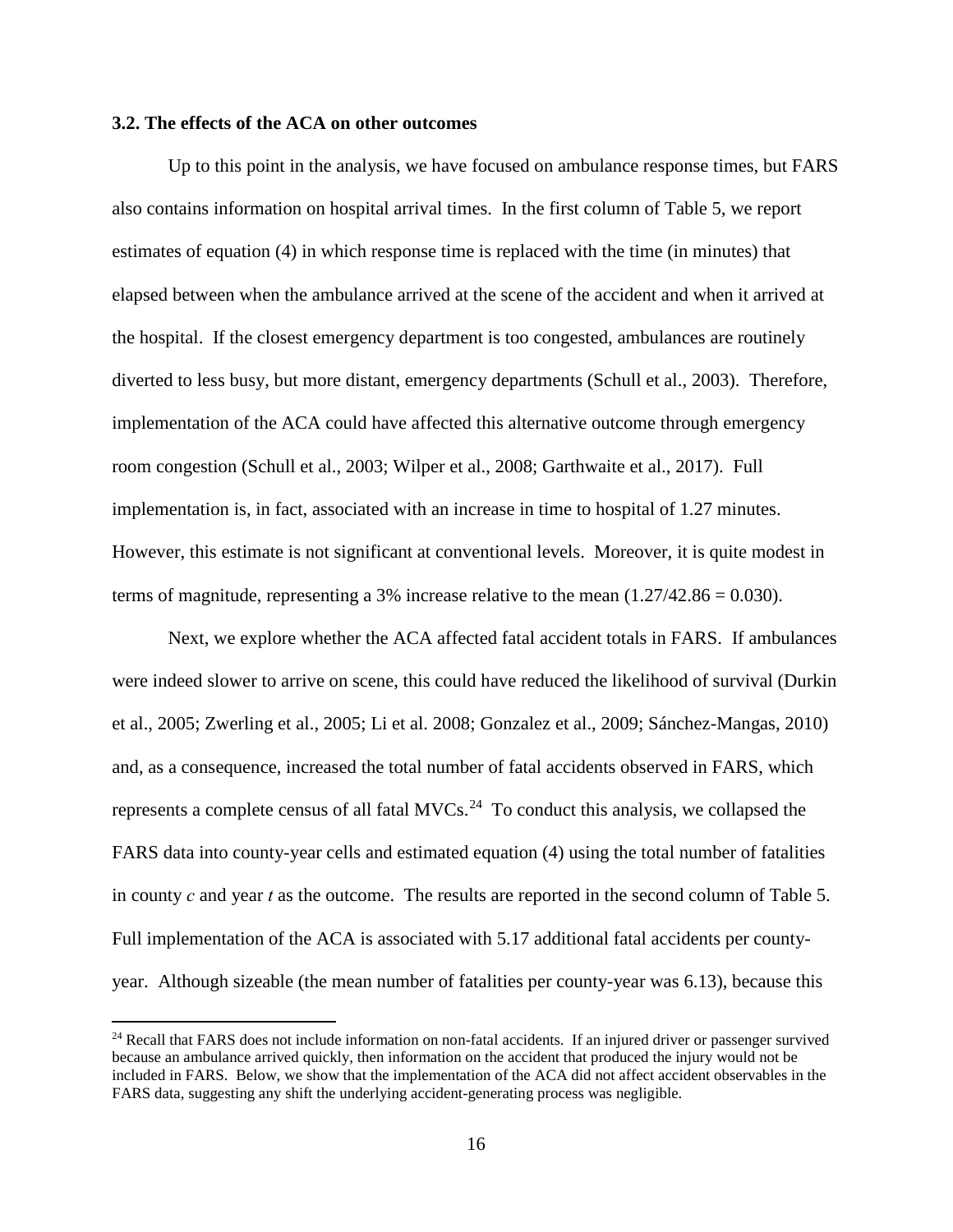estimate is not statistically significant we cannot rule out the possibility that the ACA had no effect on the total number of fatal accidents. Likewise, implementation of the ACA is associated with 5.38 additional fatalities resulting from MVCs, but again this estimate is not statistically significant at conventional levels.

 Finally, we used data from the *County Business Patterns*, published by the Census Bureau, to construct two additional outcomes: (1) the number of workers who provided ambulance services in county *c* and year *t*, and (2) the average salary of these workers in county  $c$  and year  $t^{25}$  $t^{25}$  $t^{25}$ . Estimates of equation (4) using these alternative outcomes are reported in the remaining columns of Table 5. These estimates provide little evidence that the ACA led to changes in the supply of EMS services, at least in the short run.

#### **3.3. Specification checks**

 $\overline{a}$ 

In this section, we present results from a variety of regressions with the goal of ruling out potential endogeneity concerns. As a test of the parallel trends assumption, we estimate an event-study model that interacts treatment (i.e., *Uninsured* and *Uninsured x Medicaid Expansion*) with the full set of year fixed effects (omitting 2013 as the base year). If the identifying assumptions of the DDD model hold, the estimated coefficients of these interactions should be statistically indistinguishable from zero. In the top panel of Table 6, we report the event-study results for the ambulance response outcomes using the full set of controls. The effect of full implementation in the post-ACA period is, as before, given the in the bottom panel of Table 6. There are 24 falsification tests (6 parameters of interest in each of 4 regressions), but only one significant estimate at the 5% level. This is less than would be expected by chance and

<span id="page-18-0"></span> $25$  Specifically, we constructed employee counts and average annual salary (total annual payroll divided by employees) using the NAICS code 621910 (ambulance services). Counties had to have at least three establishments that provided ambulance services.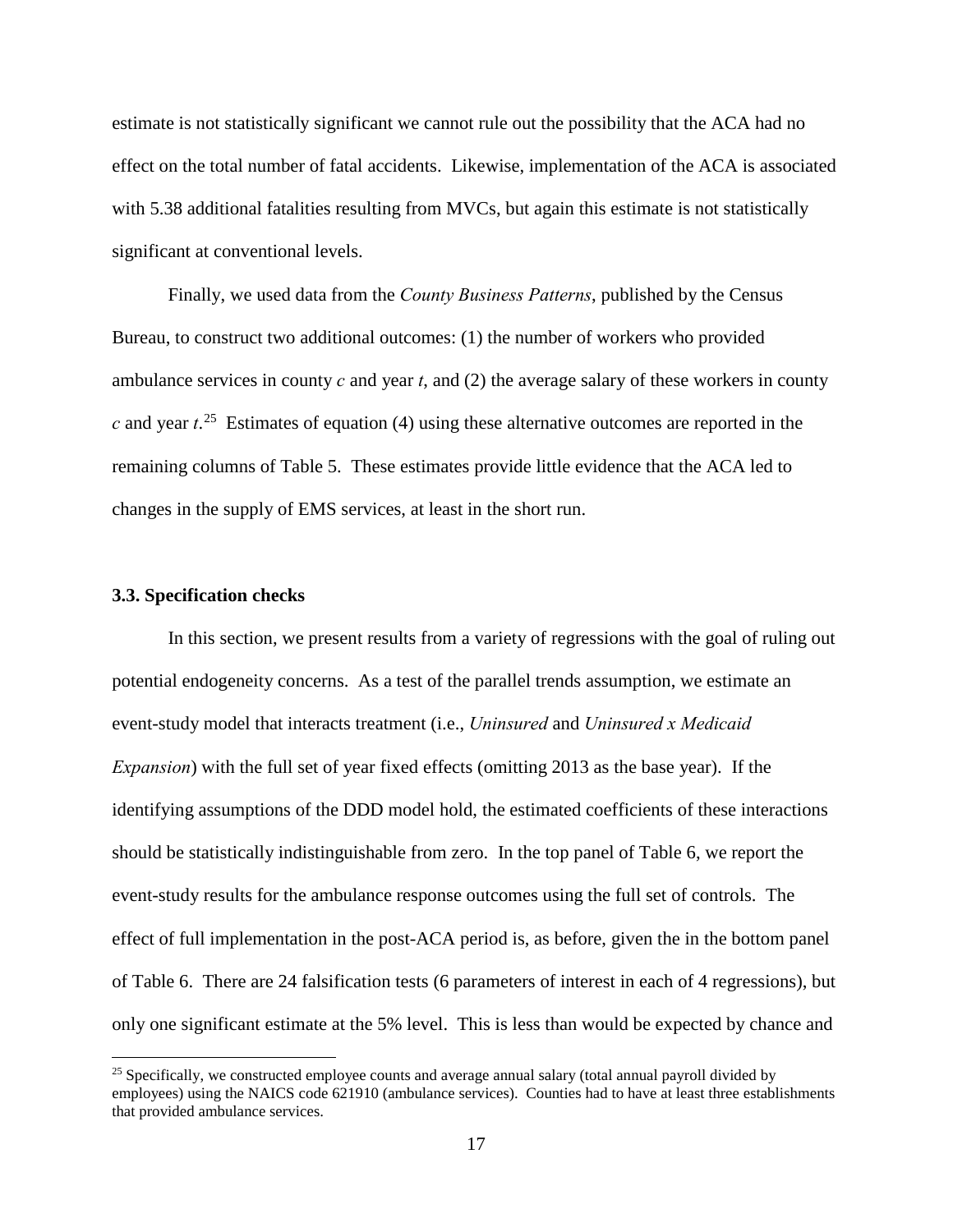provides assurance that the estimates in the bottom panel of Table 6 can be thought of representing the causal effects of ACA.

Next, because traffic congestion can have a powerful effect on ambulance response times (Peters and Hall, 1999; Lee and Fazio, 2005; Ghosh et al., 2014), it also represents a potential threat to our preferred identification strategy. If, for instance, the 2013 uninsured rate were positively correlated with the change in congestion from 2013 to the post-ACA period, this could impart an upwards bias to our estimates of the relationship between the ACA and ambulance response times. To address this potential source of bias, we utilized information from the "Urban Mobility Scorecard", produced by the Texas A&M Transportation Institute. Specifically, we included two new controls on the right-hand side of equation (4), both of which are available on an annual basis for 101 metropolitan areas in the United States: the first, *Hours Lost to Traffic*, is equal to the average time spent by commuters waiting in traffic per year; the second, the *Time Index*, is calculated as the ratio of peak-period travel time to free-flow travel time faced by commuters.

The results of this exercise, reported in Table 7, provide no evidence that the interactions *Post* x *Uninsured* and *Post* x *Uninsured* x *Medicaid Expansion* are somehow capturing the influence of traffic congestion. In column (1) of Table 7, we show the effect of the ACA on ambulance response times in counties that belong to the 101 U.S. metropolitan areas for which we have information on traffic congestion. Full implementation is associated with an increase in response times of 3.31 minutes, an estimate which is considerably larger than the estimated first reported in Table 3. This result provides additional evidence that the effect of the ACA on ambulance response times was more pronounced in more populous, urban counties. In the second and third columns of Table 7, we control for traffic congestion by including *Hours Lost* 

18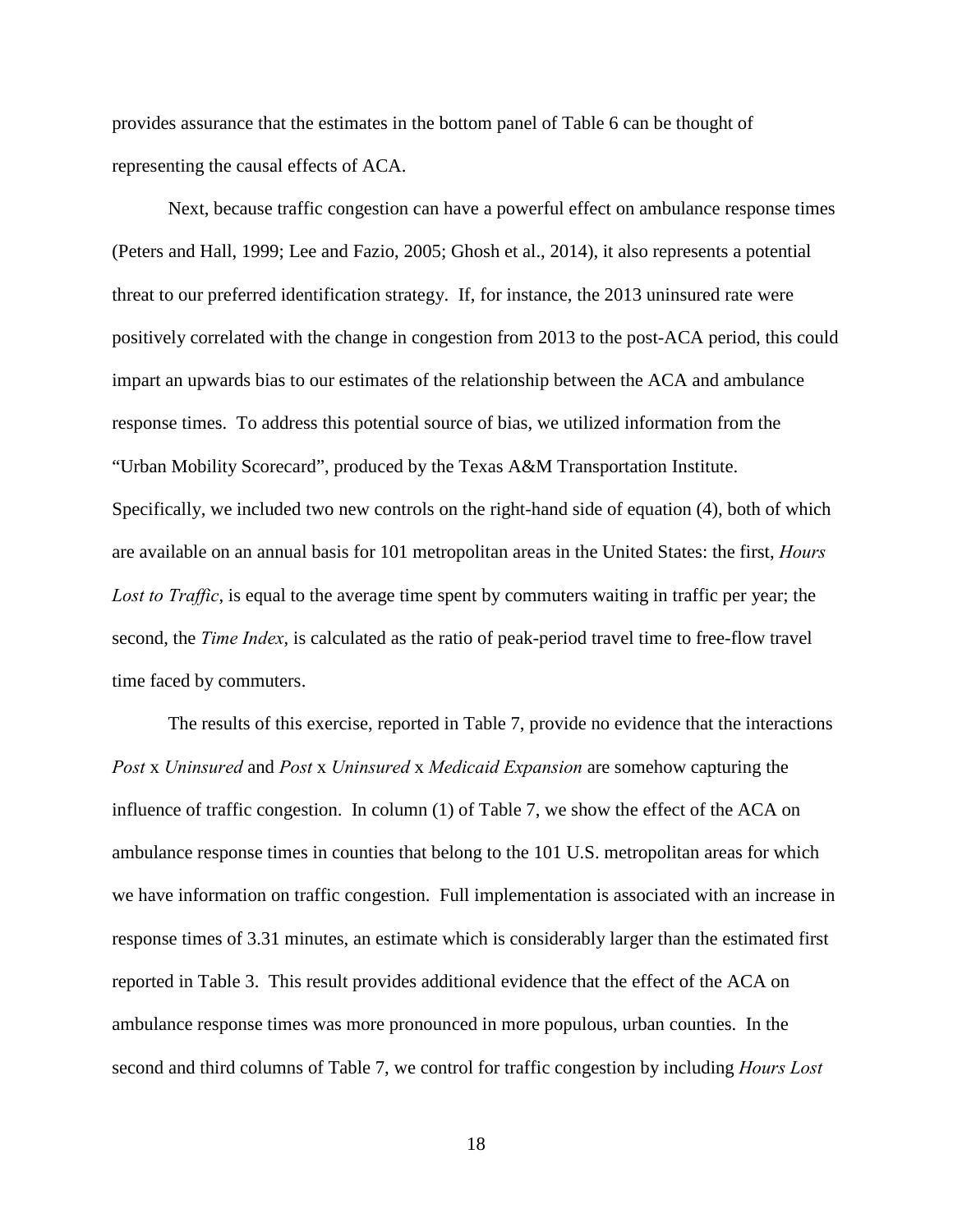*to Traffic* and the *Time Index* on the right-hand side of equation (4). The resulting estimates of the effect of full implementation are statistically significant and are of comparable magnitude to the estimate in the first column of Table 7, suggesting that the relationship between pre-ACA uninsured rates and ambulance response times is not simply a reflection of worsening traffic.<sup>[26](#page-20-0)</sup>

 In Table 8, we explore the sensitivity of our estimates to controlling for local economic conditions, an important driver of pre-ACA uninsured rates. Specifically, we report estimates of equation (4) with median household income, the poverty rate and the unemployment rate in the vector  $X_{acst}$ . These measures were obtained from published sources and are at the county-year level.<sup>[27](#page-20-1)</sup> The results suggest that the relationship between pre-ACA uninsured rates and ambulance response times is not a reflection of local economic conditions.

 Up to this point, we have excluded counties with a population of less than 10,000 from our analyses in an effort to ensure that the pre-ACA uninsured rate estimates were sufficiently precise. In Appendix Table A6, we explore whether our results are robust to removing this exclusion. In addition, we experiment with excluding counties with population less than 20,000 as well as excluding counties with a population of less than 30,000. The estimated effect of the ACA on ambulance response times is positive and significant across these different samples, but

<span id="page-20-0"></span> $26$  In Appendix Table A3, we test if the relationship between the ACA and whether an ambulance arrived within 8 minutes is sensitive to controlling for these same traffic congestion measures. In Appendix Tables A4 and A5, we report estimates of equation (4) controlling for 4 proxies of traffic congestion at the county-year level: employment in "support activities for road transportation" (NAICS code 4884), average concentration of carbon monoxide (CO), average concentration of nitrogen dioxide (NO2), and a measure of fine particulate pollution. Information on NAICS code 4884 employment was obtained from *County Business Patterns*, published by the Census Bureau. Information on pollution levels was obtained from the Air Quality System database, collected by the Environmental Protection Agency. We focused on these pollutants because nationally 50% of carbon monoxide emissions are caused by motor vehicles, 34% of nitrogen dioxide emissions are caused by motor vehicles, and 11% of fine particulate matter (PM 2.5) is caused by motor vehicle emissions (Ernst, Corless and Greene-Roesel 2003). The results provide no evidence that the relationship between pre-ACA uninsured rates and ambulance response times is not a reflection of worsening traffic.

<span id="page-20-1"></span> $27$  Data on median household income, the poverty rate, and population are from SAIPE (Small Area Income and Poverty Estimates), produced by the U.S. Census Bureau. County-by-year estimates of the local unemployment rate are from LAUS (Local Area Unemployment Statistics), produced by the Bureau of Labor Statistics.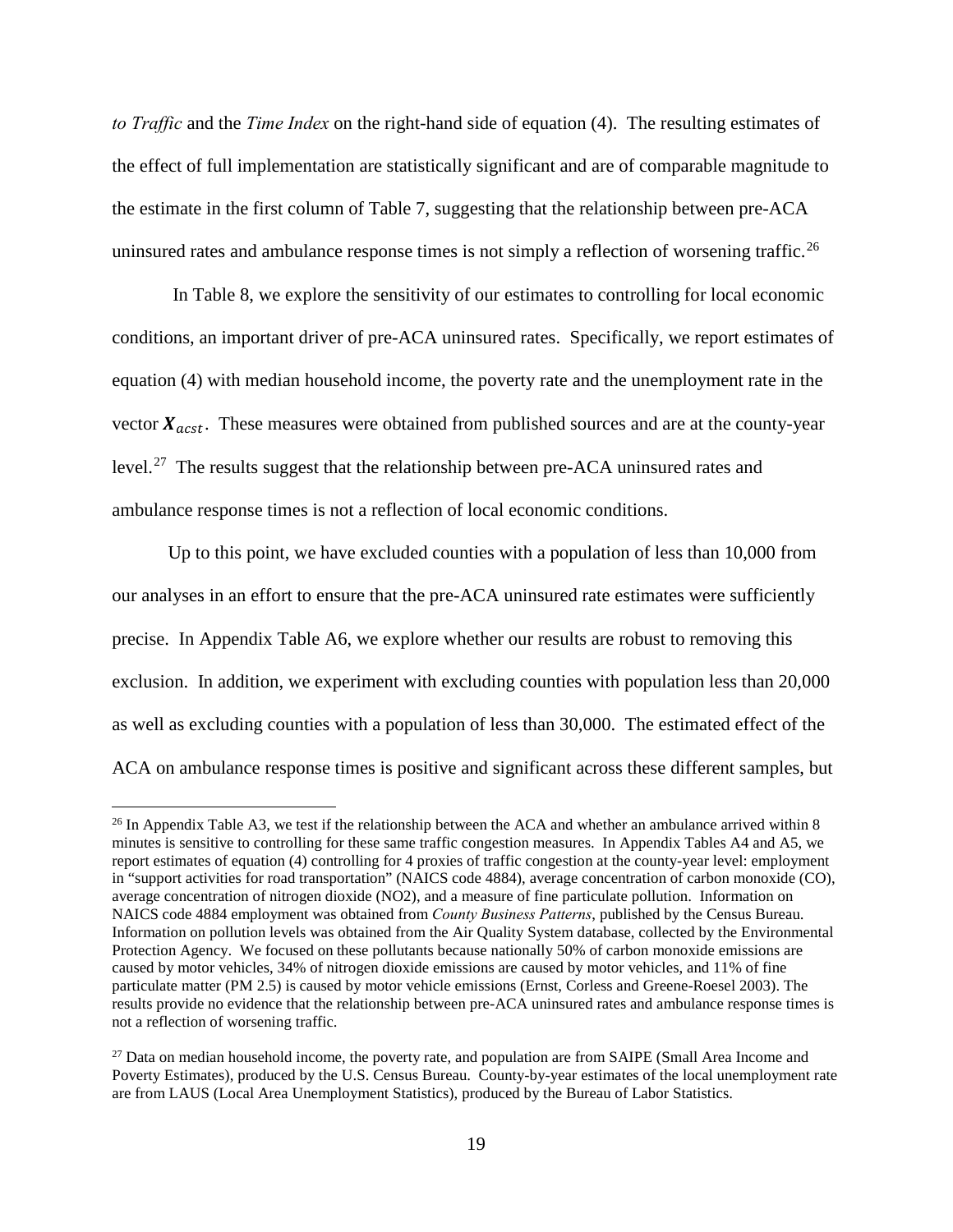becomes larger as we focus on more populous counties.<sup>[28](#page-21-0)</sup> Our baseline sample selection criteria can therefore be considered conservative.<sup>[29](#page-21-1)</sup>

In a final set of specification checks, we examined whether the implementation of the ACA was associated with changes in accident observables. Specifically, we regressed the personal characteristics of people killed in MVCs (i.e., race, gender, age) on *Post* x *Uninsured*, *Post* x *Uninsured* x *Medicaid Expansion*, a set of county indicators, and year-by-state indicators. In addition, we regressed measures of accident victims' behavior (e.g., an indicator for whether the victim was wearing a seat belt, and an indicator for whether the driver's Blood Alcohol Content was over the legal limit) and other MVC observables on these same right-hand-side variables. Because a MVC must produce at least one fatality to be included in FARS, any association between the implementation of the ACA and accident victim characteristics could reflect a shift in the underlying accident-generating process. For instance, although not statistically significant, the estimates reported earlier in Table 5 raise the possibility that full implementation of the ACA led to substantially more traffic fatalities and fatal MVCs. Econometrically, it is not obvious that this phenomenon, in and of itself, would bias our estimates, but changes in accident observables could potentially explain the post-ACA increase in ambulance response times. The results of this exercise are reported in Appendix Tables A8-

<span id="page-21-0"></span> $28$  For instance, when we exclude counties with a population of less than 30,000 from the analysis, full implementation is associated with an increase in ambulance response times of 2.74 minutes, which is almost 45% larger than our original estimate reported in Table 3.

<span id="page-21-1"></span><sup>&</sup>lt;sup>29</sup> Table A7 reports the results from additional robustness checks. Twenty states and the District of Columbia partially expanded Medicaid under the ACA prior to 2014. Following Kaestner et al. (2015), we experimented with excluding states from the analysis that partially expanded Medicaid under the ACA prior to 2014 but did not fully expand on January 1, 2014 (IN, ME, TN, WI, DE, DC, MA, NY and VT). We also experimented with excluding states from the analysis that partially expanded Medicaid under the ACA and fully expanded on January 1, 2014 (AZ, CA, CT, CO, HI, IL, IA, MD, MN, NJ, OR, RI and WA). The results are qualitatively similar to those reported in Table 3. Finally, we re-estimated the relationship between the ACA and response times using the average uninsured rate from 2011-2013 instead of the 2013 uninsured rate. Again, the results are qualitatively similar to those reported in Table 3.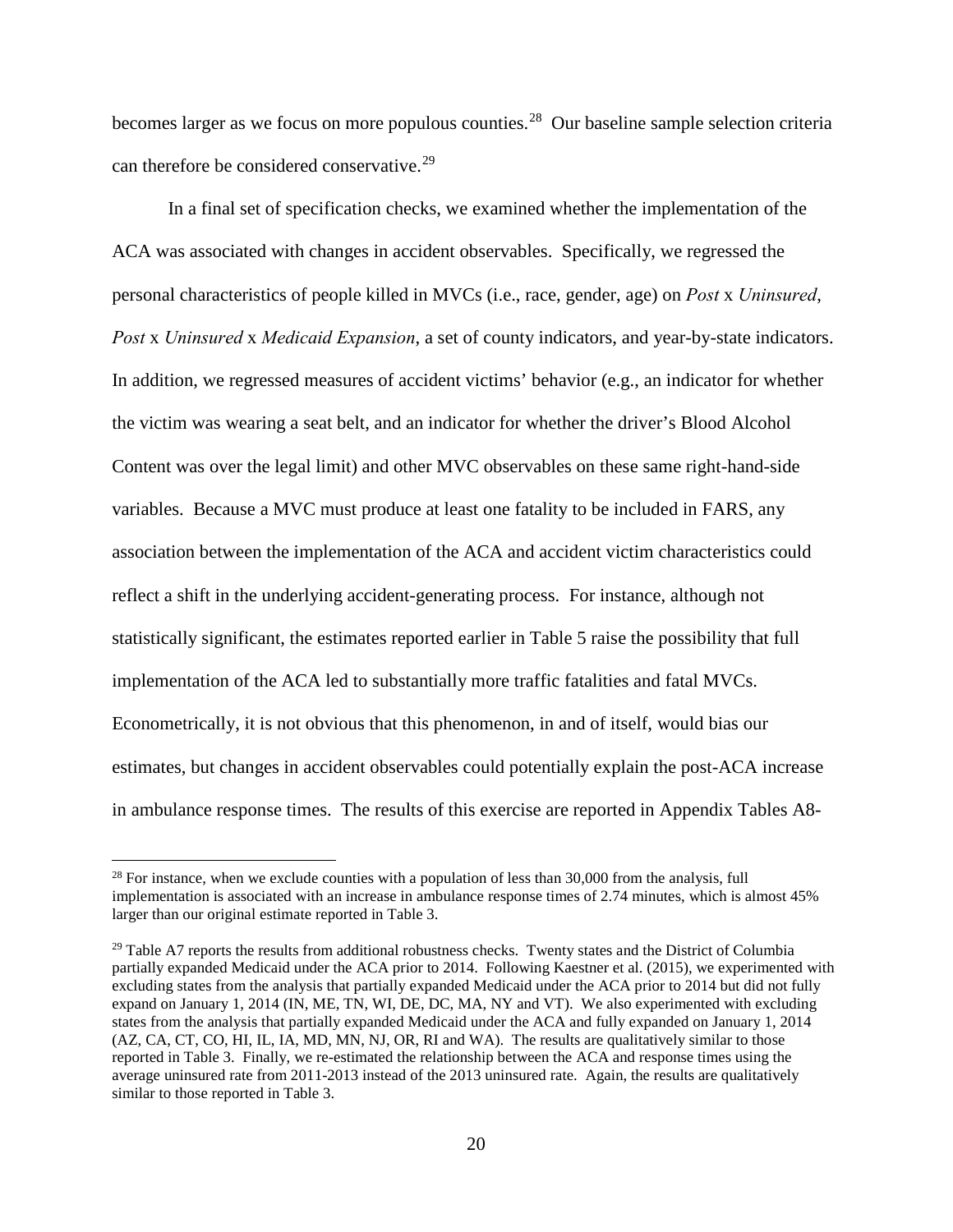A9. Although we ran 17 separate regressions, only one produced a statistically significant estimate of full implementation. The other estimates of full implementation were, without exception, small and statistically insignificant. This pattern of results is consistent with the hypothesis that the observed increase in ambulance response time is due to the ACA rather than other factors, including endogenous selection into the sample, correlated with the intensity of treatment.

#### **4. CONCLUSION**

A substantial literature examines the potential benefits of health insurance expansions on access to medical care and various health outcomes, but relatively few studies have explored a potential pitfall: the inability of providers of health care services to keep up with demand, causing capacity shortfalls, at least in the short term. We help fill this void by leveraging variation in county pre-treatment uninsured rates and state Medicaid expansions to explore whether implementation of the ACA led to an increase in ambulance response times.

Our estimates suggest that, after two years, full implementation of the ACA led to an increase in insurance coverage of approximately 5 percentage points and an increase in ambulance response time of 1.89 minutes (or one minute and 53 seconds). Together, these estimates suggest that every percentage point increase in insurance enrollment in a given county due to the ACA slowed down ambulances in that county by approximately 22.8 seconds, which implies a short run elasticity of ambulance response time with respect to insurance enrollment of 3.2.

In addition to examining the effect of the ACA on response times in minutes, we considered two cutoffs from the medical literature: failure to arrive within 4 minutes, and failure

21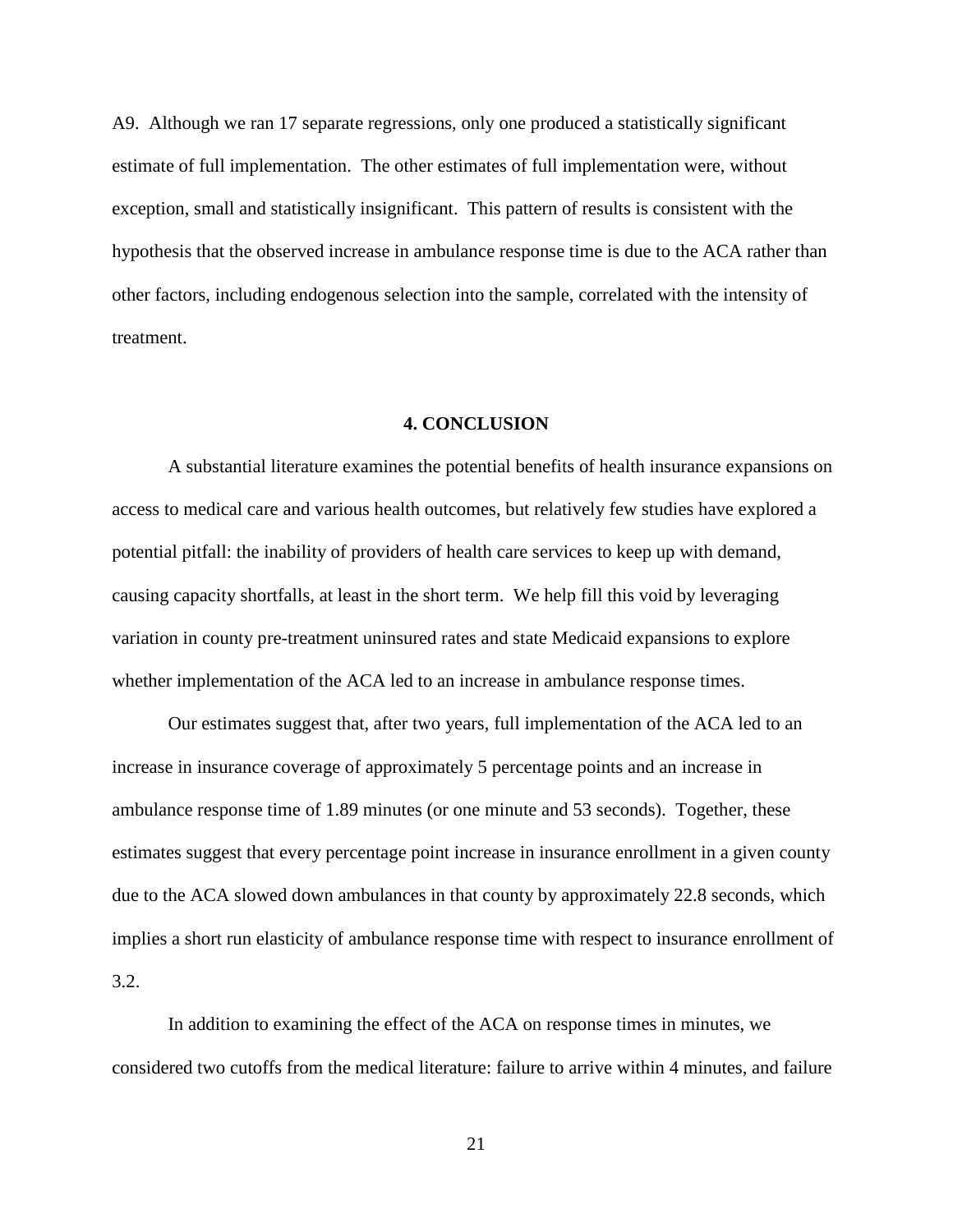to arrive within 8 minutes. Our results suggest that every percentage point increase in insurance enrollment led to an almost 0.02 percentage point increase in the probability of an ambulance arriving after 8 minutes, the industry-recommended response time. However, we found no evidence that the ACA affected the probability of responding after 4 minutes, which Pons et al. (2005) suggest may be more relevant for MVC patient outcomes than the 8-minute cutoff.

While the nature of the FARS data required that we focus on MVCs, our results likely have implications for non-MVC emergencies as well. Cardiac arrest survival is particularly sensitive to ambulance response times, (Pell et al., 2001; Vukmir, 2006; O'Keeffe et al., 2011), with the most recent study finding that a one-minute reduction in response time was associated with a 24 percent improvement in survival odds. There is additional research showing that when distance travelled is used as an instrument for response time, a one-minute increase in response time increases mortality risk for all emergencies by 8 to 17 percent (Wilde 2012). Therefore, if the response times in the FARS are representative of all ambulances, then the estimated ambulance slowdowns may have had a profound impact on patient outcomes for non-MVC emergencies.

We present suggestive evidence supporting the external validity of our estimates in Table 9. Table 9 reports average ambulance response times for all ambulances based on public reports put out by several cities and by the state of Florida. Alongside those averages, Table 9 reports the average response time for the corresponding location based on the FARS. The averages are quite similar, making the argument that our results generalize to all ambulances and not just those responding to fatal MVCs plausible. If this is the case, then the short run ambulance slowdowns due to the ACA were likely quite costly in terms of patient outcomes given the large

22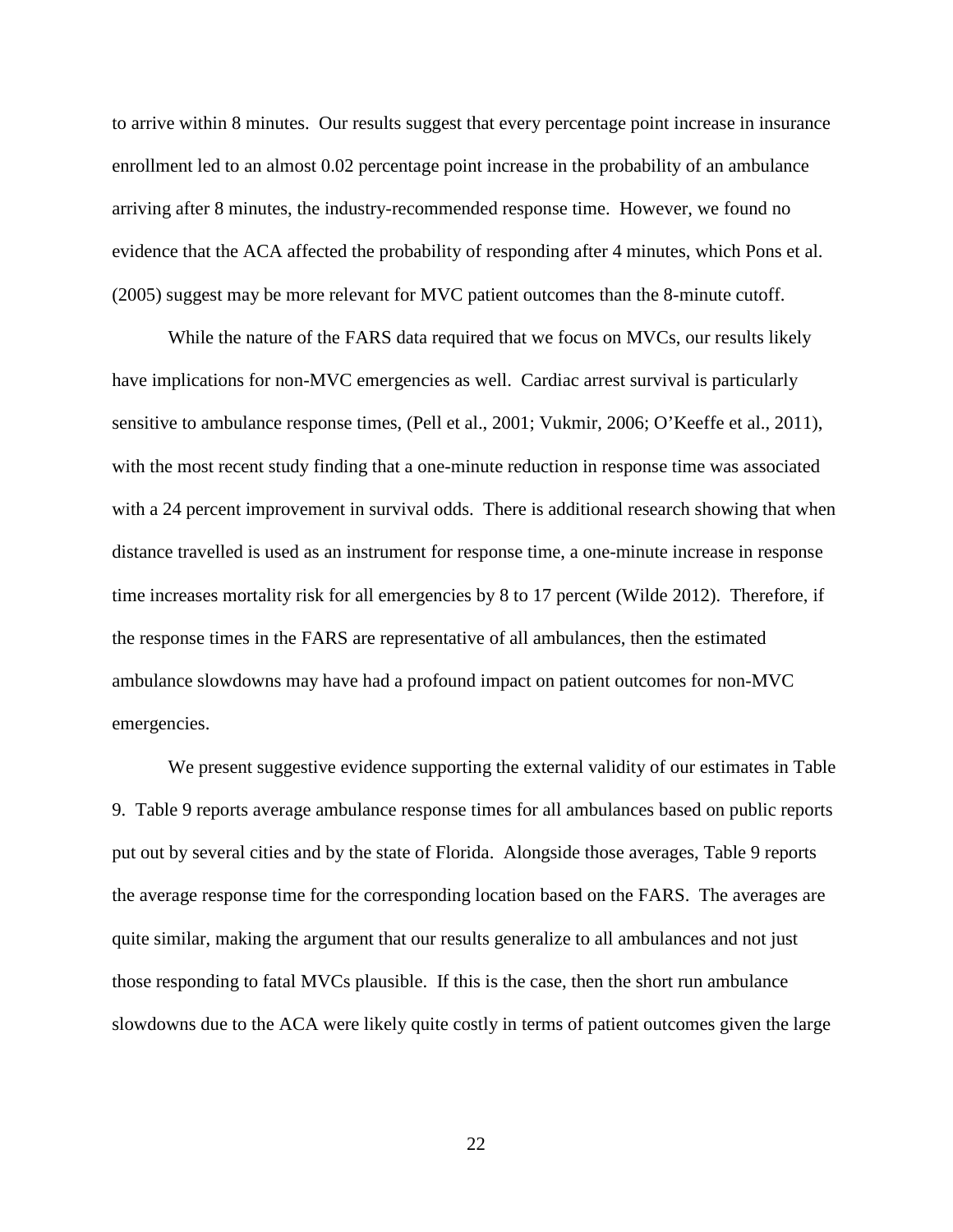magnitudes found for the effect of response time on patient outcomes for events such as cardiac arrest (Pell et al., 2001; Vukmir, 2006; O'Keeffe et al., 2011).

 Finally, note that we provide only one piece of a much larger puzzle with regard to evaluating the costs and benefits of the ACA. Even if the ACA increased wait times for various medical services, the resulting welfare losses should be evaluated alongside other factors such as the costs of the Medicaid expansion and subsidies and the welfare gains from risk protection and, potentially, improved health. Moreover, it is possible that the increase in wait times could prove to be transitory, as adjusting the quantity of medical services provided may be more feasible in the long run than the short run. Nonetheless, our research provides a novel addition to the body of evidence on provider shortages and their implications for policy.

#### **5. REFERENCES**

Antwi, Akosa Yaa, Asako Moriya, and Simon, Kosali I. 2015. "Access to Health Insurance and the Use of Inpatient Medical Care: Evidence from the Affordable Care Act Young Adult Mandate." *Journal of Health Economics*, 39: 171-187.

Arrow, Kenneth J. 1963. "Uncertainty and the Welfare Economics of Medical Care." *American Economic Review*, 53(5): 941-973.

Baicker, Katherine, Sarah L. Taubman, Heidi L. Allen, Mira Bernstein, Jonathan H. Gruber, Joseph P. Newhouse, Eric C. Schneider, Bill J. Wright, Alan M. Zaslavsky, and Amy N. Finkelstein. 2013. "The Oregon Experiment--Effects of Medicaid on Clinical Outcomes." *New England Journal of Medicine*, 368(18): 1713-1722.

Barbaresco, Silvia, Charles J. Courtemanche, Yanling Qi. 2015. "Impacts of the Affordable Care Act Dependent Coverage Provision on Health-related Outcomes of Young Adults*." Journal of Health Economics*, 40: 54-68.

Barnett, Jessica C. and Marina S. Vornovitsky. 2016. Current Population Reports, P60-257(RV), Health Insurance Coverage in the United States: 2015. U.S. Government Printing Office, Washington, DC.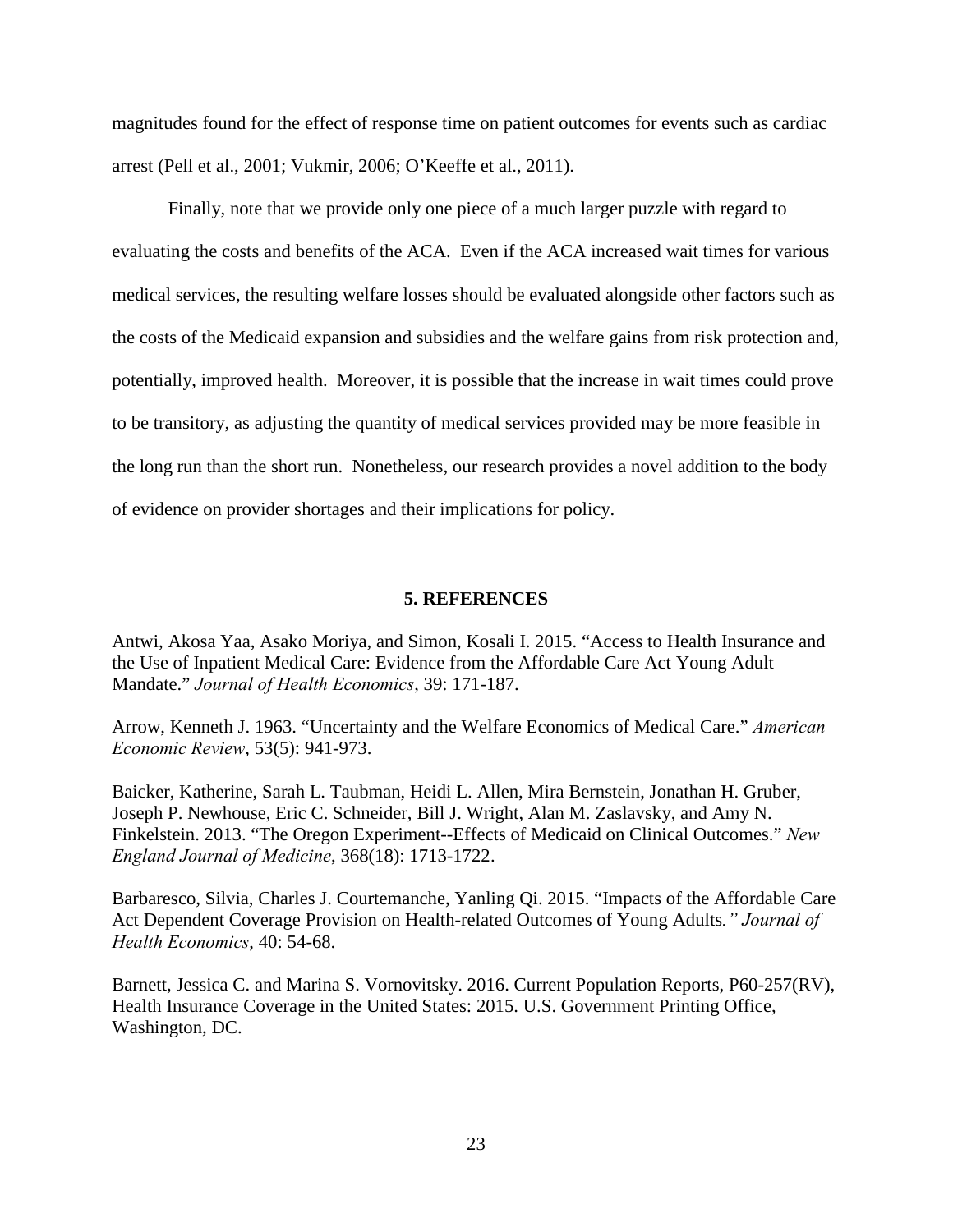Bauder, Mark, Donald Luery, and Sam Szelepka. 2017. Small Area Estimation of Health Insurance Coverage in 2010-2015. U.S. Census Bureau Report, Available https://www.census.gov/did/www/sahie/methods/files/sahie\_tech\_2010\_to\_2015.pdf

Blackwell, Thomas H. and Jay S. Kaufman. 2002. "Response Time Effectiveness: Comparison of Response Time and Survival in an Urban Emergency Medical Services System." *Academic Emergency Medicine*, 9(4): 288-295.

Bodenheimer, Thomas and Hoangmai H. Pham. 2010. "Primary Care: Current Problems and Proposed Solutions." *Health Affairs*, 29(5): 799-805.

Brot-Goldberg, Zarek C., Amitabh Chandra, Benjamin R. Handel, and Jonathan T. Kolstad. 2017. "What does a Deductible Do? The Impact of Cost-Sharing on Health Care Prices, Quantities, and Spending Dynamics." *The Quarterly Journal of Economics,* 132(3): 1261-1318.

Buchmueller, Thomas C., Sarah Miller, and Marko Vujicic. 2014. "How do Providers respond to Public Health Insurance Expansions? Evidence from Adult Medicaid Dental Benefits." NBER Working Paper No. 20053. Available at: http://www.nber.org/papers/w20053

Card, David, Carlos Dobkin, and Nicole Maestas. 2008. "The Impact of Nearly Universal Insurance Coverage on Health Care Utilization: Evidence from Medicare." *American Economic Review*, 98(5): 2242-2258.

Callaham, Michael and Christopher D. Madsen. 1996. "Relationship of Timeliness of Paramedic Advanced Life Support Interventions to Outcome in Out-of-Hospital Cardiac Arrest Treated by First Responders with Defibrillators." *Annals of Emergency Medicine*, 27(5): 638-648.

Central Region EMS & Trauma Care Council. 2017. "Central Region EMS & Trauma Care System Plan July 2017-June 2019. Available at: <http://www.doh.wa.gov/portals/1/Documents/2900/crplan.pdf>

City of Milwaukee Fire Department. 2011. "2010 Annual Report" Available at: [http://city.milwaukee.gov/ImageLibrary/Groups/mfdAuthors/media/2009/2010/2011/2010MFD](http://city.milwaukee.gov/ImageLibrary/Groups/mfdAuthors/media/2009/2010/2011/2010MFDAnnualReport.pdf) [AnnualReport.pdf](http://city.milwaukee.gov/ImageLibrary/Groups/mfdAuthors/media/2009/2010/2011/2010MFDAnnualReport.pdf)

Courtemanche, Charles, James Marton, and Aaron Yelowitz. 2016. "Who Gained Insurance Coverage in 2014, the First Year of Full ACA Implementation*?*" *Health Economics*, 25(6): 778- 784.

Courtemanche, Charles, James Marton, Benjamin Ukert, Aaron. Yelowitz, and Daniela Zapata. 2017a. "Early Impacts of the Affordable Care Act on Health Insurance Coverage in Medicaid Expansion and Non-Expansion States." *Journal of Policy Analysis and Management,* 36(1): 178- 210.

Courtemanche, Charles, James Marton, Benjamin Ukert, Aaron Yelowitz, and Daniela Zapata. 2017b. "Early Effects of the Affordable Care Act on Health Care Access, Risky Health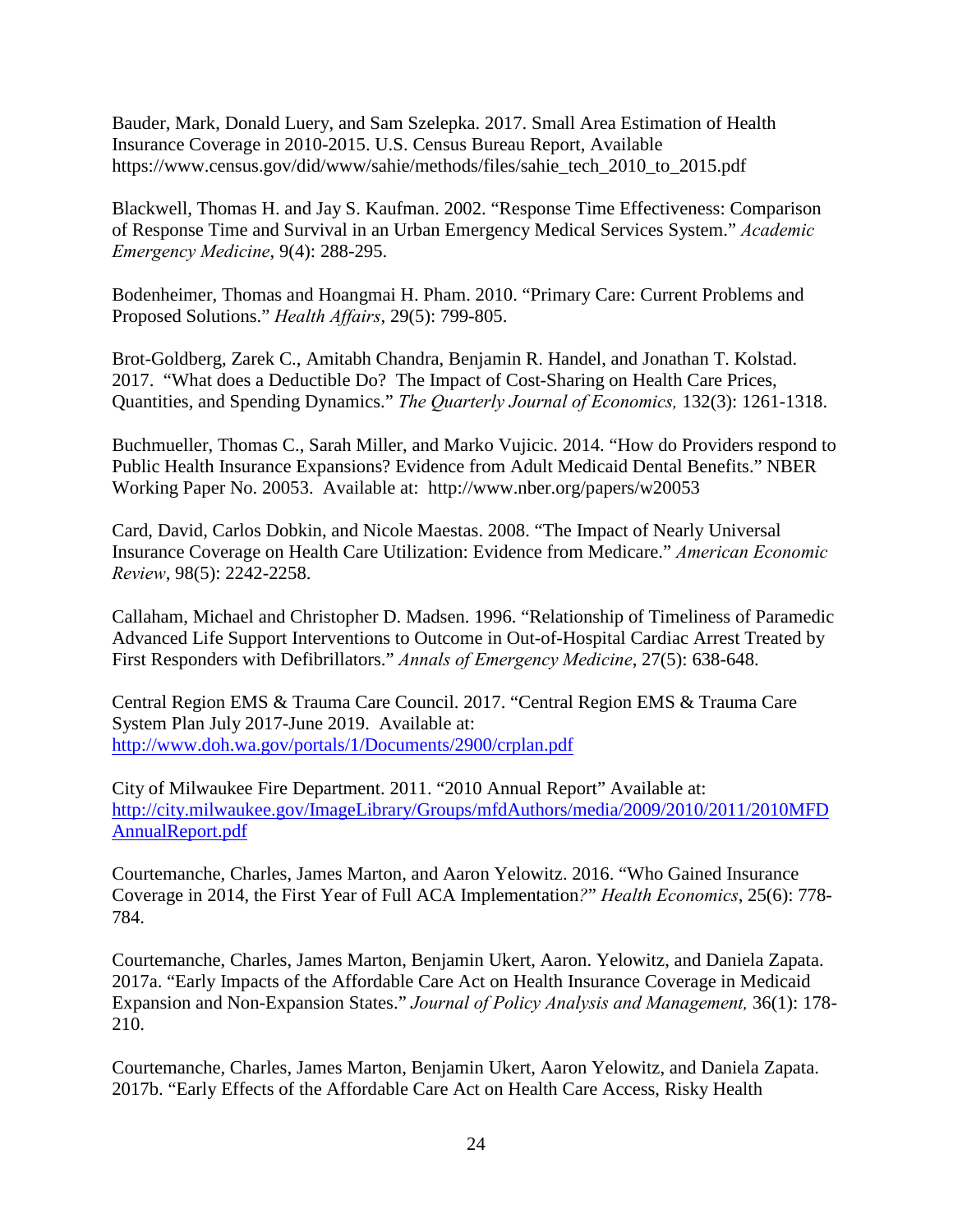Behaviors, and Self-Assessed Health." National Bureau of Economic Research Working Paper No. 23269.

Courtemanche, Charles and Daniela Zapata. 2014. "Does Universal Coverage Improve Health? The Massachusetts Experience." *Journal of Policy Analysis and Management,* 33(1): 36–69.

Currie, Janet and Jonathan Gruber. 1996a. "Health Insurance Eligibility, Utilization of Medical Care, and Child Health." *Quarterly Journal of Economics*, 111(2): 431–466.

Dafny, Leemore and Jonathan Gruber. 2005. "Public Insurance and Child Hospitalizations: Access and Efficiency Effects." *Journal of Public Economics*, 89: 109–129.

Dall, Tim, Ritashree Chakrabarti, Will Iacobucci, Alpana Hansari, and Terry West. 2017. "The Complexities of Physician Supply and Demand: Projections from 2015 to 2030." Washington, DC: Association of American Medical Colleges. Available [https://aamc](https://aamc-black.global.ssl.fastly.net/production/media/filer_public/a5/c3/a5c3d565-14ec-48fb-974b-99fafaeecb00/aamc_projections_update_2017.pdf)[black.global.ssl.fastly.net/production/media/filer\\_public/a5/c3/a5c3d565-14ec-48fb-974b-](https://aamc-black.global.ssl.fastly.net/production/media/filer_public/a5/c3/a5c3d565-14ec-48fb-974b-99fafaeecb00/aamc_projections_update_2017.pdf)[99fafaeecb00/aamc\\_projections\\_update\\_2017.pdf.](https://aamc-black.global.ssl.fastly.net/production/media/filer_public/a5/c3/a5c3d565-14ec-48fb-974b-99fafaeecb00/aamc_projections_update_2017.pdf)

David, Guy and Tanguy Brachet. 2011. "On the Determinants of Organizational Forgetting." *American Economic Journal: Macroeconomics*, 3(3): 100-123.

David, Guy and Scott E. Harrington. 2010. "Population Density and Racial Differences in the Performance of Emergency Medical Services." *Journal of Health Economics*, 29(4): 603-615.

Durkin, Maureen, Jane McElroy, Hui Guan, Wayne Bigelow, and Tom Brazelton. 2005. "Geographic Analysis of Traffic Injury in Wisconsin: Impact on Case Fatality of Distance to Level I/II Trauma Care." *Wisconsin Medical Journal*, 104(2): 26-31.

Eisenberg, Mickey S., Alfred P. Hallstrom, Michael K. Copass, Lawrence Bergner, Floyd Short, and Judith Pierce. 1984. "Treatment of Ventricular Fibrillation: Emergency Medical Technician Defibrillation and Paramedic Services." *JAMA*, 251(13): 1723-1726.

Ellis, Randall P., Bruno Martins, and Wenjia Zhu. 2017. "Health Care Demand Elasticities by Type of Service." *Journal of Health Economics,* 55: 232-243.

Emergency Medical Services Authority of California. 2013. "Ambulance Zones, Ground Exclusive Operating Areas (EOA) Status Determinations by EMSA as of August 2013." Available at: [http://www.emsa.ca.gov/Media/Default/PDF/Ambulance\\_Zones\\_2013.pdf](http://www.emsa.ca.gov/Media/Default/PDF/Ambulance_Zones_2013.pdf)

Finklestein and McKnight. 2008. "What Did Medicare Do? The Initial Impact of Medicare on Mortality and Out of Pocket Medical Spending. *Journal of Public Economics*, 92: 1644-1668.

Finkelstein, Amy, Sarah Taubman, Bill Wright, Mira Bernstein, Jonathan Gruber, Joseph P. Newhouse, Heidi Allen, Katherine Baicker, and the Oregon Health Study Group. 2012. "The Oregon Health Insurance Experiment: Evidence from the First Year." *Quarterly Journal of Economics*, 127(3): 1057–1106.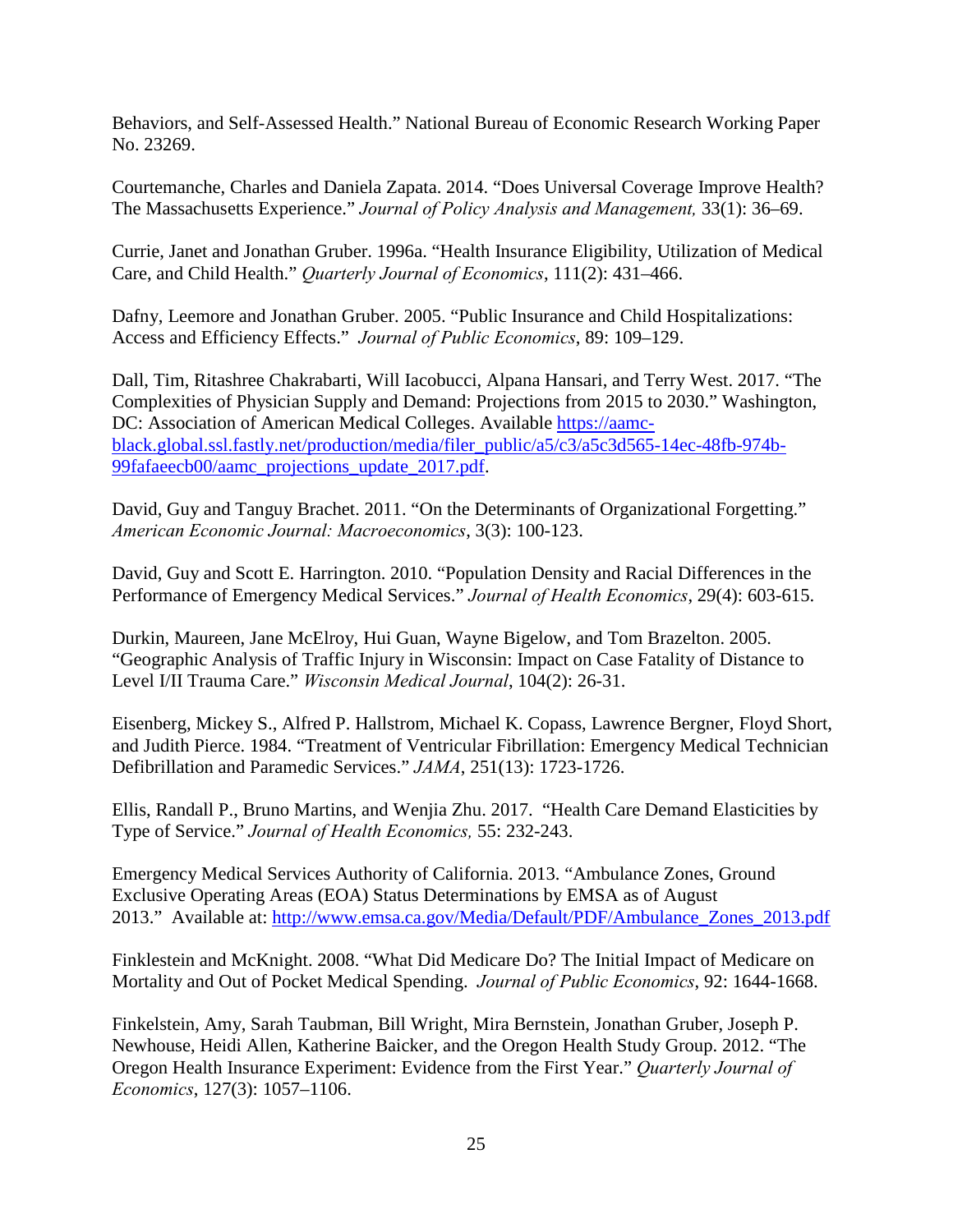Florida Department of Health. 2015. "Unit Dispatched Response Time" Available at: [http://www.floridahealth.gov/statistics-and-data/ems-data-systems/\\_documents/unit-dis](http://www.floridahealth.gov/statistics-and-data/ems-data-systems/_documents/unit-dis-response.pdf)[response.pdf](http://www.floridahealth.gov/statistics-and-data/ems-data-systems/_documents/unit-dis-response.pdf)

Folger, Jean. 2015. "Essential Health Benefits under the Affordable Care Act." *Investopedia*, November 2. Available at:<http://www.investopedia.com/articles/personal-finance/100913/>

Frean, Molly, Jonathan Gruber, and Benjamin D. Sommers. 2017. "Premium Subsidies, the Mandate, and Medicaid Expansion: Coverage Effects of the Affordable Care Act." *Journal of Health Economics*, 53: 72-86.

Friedson, Andrew I. and Allison F. Marier. 2017. "Mandated Insurance and Provider Reimbursement via Private Insurance: Evidence from the Massachusetts Reform." *Health Services Research and Managerial Epidemiology,* 4: 1-6. Available at: [http://journals.sagepub.com/doi/full/10.1177/2333392816687206.](http://journals.sagepub.com/doi/full/10.1177/2333392816687206)

Garthwaite, Craig. 2012. "The Doctor Might See You Now: The Supply Side Effects of Public Health Insurance Expansions. *American Economic Journal: Economic Policy*, 4(3): 190-215.

Garthwaite, Craig, Tal Gross, Matthew Notowidigdo, and John A. Graves. 2017. "Insurance Expansion and Hospital Emergency Department Access: Evidence from the Affordable Care Act." *Annals of Internal Medicine*, 166(3):172-179.

Ghosh, Indrajit, Peter T. Savolainen, and Timothy J. Gate. 2014. "Examination of Factors Affecting Freeway Incident Clearance Times: A Comparison of the Generalized Model and Several Alternative Nested Models." *Journal of Advanced Transportation*, 48(6): 471-485.

Gonzalez, Richard P., Glenn R. Cummings, Herbert A. Phelan, Madhuri S. Mulekar, and Charles B. Rodning. 2009. "Does Increased Emergency Medical Services Prehospital Time Affect Patient Mortality in Rural Motor Vehicle Crashes? A Statewide Analysis. *The American Journal of Surgery*, 197(1): 30-34.

Gruber, Jonathan. 2011. "The Impacts of the Affordable Care Act: How Reasonable Are the Projections?" *National Tax Journal*, 64(3): 893-908.

Halpern, Michael T. 2010. "Adequacy of the Supply and Factors Influencing Potential Shortages among Emergency Medical Technicians and Emergency Medicine Physicians. Research Brief, Institute for Homeland Security Solutions." Available [https://sites.duke.edu/ihss/files/2011/12/Halpern\\_ResearchBrief.pdf.](https://sites.duke.edu/ihss/files/2011/12/Halpern_ResearchBrief.pdf)

Hofer, Adam N., Abraham, Jean Marie, and Ira Moscovice. 2011. "Expansion of Coverage under the Patient Protection and Affordable Care Act and Primary Care Utilization" *The Milbank Quarterly*, 89(1): 69-89.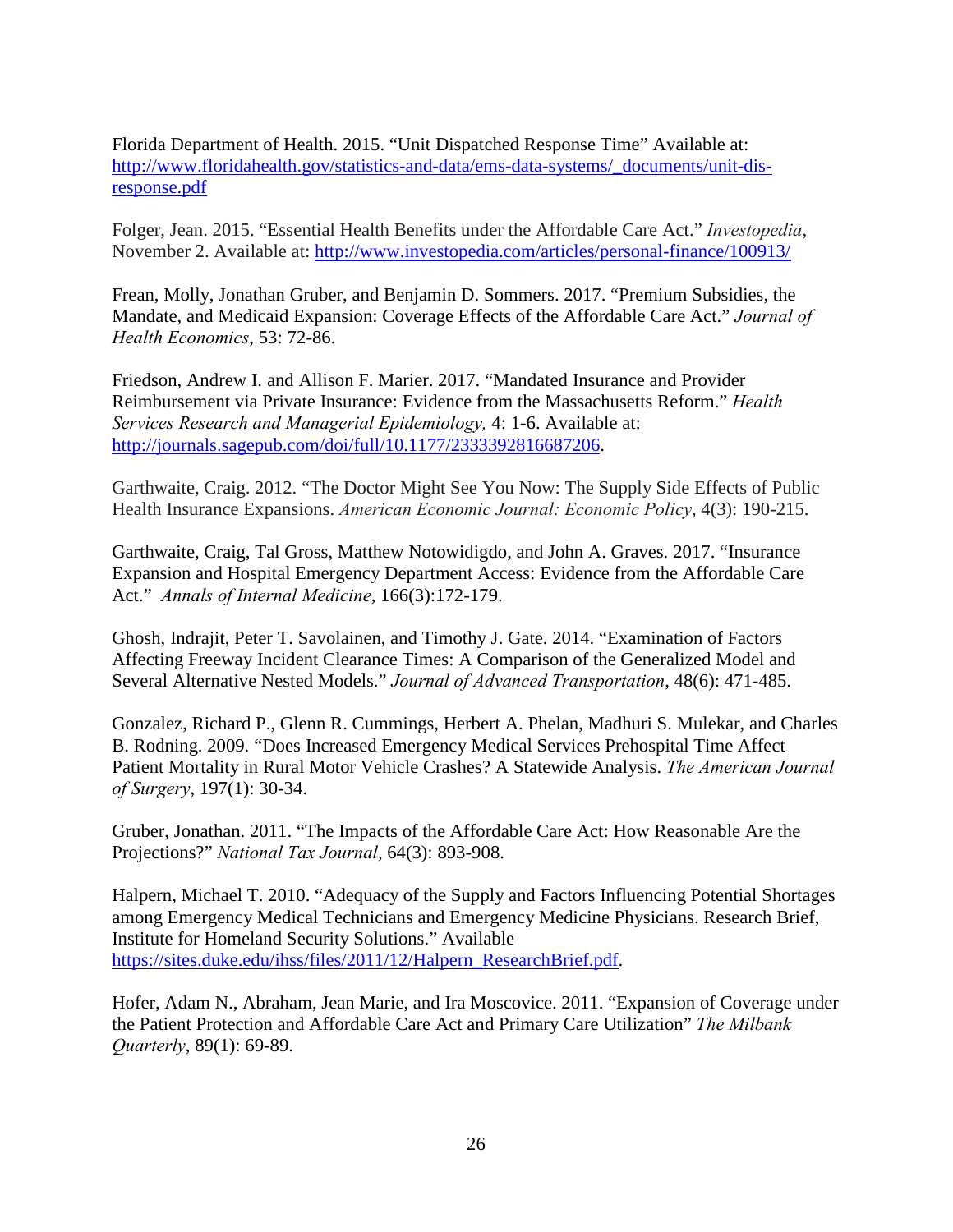Huang, Elbert and Kenneth Feingold. 2013. "Seven Million Americans Live in Areas where Demand for Primary Care May Exceed Supply by More than 10 Percent." *Health Affairs*, 32(3): 614-621.

Juraschek, Stephen P., Xiaoming Zhang, Vinoth K. Ranganathan, and Vernon W. Lin. 2012. "United States Registered Nurse Workforce Report Card and Shortage Forecast." *American Journal of Medical Quality*, 27 (3): 241-249.

Kaestner, Robert., Bowen Garrett, Anuj Gangopadhyaya, and Caitlyn Fleming. 2015. "Effects of the ACA Medicaid Expansion on Health Insurance Coverage and Labor Supply." NBER Working Paper No. 21836.

Kaiser Family Foundation. 2017a. "Summary of the Affordable Care Act" Available <http://www.kff.org/health-reform/fact-sheet/summary-of-the-affordable-care-act/>

Kaiser Family Foundation. 2017b. "Medicaid Benefits: Ambulance Services" Available [http://www.kff.org/medicaid/state-indicator/ambulance](http://www.kff.org/medicaid/state-indicator/ambulance-services/?currentTimeframe=0&sortModel=%7B%22colId%22:%22Location%22,%22sort%22:%22asc%22%7D)[services/?currentTimeframe=0&sortModel=%7B%22colId%22:%22Location%22,%22sort%22:](http://www.kff.org/medicaid/state-indicator/ambulance-services/?currentTimeframe=0&sortModel=%7B%22colId%22:%22Location%22,%22sort%22:%22asc%22%7D) [%22asc%22%7D](http://www.kff.org/medicaid/state-indicator/ambulance-services/?currentTimeframe=0&sortModel=%7B%22colId%22:%22Location%22,%22sort%22:%22asc%22%7D)

Kirch, Darrel G., Henderson, Mackenzie K., and Michael J. Dill. 2013. "Physician Workforce Projections in an Era of Health Care Reform" *Annual Review of Medicine*, 63: 435-45.

Kolstad, Jonathan T. and Amanda E. Kowalski. 2012. "The Impact of Health Care Reform on Hospital and Preventive Care: Evidence from Massachusetts." *Journal of Public Economics*, 96 (11): 909-929.

Kondo, Ayako, and Hitoshi Shigeoka. 2013. "Effects of Universal Health Insurance on Health Care Utilization, and Supply-Side Responses: Evidence from Japan." *Journal of Public Economics*, 99: 1-23.

Ku, Leighton, Emily Jones, Brad Finnegan, Peter Shin, and Sara Rosenbaum. 2009. "How is the Primary Care Safety Net Faring in Massachusetts? Community Health Centers in the Midst of Health Reform." Kaiser Family Foundation Report, Available [http://hsrc.himmelfarb.gwu.edu/cgi/viewcontent.cgi?article=1275&context=sphhs\\_policy\\_facpu](http://hsrc.himmelfarb.gwu.edu/cgi/viewcontent.cgi?article=1275&context=sphhs_policy_facpubs) [bs.](http://hsrc.himmelfarb.gwu.edu/cgi/viewcontent.cgi?article=1275&context=sphhs_policy_facpubs)

Lansdale, Martin. 2011. "Oklahoma EMS Service Call Summary" Available: <https://www.ok.gov/health2/documents/OKEMSIS%20DATA%20REPORT.pdf>

Larkin, Gregory L., Cynthia A. Claassen, Andrea J. Pelletier and Carlos A. Camargo. 2006. "National Study of Ambulance Transports to United States Emergency Departments: Importance of Mental Health Problems" *Prehospital and Disaster Medicine,* 21(2): 82-90.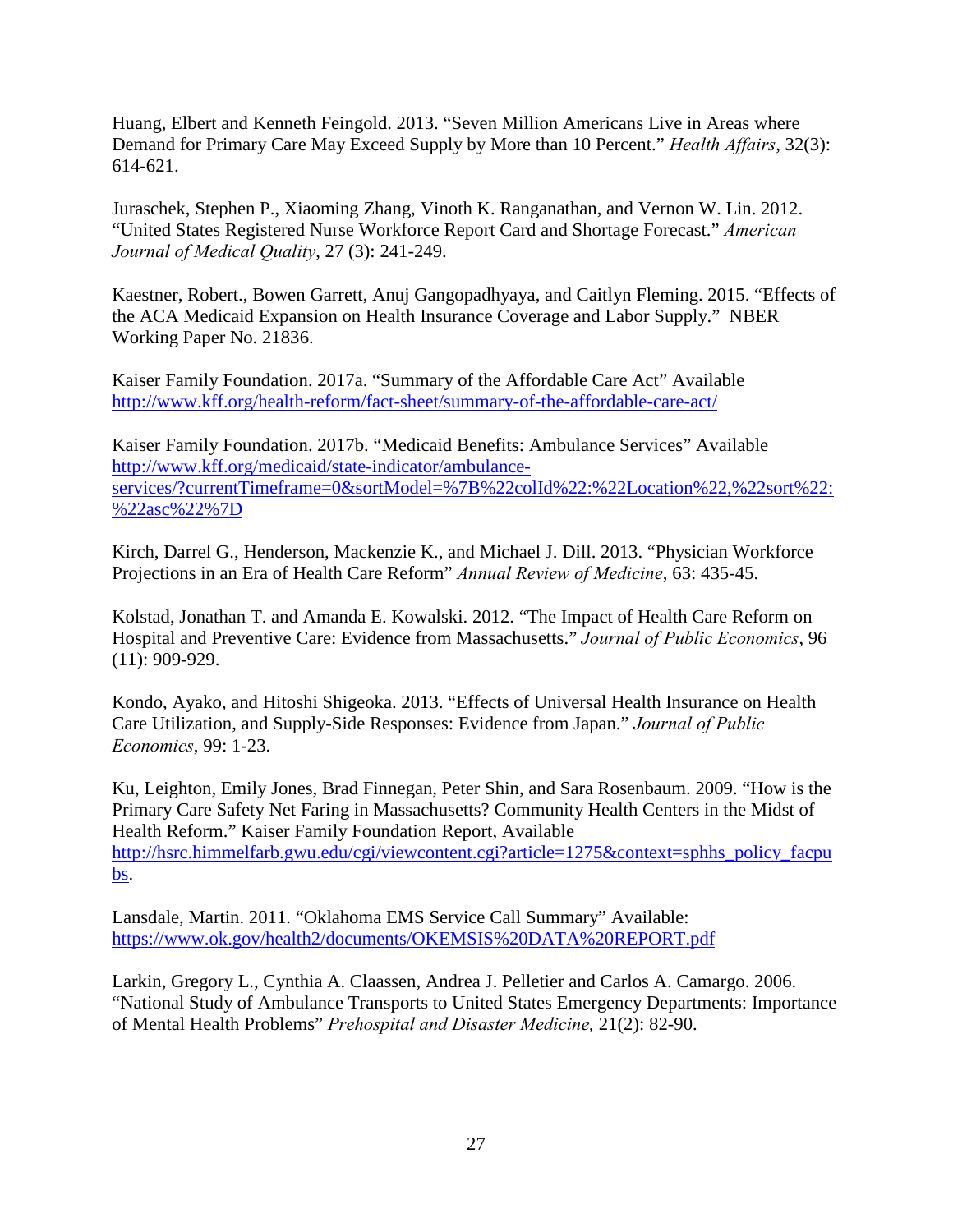Lee, Jung-Taek and Joseph Fazio. 2005. "Influential Factors in Freeway Crash Response and Clearance Times by Emergency Management Services in Peak Periods." *Traffic Injury Prevention*, 6(4): 331-339.

Li, Ming-Der, Ji-Liang Doong, Kai-Kuo Chang, Tsung-Hsueh Lu, and Ming-Chang Jeng. 2008. "Differences in Urban and Rural Accident Characteristics and Medical Service Utilization for Traffic Fatalities in Less-Motorized Societies." *Journal of Safety Research*, 39(6): 623-630.

Lichtenberg, Frank R. 2002. "The Effects of Medicare on Health Care Utilization and Outcomes." *Frontiers in Health Policy Research*, 5(1): 27-52.

Lindberg, Anne. 2011. "What's in a Sunstar Ambulance and How Much Does it Cost?" *Tampa Bay Times.* Available at: http://www.tampabay.com/specials/2011/interactives/ambulance-costs/

Long, Sharon K., Michael Karpman, Adele Shartzer, Douglas Wissoker, Genevieve M. Kenney, Stephen Zuckerman, Nathaniel Anderson, and Katherine Hempstead. 2014. "Taking Stock: Health Insurance Coverage under the ACA as of September 2014." Washington, DC: Urban Institute. Available from: [http://hrms.urban.org/briefs/Health-Insurance-Coverage-under-the-](http://hrms.urban.org/briefs/Health-Insurance-Coverage-under-the-ACA-as-of-September-2014.html)[ACA-as-of-September-2014.html.](http://hrms.urban.org/briefs/Health-Insurance-Coverage-under-the-ACA-as-of-September-2014.html)

Manning, Willard G., Joseph P. Newhouse, Naihua Duan, Emmett B. Keeler, Bernadette Benjamin, Arleen Leibowitz, M. Susan Marquis, and Jack Zwanziger. 1987. "Health Insurance and the Demand for Medical Care: Evidence from a Randomized Experiment*." American Economic Review*, 77(3): 251-77.

Mazumder, Bhash and Sarah Miller. Forthcoming. " The Effects of the Massachusetts Health Reform on Household Financial Distress." *American Economic Journal: Economic Policy*.

McMorrow, Stacey, Genevieve M. Kenney, Sharon K. Long, and Jason A. Gates. 2016. "Marketplaces Helped Drive Coverage Gains in 2015; Affordability Problems Remained." *Health Affairs*, 35(10): 1810-1815.

Miller, Sarah. 2012a. "The Impact of the Massachusetts Health Care Reform on Health Care Use among Children." *American Economic Review*, 102(3): 502–507.

Miller, Sarah. 2012b. "The Effect of Insurance on Emergency Room Visits: An Analysis of the 2006 Massachusetts Health Reform." *Journal of Public Economics*, 96(11-12): 893–908.

Miller, Sarah and Laura R. Wherry. 2017. "Health and Access to Care during the First 2 Years of the ACA Medicaid Expansions" *New England Journal of Medicine*, 376(10): 947-956.

National 911 Program. 2014. "2014 National 911 Progress Report" Available at: <https://www.911.gov/national911statistics.html>

National 911 Program. 2015. "2015 National 911 Progress Report" Available at: <https://www.911.gov/national911statistics.html>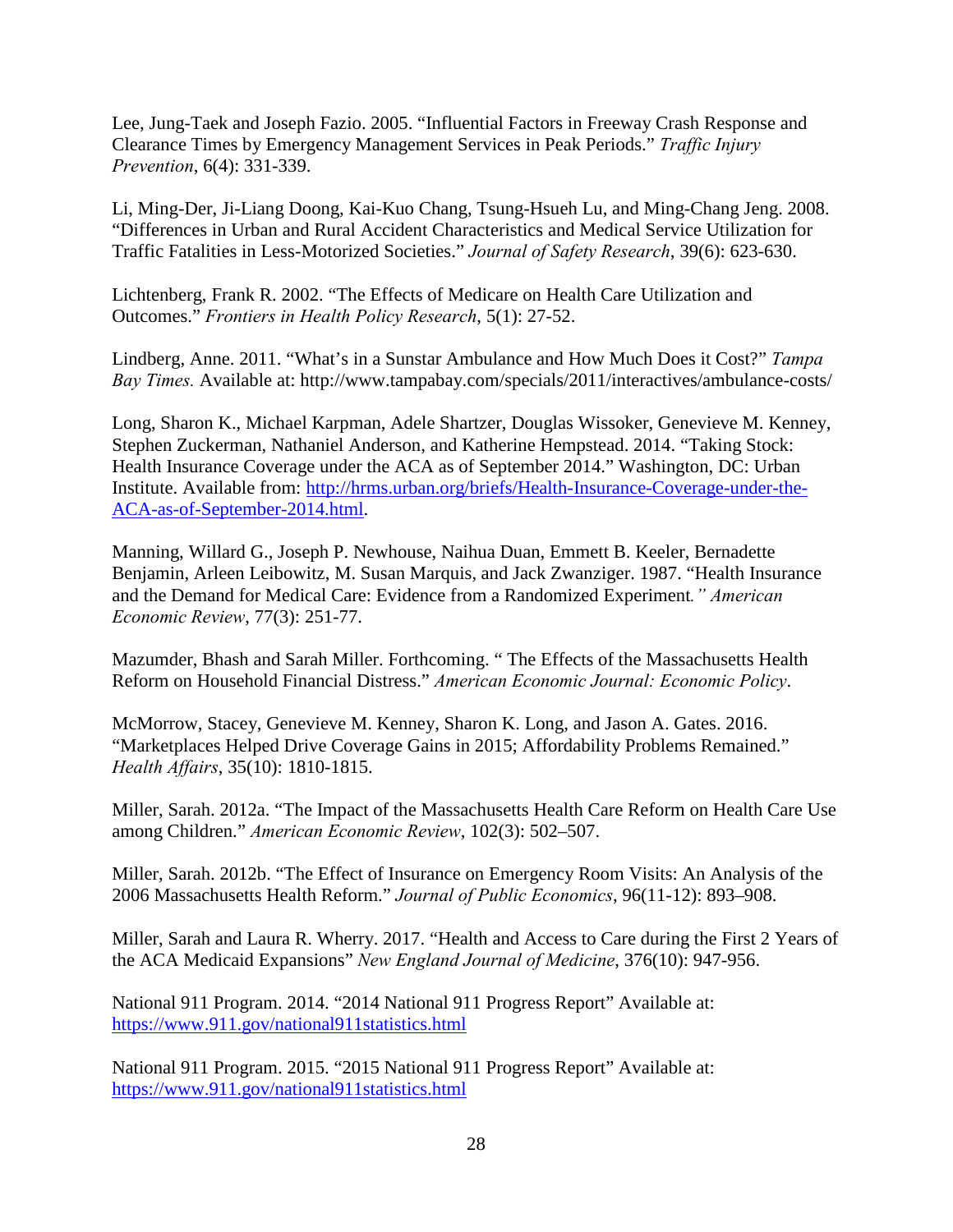National 911 Program. 2016. "2016 National 911 Progress Report" Available at: <https://www.911.gov/national911statistics.html>

National Fire Protection Association. 2010. "NFPA 1710, Standard for the Organization and Deployment of Fire Suppression Operations, Emergency Medical Operations, and Special Operations to the Public by Career Fire Departments." Available at: [http://www.nfpa.org/codes](http://www.nfpa.org/codes-and-standards/all-codes-and-standards/list-of-codes-and-standards/detail?code=1710)[and-standards/all-codes-and-standards/list-of-codes-and-standards/detail?code=1710](http://www.nfpa.org/codes-and-standards/all-codes-and-standards/list-of-codes-and-standards/detail?code=1710)

National Highway Traffic Safety Administration. 2016. "Fatality Analysis Reporting System (FARS) Analytical User's Manual 1975-2015." Available at: file:///C:/Users/Andrew%20Friedson/Downloads/1975- 2015%20FARS%20Analytical%20User's%20Manual.pdf

Newgard, Craig D., Robert H. Schmicker, Jerris R. Hedges, John P. Trickett, Daniel P. Davis, Eileen M. Bulger, Tom P. Aufderheide, Joseph P. Minei, J. Steven Hata, K. Dean Gubler, Todd B. Brown, Jean-Denis Yelle, Berit Bardarson, and Graham Nichol. 2010. "Emergency Medical Services Intervals and Survival in Trauma: Assessment of the 'Golden Hour' in a North American Prospective Cohort." *Annals of Emergency Medicine*, 55(3): 235–246.

North Dakota Department of Health. 2009. North Dakota Ambulance Response Areas Map Book 2009. Available at:<https://www.health.nd.gov/media/1371/map-book-web-version2.pdf>

O'Keeffe, Colin, John Nicholl, Janette Turner and Steve Goodacre, 2011. "Role of Ambulance Response Times in the Survival of Patients with Out-of-Hospital Cardiac Arrest." *Emergency Medicine Journal,* 28(8):703-706.

Pell, Jill P., Jane M. Sirel, Andrew K. Marsden, Ian Ford, and Stuart M. Cobbe. 2001. "Effect of Reducing Ambulance Response Times on Deaths from Out of Hospital Cardiac Arrest: Cohort Study." *British Medical Journal*, 322(7299): 1385-1388.

Peters, Jeremy and G. Brent Hall. 1999. "Assessment of Ambulance Response Performance using a Geographic Information System." *Social Science and Medicine*, 49(11): 1551-1566.

Polsky, Daniel, Michael Richards, Simon Basseyn, Douglas Wissoker, Genevieve Kenney, Stephen Zuckerman, and Karin Rhodes. 2015. "Appointment Availability after Increases in Medicaid Payments for Primary Care." *New England Journal of Medicine*, 372(6): 537-545.

Pons, Peter T. and Vincent J. Markovchick. 2002. "Eight Minutes or Less: Does the Ambulance Response Time Guideline Impact Trauma Patient Outcome?" *The Journal of Emergency Medicine,* 23(1): 43-48.

Pons, Peter T., Jason S. Haukoos, Whitney Bludworth, Thomas Cribley, Kathryn A. Pons, and Vincent J. Markovchick. 2005. Paramedic Response Time: Does it Affect Patient Survival? *Academic Emergency Medicine*, 12(7): 594-600.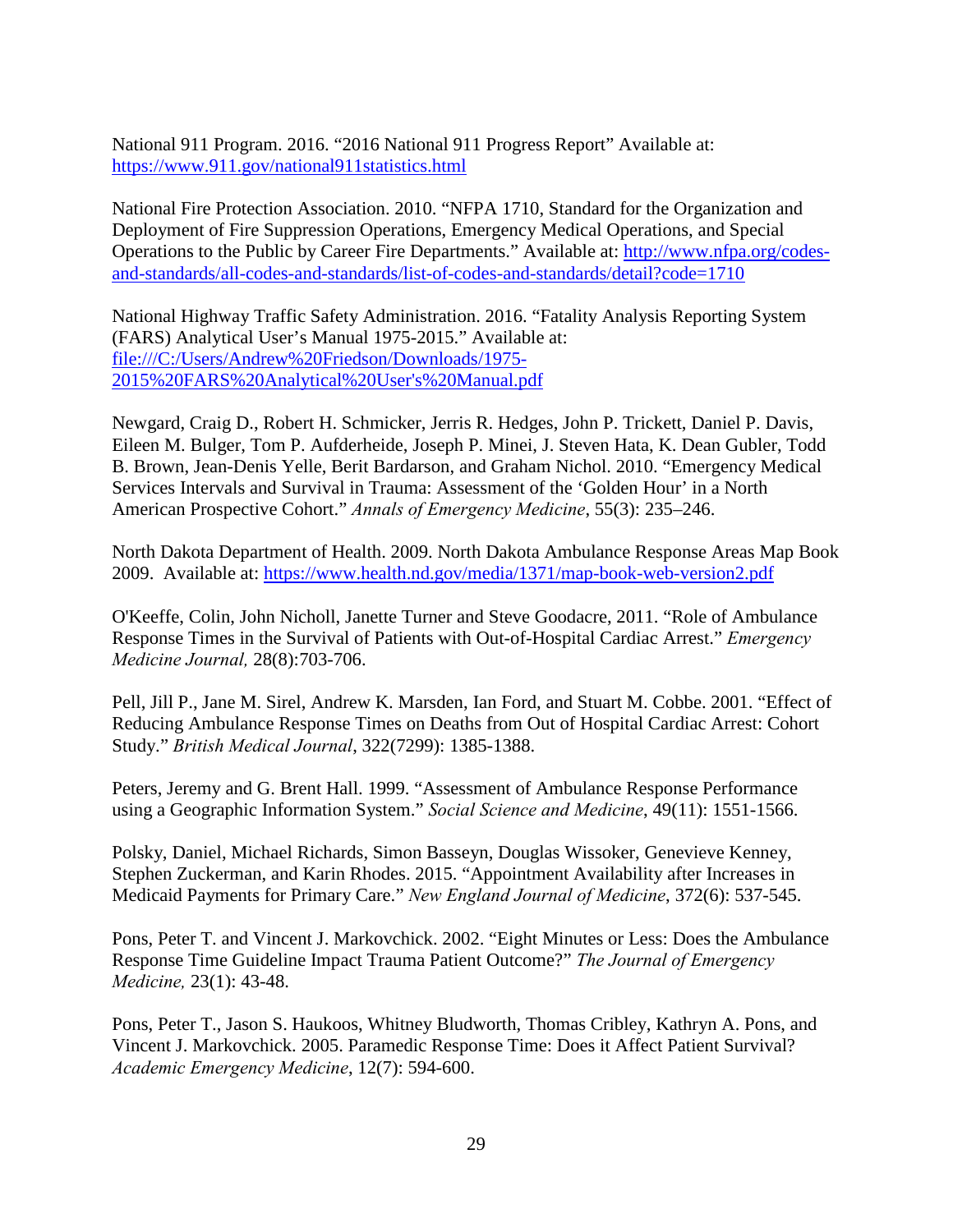Sánchez-Mangas, Rocío, Antonio García-Ferrrer, Aranzazu de Juan, and Antonio Martín Arroyo. 2010. "The Probability of Death in Road Traffic Accidents. How Important is a Quick Medical Response?" *Accident Analysis and Prevention*, 42(4): 1048-1056.

Rucker, Donald W., Roger A. Edwards, Helen R. Burstin, Anne C. O'Neil, and Troyen A Brennan. 1997. "Patient-Specific Predictors of Ambulance Use" *Annals of Emergency Medicine,* 29(4) 484-491.

Sargen, Michael, Roderick S. Hooker, and Richard A. Cooper. 2011. "Gaps in the Supply of Physicians, Advance Practice Nurses, and Physician Assistants." *Journal of the American College of Surgeons*, 212(6): 991-999.

Schrank, David, Bill Eisele, Tim Lomax, and Jim Bak. 2015. "2015 Urban Mobility Scorecard." Texas A&M Transportation Institute. Available at: [https://static.tti.tamu.edu/tti.tamu.edu/documents/mobility-scorecard-2015-wappx.pdf.](https://static.tti.tamu.edu/tti.tamu.edu/documents/mobility-scorecard-2015-wappx.pdf)

Schull, Michael J., Kate Lazier, Marian Vermeulen, Shawn Mawhinney, and Laurie J. Morrison. 2003. "Emergency Department Contributors to Ambulance Diversion." *Annals of Emergency Medicine*, 41(4): 467-476.

Shah, Manish N. 2006. "The Formation of the Emergency Medical Services System." *American Journal of Public Health*, 96(3): 414-423.

Simon, Kosali, Aparna Soni, and John Cawley. 2017. "The Impact of Health Insurance on Preventive Care and Health Behaviors: Evidence from the First Two Years of the ACA Medicaid Expansions." *Journal of Policy Analysis and Management*, 36(2): 390-417.

Smith, Jessica C., and Carla Medalia. 2015. "U.S. Census Bureau, Current Population Reports, P60-253, Health Insurance Coverage in the United States: 2014." U.S. Government Printing Office, Washington, DC. Available from: [https://www.census.gov/content/dam/Census/library/publications/2015/demo/p60-253.pdf.](https://www.census.gov/content/dam/Census/library/publications/2015/demo/p60-253.pdf)

Sommers, Benjamin D., Thomas Buchmueller, Sandra L. Decker, Colleen Carey, and Richard Kronick. 2013. "The Affordable Care Act Has Led to Significant Gains in Health Insurance and Access to Care for Young Adults." *Health Affairs*, 32(1): 165-174.

Sommers, Benjamin D., Munira Z. Gunja, Kenneth Finegold, and Thomas Musco. 2015. "Changes in Self-Reported Insurance Coverage, Access to Care, and Health under the Affordable Care Act." *Journal of the American Medical Association*, 314(4): 366-374.

Taubman, Sarah L., Heidi L. Allen, Bill J. Wright, Katherine Baicker, and Amy N. Finkelstein. 2014. "Medicaid Increases Emergency-Department Use: Evidence from Oregon's Health Insurance Experiment." *Science*, 343(6168): 263-268.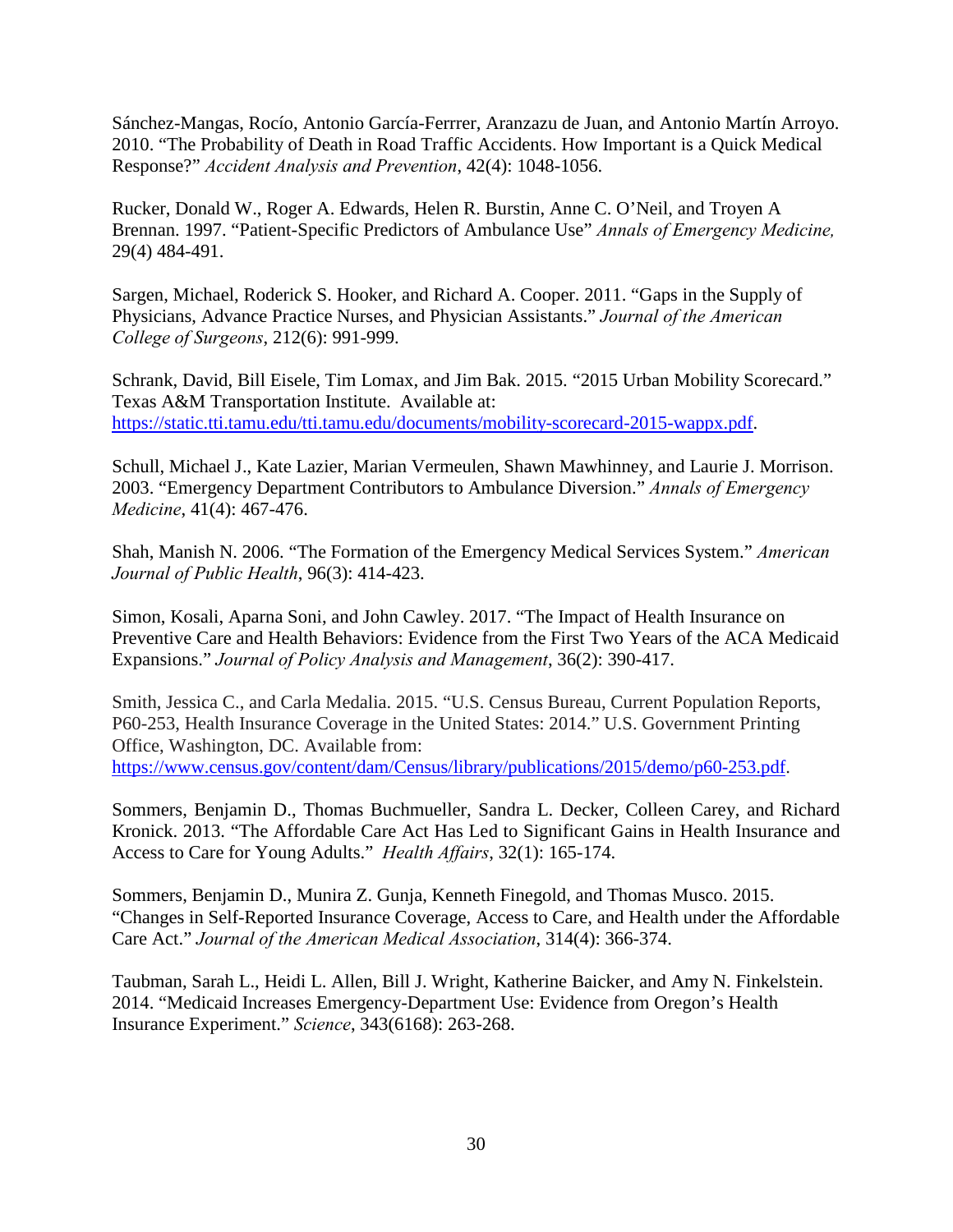Tello-Trillo, D. Sebastian. 2016. "Effects of Losing Public Health Insurance on Health Care Access, Utilization, and Health Outcomes." Working paper, University of Virginia. Available from: [https://dsebastiantello.files.wordpress.com/2014/12/tenncare-05212016-21.pdf.](https://dsebastiantello.files.wordpress.com/2014/12/tenncare-05212016-21.pdf)

Van der Wees, Philip J., Alan M. Zaslavsky, and John Z. Ayanian. 2013. "Improvements in Health Status after Massachusetts Health Care Reform." *Milbank Quarterly*, 91(4): 663-689.

Vukmir, Rade B., 2006. "Survival from Prehospital Cardiac Arrest is Critically Dependent upon Response Time." *Resuscitation*, 69(2): 229-234.

Wherry, Laura R. and Sarah Miller. 2016. "Early Coverage, Access, Utilization, and Health Effects Associated with the Affordable Care Act Medicaid Expansions: A Quasi-Experimental Study." *Annals of Internal Medicine*, 164(12): 795-803.

Wilde, Elizabeth Ty, 2013. "Do Emergency Medical System Response Times Matter for Health Outcomes?" *Health Economics*, 22(7):790-806.

Wilper, Andrew P., Steffie Woolhandler, Karen E. Lasser, Danny McCormick, Sarah L. Cutrona, David H. Bor and David U. Himmelstein. 2008. "Waits to See an Emergency Department Physician: U.S. Trends and Predictors, 1997– 2004." *Health Affairs*, 27(2): w84-w95.

Zwerling, Craig, Corinne Peek-Asa, Paul S. Whitten, S-W. Choi, Nancy L. Sprince, and M.P. Jones. 2005. "Fatal Motor Vehicles Crashes in Rural and Urban Areas: Decomposing Rates into Contributing Factors." *Injury Prevention*, 11(1): 24-28.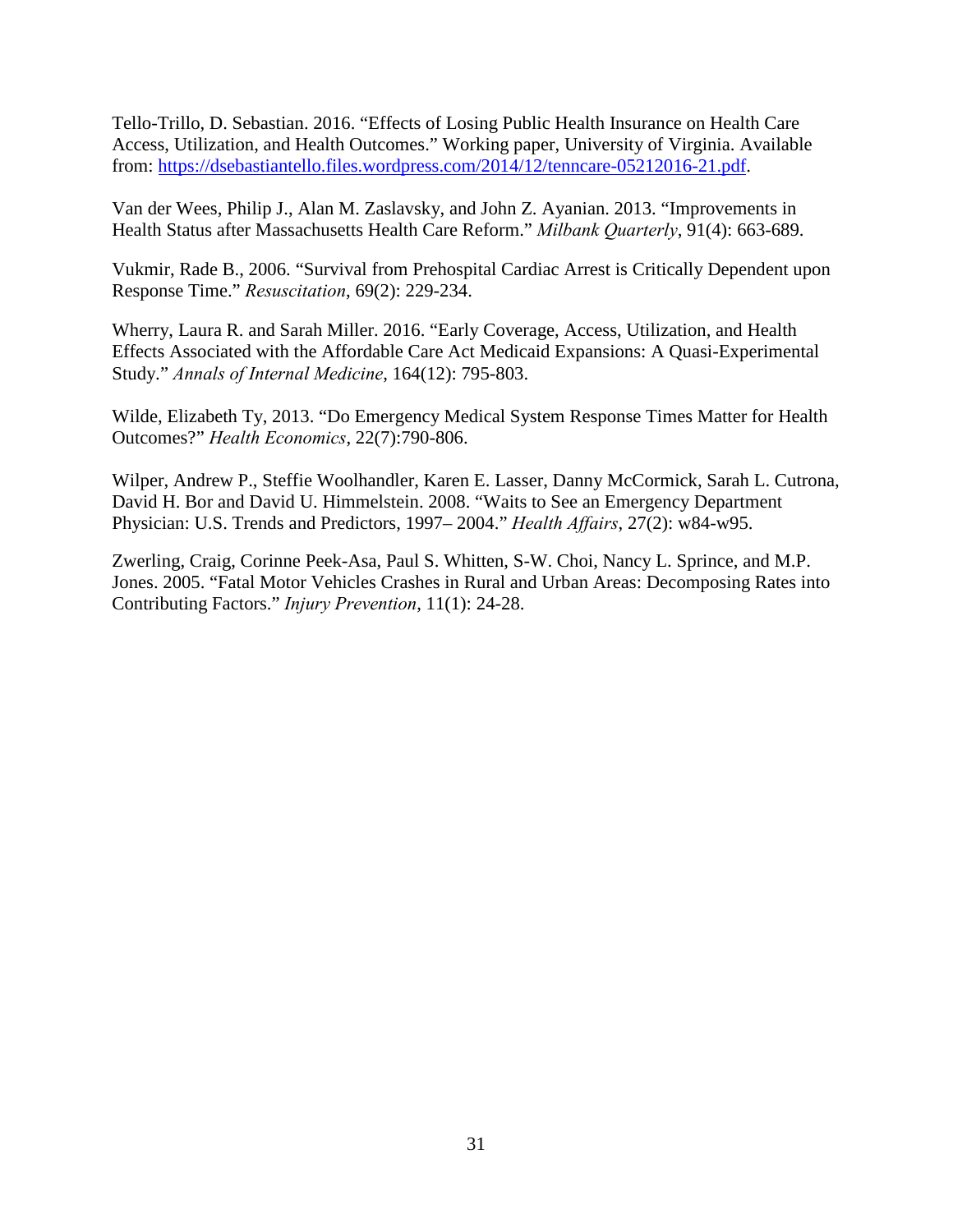|                                                              | (1)        | (2)        |
|--------------------------------------------------------------|------------|------------|
| Post                                                         | $0.043***$ |            |
|                                                              | (0.003)    |            |
| Post x Medicaid expansion                                    | $0.013***$ |            |
|                                                              | (0.008)    |            |
| Post x Uninsured                                             |            | $0.165***$ |
|                                                              |            | (0.051)    |
| Post x Uninsured x Medicaid expansion                        |            | $0.115*$   |
|                                                              |            | (0.062)    |
|                                                              |            |            |
| <u>Implied effects at mean pre-treatment uninsured rate:</u> |            |            |
| ACA w/o Medicaid expansion                                   | $0.043***$ | $0.030***$ |
|                                                              | (0.003)    | (0.009)    |
| Medicaid expansion                                           | $0.013***$ | $0.021*$   |
|                                                              | (0.008)    | (0.011)    |
| Full ACA (with Medicaid expansion)                           | $0.057***$ | $0.050***$ |
|                                                              | (.007)     | (0.006)    |
|                                                              |            |            |
| County fixed effects                                         | yes        | yes        |
| State-by-year fixed effects                                  | no         | yes        |
| <b>Observations</b>                                          | 14,663     | 14,663     |
| Mean of dependent variable                                   | 0.842      | 0.842      |

# **Table 1. The ACA and Proportion Insured**

\*Statistically significant at the .10 level; \*\* at the .05 level; \*\*\* at the .01 level.

Notes: OLS estimates from county-year level regressions are shown. Data on insurance coverage rates are from the Small Area Health Insurance Estimates (SAHIE) program and cover the period 2010-2015. Standard errors, corrected for clustering at the state level, are in parentheses. Estimates weighted by county population from the 2010 Census. Counties with population of less than 10,000 are excluded from the analysis.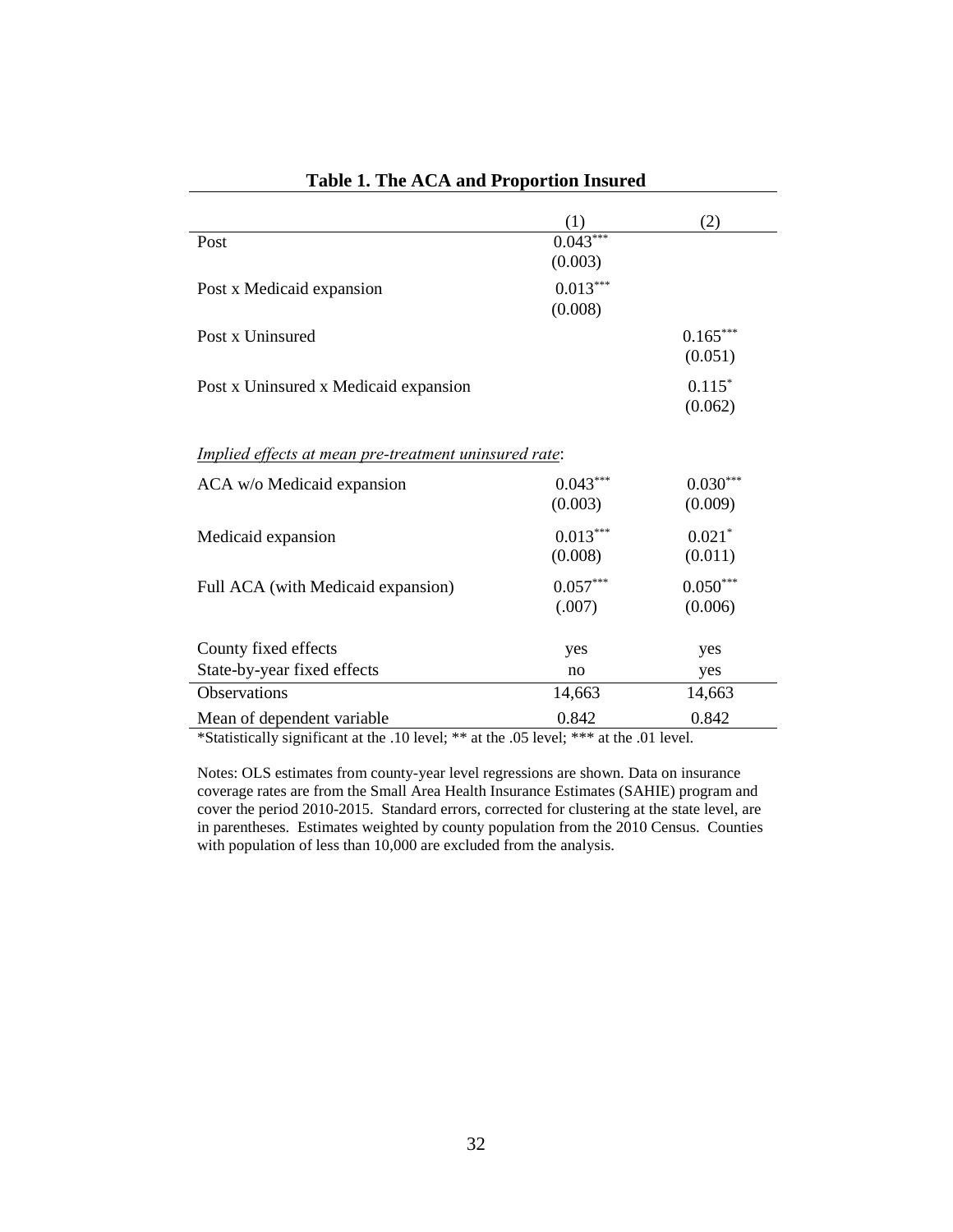|                                                       | Proportion Insured   |
|-------------------------------------------------------|----------------------|
| 2014 x Uninsured                                      | $0.126**$            |
|                                                       | (0.050)              |
| 2014 x Uninsured x Medicaid expansion                 | 0.080                |
|                                                       | (0.058)              |
| 2015 x Uninsured                                      | $0.204***$           |
|                                                       | (0.052)<br>$0.150**$ |
| 2015 x Uninsured x Medicaid expansion                 | (0.066)              |
|                                                       |                      |
| Implied effects at mean pre-treatment uninsured rate: |                      |
| ACA w/o Medicaid expansion, 2014                      | $0.023**$            |
|                                                       | (0.009)              |
| Medicaid expansion, 2014                              | 0.014                |
|                                                       | (0.010)              |
| Full ACA (with Medicaid expansion), 2014              | $0.037***$           |
|                                                       | (0.005)              |
| ACA w/o Medicaid expansion, 2015                      | $0.037***$           |
|                                                       | (0.009)              |
| Medicaid expansion, 2015                              | $0.027**$            |
|                                                       | (0.012)              |
| Full ACA (with Medicaid expansion), 2015              | $0.063***$           |
|                                                       | (0.007)              |
| County fixed effects                                  | yes                  |
| State-by-year fixed effects                           | yes                  |
| Observations                                          | 14,663               |
| Mean of dependent variable                            | 0.842                |

# **Table 2. The ACA and Insurance Coverage: Separating** *Post* **into 2014 and 2015**

\*Statistically significant at the .10 level; \*\* at the .05 level; \*\*\* at the .01 level.

Notes: OLS estimates from a county-year level regression are shown. Data on insurance coverage rates are from the Small Area Health Insurance Estimates (SAHIE) program and cover the period 2010-2015. Standard errors, corrected for clustering at the state level, are in parentheses. Estimates weighted by county population from the 2010 Census. Counties with population of less than 10,000 are excluded from the analysis.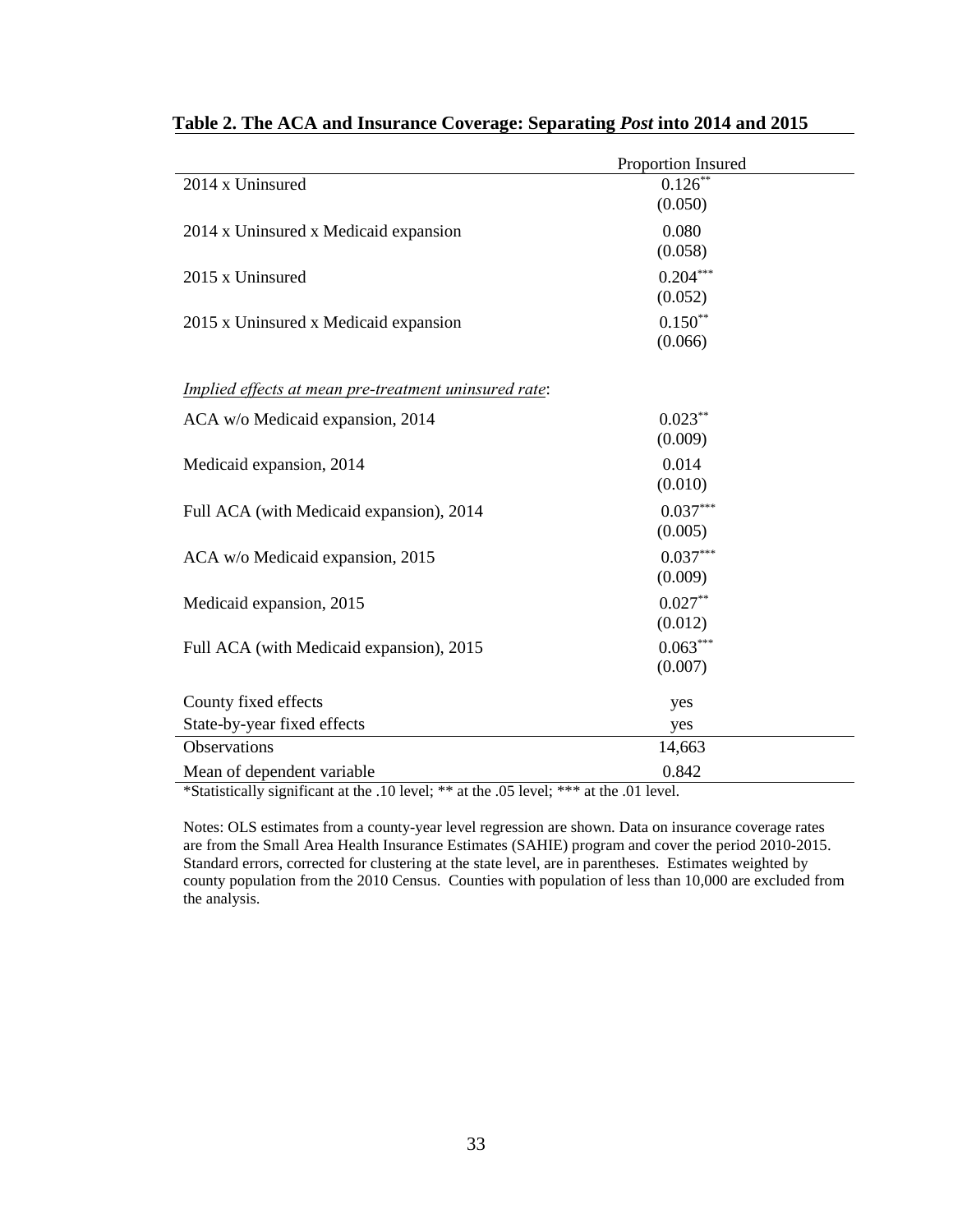|                                                       | (1)                 | (2)                 | (3)                |
|-------------------------------------------------------|---------------------|---------------------|--------------------|
| Post                                                  | $-0.03$<br>(0.33)   |                     |                    |
| Post x Medicaid expansion                             | 0.32<br>(0.34)      |                     |                    |
| Post x Uninsured                                      |                     | $6.09***$<br>(2.43) | $5.87**$<br>(2.34) |
| Post x Uninsured x Medicaid expansion                 |                     | 4.26<br>(4.30)      | 4.95<br>(4.00)     |
| Implied effects at mean pre-treatment uninsured rate: |                     |                     |                    |
| ACA w/o Medicaid expansion                            | $-0.03$<br>(0.33)   | $1.06***$<br>(0.75) | $1.02**$<br>(0.41) |
| Medicaid expansion                                    | 0.32<br>(0.34)      | 0.76<br>(0.75)      | 0.86<br>(0.70)     |
| Full ACA (with Medicaid expansion)                    | $0.28***$<br>(0.13) | $1.80**$<br>(0.69)  | $1.89**$<br>(0.65) |
| Weather indicators                                    | yes                 |                     | yes                |
| Night and weekend indicators                          | yes                 |                     | yes                |
| County fixed effects                                  | yes                 | yes                 | yes                |
| State-by-year fixed effects                           | no                  | yes                 | yes                |
| <b>Observations</b>                                   | 84,185              | 84,185              | 84,185             |
| Mean of dependent variable                            | 10.08               | 10.08               | 10.08              |

# **Table 3. The ACA and Ambulance Response Times in Minutes**

\*Statistically significant at the .10 level; \*\* at the .05 level; \*\*\* at the .01 level.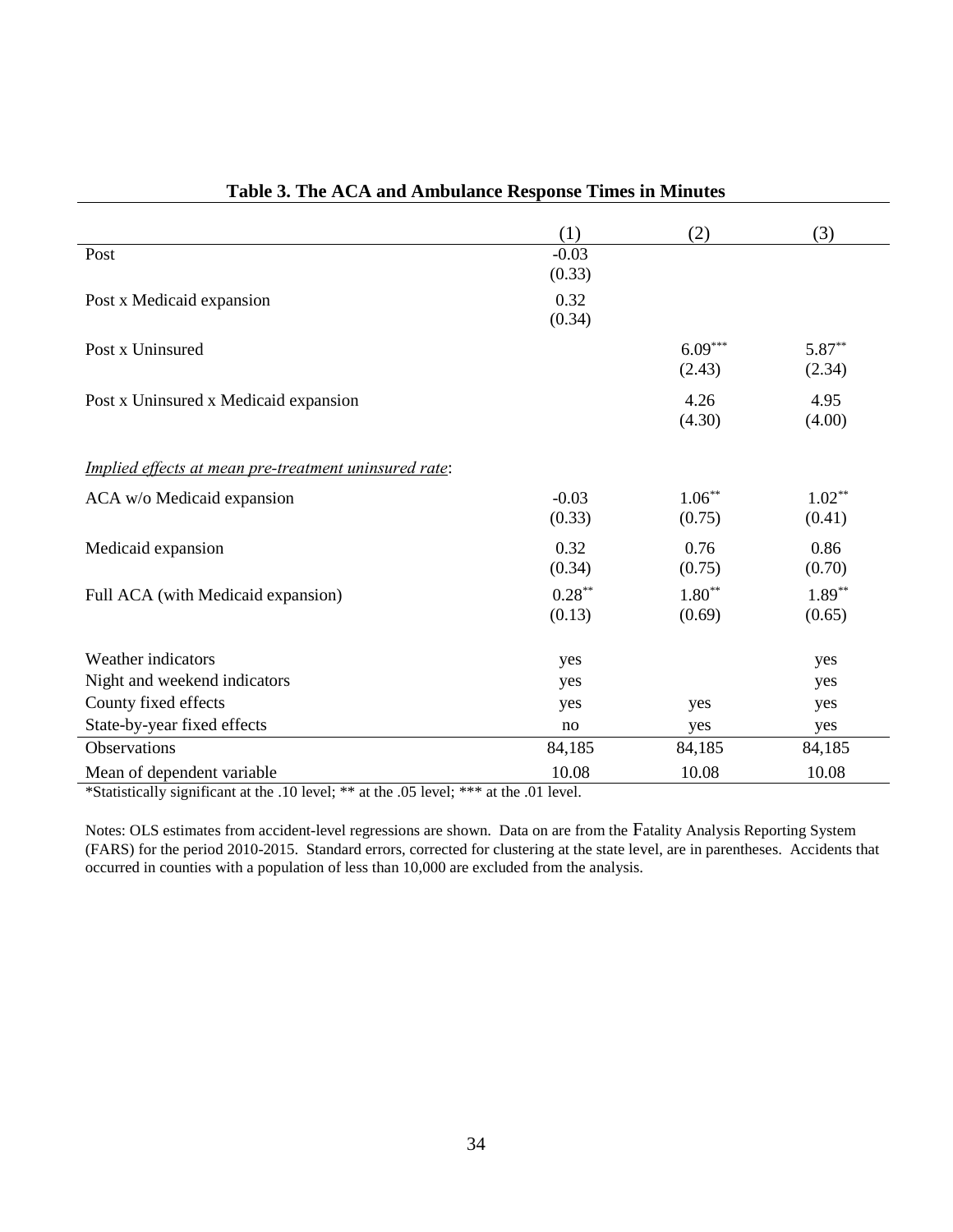|                                                       | $>$ 4 minutes | $> 8$ minutes | $>$ 13 minutes | $>$ 20 minutes |
|-------------------------------------------------------|---------------|---------------|----------------|----------------|
| Post x Uninsured                                      | $-0.006$      | 0.232         | $0.265*$       | $0.178***$     |
|                                                       | (0.148)       | (0.144)       | (0.149)        | (0.063)        |
| Post x Uninsured x Medicaid expansion                 | 0.029         | 0.322         | 0.270          | 0.104          |
|                                                       | (0.281)       | (0.230)       | (0.214)        | (0.095)        |
|                                                       |               |               |                |                |
| Implied effects at mean pre-treatment uninsured rate: |               |               |                |                |
| ACA w/o Medicaid expansion                            | $-0.001$      | 0.040         | $0.046*$       | $0.031***$     |
|                                                       | (0.026)       | (0.025)       | (0.026)        | (0.011)        |
| Medicaid expansion                                    | 0.005         | 0.056         | 0.047          | 0.018          |
|                                                       | (0.049)       | (0.040)       | (0.037)        | (0.017)        |
| Full ACA (with Medicaid expansion)                    | 0.004         | $0.096***$    | $0.093***$     | $0.049***$     |
|                                                       | (0.041)       | (0.030)       | (0.032)        | (0.018)        |
|                                                       |               |               |                |                |
| Weather indicators                                    | yes           | yes           | yes            | yes            |
| Night and weekend indicators                          | yes           | yes           | yes            | yes            |
| County fixed effects                                  | yes           | yes           | yes            | yes            |
| State-by-year fixed effects                           | yes           | yes           | yes            | yes            |
| Observations                                          | 84,185        | 84,185        | 84,185         | 84,185         |
| Mean of dependent variable                            | 0.794         | 0.450         | 0.216          | 0.084          |

# **Table 4. The ACA and Ambulance Response Time Cutoffs**

\*Statistically significant at the .10 level; \*\* at the .05 level; \*\*\* at the .01 level.

j.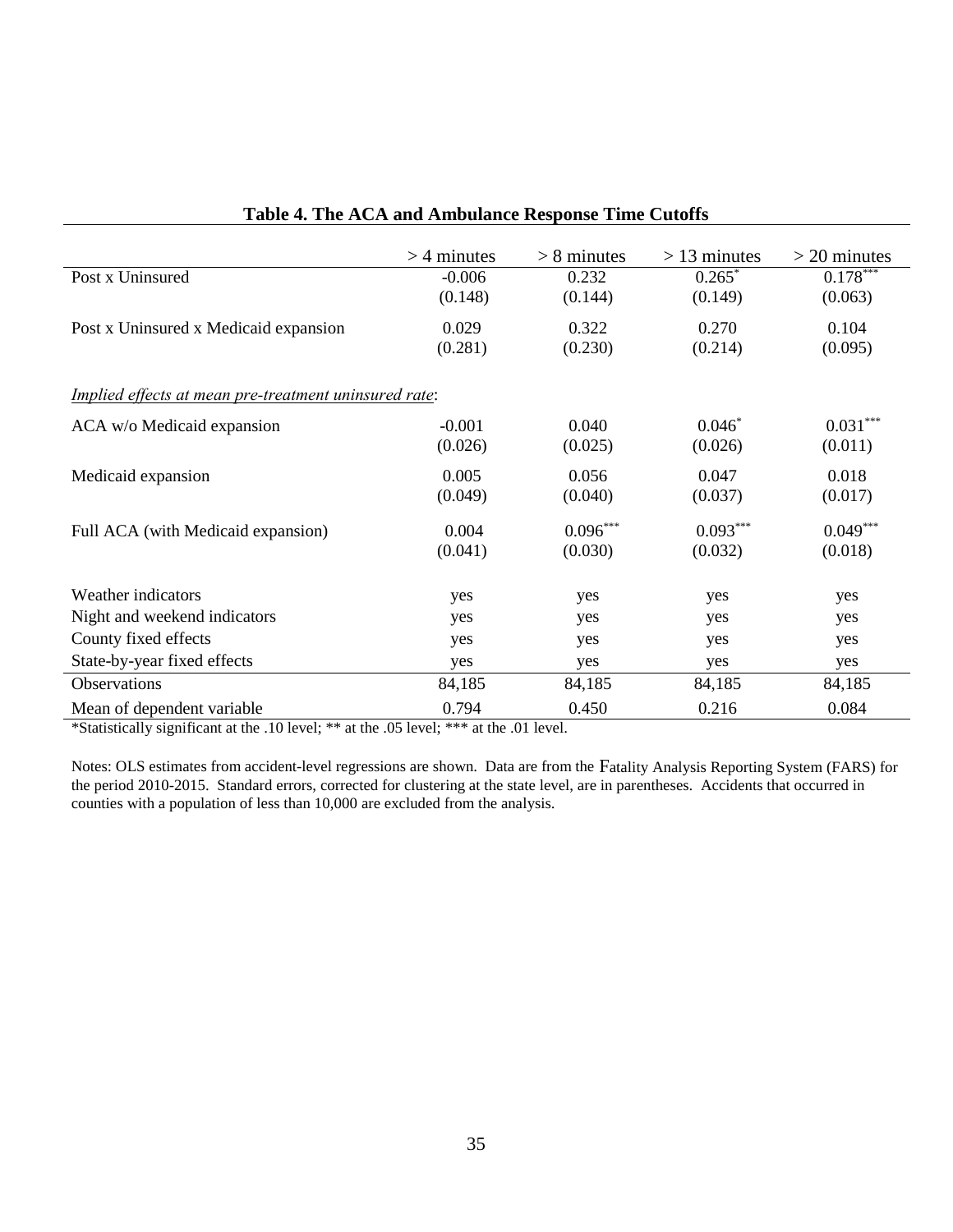|                                                       |             |           |            |              | Average              |
|-------------------------------------------------------|-------------|-----------|------------|--------------|----------------------|
|                                                       |             |           |            |              | <b>Annual Salary</b> |
|                                                       | Time        | Number of |            | Employees in | in Ambulance         |
|                                                       | Accident    | Fatal     | Number of  | Ambulance    | Services             |
|                                                       | to Hospital | Accidents | Fatalities | Services     | (Thousands)          |
| Post x Uninsured                                      | $-8.36$     | $-3.59$   | 4.24       | $-423.65$    | $-32.75$             |
|                                                       | (12.81)     | (48.00)   | (55.05)    | (409.49)     | (29.21)              |
|                                                       | 15.66       | 33.26     | 26.64      | 118.76       | 29.50                |
|                                                       | (27.52)     | (52.47)   | (59.33)    | (1818.64)    | (33.64)              |
| Implied effects at mean pre-treatment uninsured rate: |             |           |            |              |                      |
|                                                       | $-1.46$     | $-0.63$   | 0.74       | $-64.65$     | $-5.00$              |
|                                                       | (2.23)      | (8.37)    | (9.60)     | (62.49)      | (4.46)               |
| Medicaid                                              | 2.73        | 5.80      | 4.65       | 18.12        | 4.50                 |
|                                                       | (4.80)      | (9.15)    | (10.35)    | (277.52)     | (5.13)               |
|                                                       | 1.27        | 5.17      | 5.38       | $-46.53$     | $-0.50$              |
|                                                       | (4.41)      | (3.70)    | (3.86)     | (270.49)     | (2.55)               |
| Weather indicators                                    | yes         | no        | no         | no           | no                   |
|                                                       |             |           |            |              |                      |
| Night and weekend<br>indicators                       | yes         | no        | no         | no           | no                   |
| County fixed effects                                  | yes         | yes       | yes        | yes          | yes                  |
| State-by-year fixed<br>effects                        | yes         | yes       | yes        | yes          | yes                  |
| Observations                                          | 20,343      | 13,356    | 13,356     | 1,769        | 1,769                |
| Mean of dependent<br>variable                         | 42.86       | 6.13      | 6.71       | 294.60       | 30.73                |

### **Table 5. The ACA and Other Outcomes**

\*Statistically significant at the .10 level; \*\* at the .05 level; \*\*\* at the .01 level.

Notes: In the first column, we report OLS estimates from an accident-level regression. The regressions in the remaining columns are at the county-year level and are weighted by county population from the 2010 Census. Data are from the period 2010-2015. Standard errors, corrected for clustering at the state level, are in parentheses. Accidents that occurred in counties with a population of less than 10,000 are excluded from the analysis.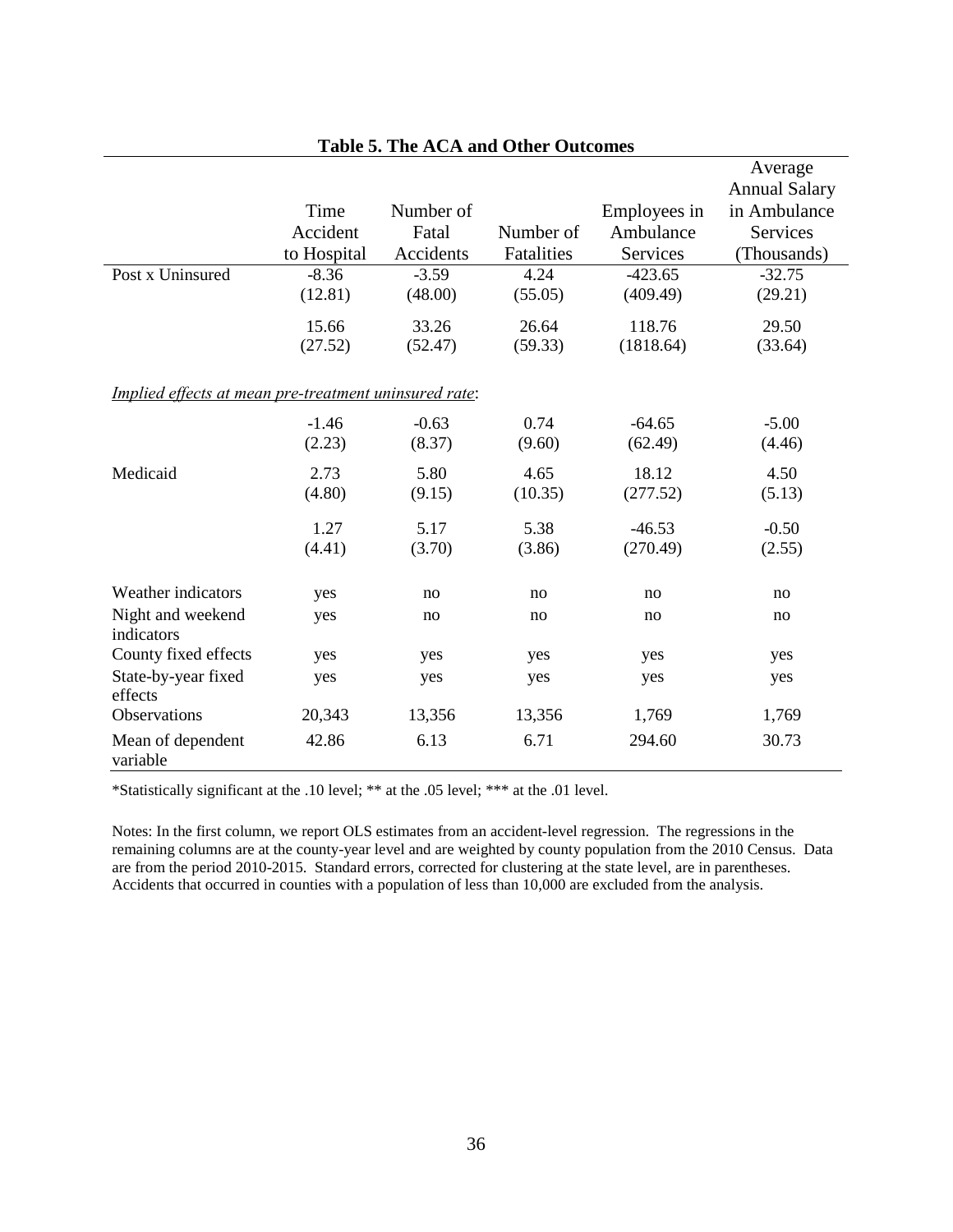|                                                       | Minutes   | 8 minutes  | 13 minutes | 20 minutes |
|-------------------------------------------------------|-----------|------------|------------|------------|
| 2010 x Uninsured                                      | $-2.098$  | 0.408      | 0.069      | $-0.044$   |
|                                                       | (5.864)   | (0.268)    | (0.244)    | (0.150)    |
| 2010 x Uninsured x Medicaid expansion                 | 5.312     | $-0.027$   | 0.290      | 0.084      |
|                                                       | (8.055)   | (0.413)    | (0.365)    | (0.195)    |
| 2011 x Uninsured                                      | $-5.391$  | 0.060      | $-0.205$   | $-0.112$   |
|                                                       | (4.431)   | (0.214)    | (0.211)    | (0.163)    |
| 2011 x Uninsured x Medicaid expansion                 | 2.670     | $-0.021$   | 0.122      | $-0.013$   |
|                                                       | (6.896)   | (0.353)    | (0.287)    | (0.218)    |
| 2012 x Uninsured                                      | $-3.363$  | $0.420**$  | 0.105      | $-0.233$   |
|                                                       | (4.243)   | (0.196)    | (0.228)    | (0.172)    |
| 2012 x Uninsured x Medicaid expansion                 | 2.395     | $-0.041$   | $-0.044$   | 0.260      |
|                                                       | (6.367)   | (0.302)    | (0.285)    | (0.208)    |
| Post x Uninsured                                      | 3.773     | $0.451***$ | 0.280      | 0.100      |
|                                                       | (3.113)   | (0.185)    | (0.186)    | (0.093)    |
| Post x Uninsured x Medicaid expansion                 | 6.217     | 0.303      | 0.309      | 0.148      |
|                                                       | (4.463)   | (0.272)    | (0.250)    | (0.094)    |
| Implied effects at mean pre-treatment uninsured rate: |           |            |            |            |
| ACA w/o Medicaid expansion                            | 0.655     | $0.078**$  | 0.049      | 0.017      |
|                                                       | (0.540)   | (0.032)    | (0.032)    | (0.016)    |
| Medicaid expansion                                    | 1.079     | 0.053      | 0.054      | 0.026      |
|                                                       | (0.774)   | (0.047)    | (0.043)    | (0.016)    |
|                                                       |           |            |            |            |
| Full ACA (with Medicaid expansion)                    | $1.733**$ | $0.130***$ | $0.102**$  | $0.043**$  |
|                                                       | (0.797)   | (0.033)    | (0.042)    | (0.017)    |
| Weather indicators                                    | yes       | yes        | yes        | yes        |
| Night and weekend indicators                          | yes       | yes        | yes        | yes        |
| County fixed effects                                  | yes       | yes        | yes        | yes        |
| State-by-year fixed effects                           | yes       | yes        | yes        | yes        |
| Observations                                          | 84,185    | 84,185     | 84,185     | 84,185     |
| Mean of dependent variable                            | 10.08     | 0.450      | 0.216      | 0.084      |

# **Table 6. The ACA and Insurance Coverage: Event-Study Analysis**

\*Statistically significant at the .10 level; \*\* at the .05 level; \*\*\* at the .01 level.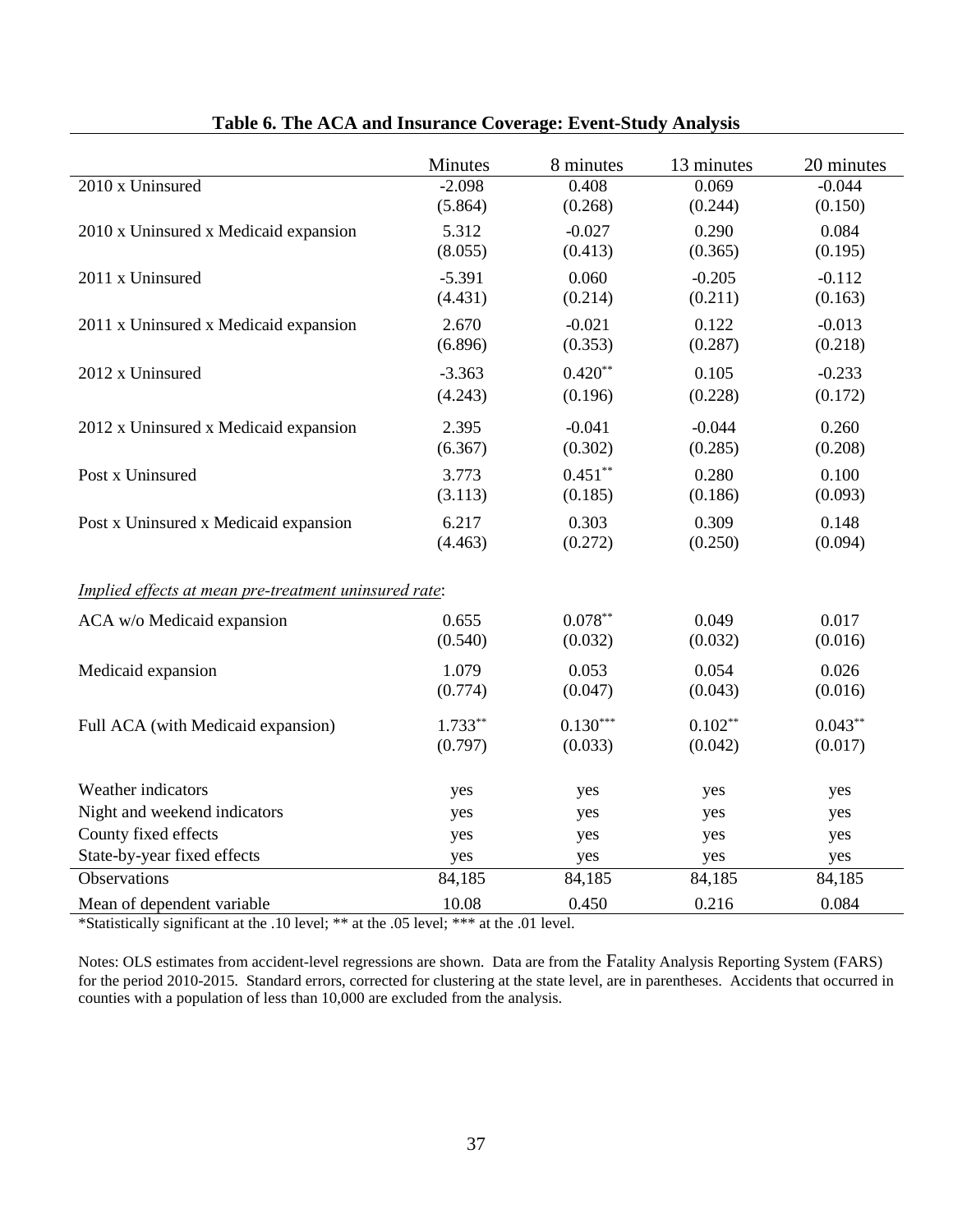|                                                       | (1)        | (2)        | (3)        |
|-------------------------------------------------------|------------|------------|------------|
| Post x Uninsured                                      | 4.08       | 3.67       | 4.82       |
|                                                       | (7.96)     | (8.08)     | (7.83)     |
| Post x Uninsured x Medicaid expansion                 | $16.66***$ | $16.83***$ | $16.38***$ |
|                                                       | (7.25)     | (7.24)     | (7.16)     |
| <b>Hours Lost to Traffic</b>                          |            | $-0.04$    |            |
|                                                       |            | (0.17)     |            |
| <b>Travel Time Index</b>                              |            |            | 18.00      |
|                                                       |            |            | (30.38)    |
| Implied effects at mean pre-treatment uninsured rate: |            |            |            |
| ACA w/o Medicaid expansion                            | 0.65       | 0.59       | 0.77       |
|                                                       | (1.27)     | (1.29)     | (1.25)     |
| Medicaid expansion                                    | $2.66***$  | $2.69**$   | $2.61**$   |
|                                                       | (1.57)     | (1.55)     | (1.14)     |
| Full ACA (with Medicaid expansion)                    | $3.31***$  | $3.27***$  | $3.38***$  |
|                                                       | (0.13)     | (0.66)     | (0.68)     |
| Weather indicators                                    | yes        | yes        | yes        |
| Night and weekend indicators                          | yes        | yes        | yes        |
| County fixed effects                                  | yes        | yes        | yes        |
| State-by-year fixed effects                           | yes        | yes        | yes        |
| <b>Observations</b>                                   | 14,279     | 14,279     | 14,279     |
| Mean of dependent variable                            | 8.53       | 8.53       | 8.53       |

### **Table 7. The ACA and Ambulance Response Times in 101 Metropolitan Areas: Adding Controls for Traffic Congestion**

\*Statistically significant at the .10 level; \*\* at the .05 level; \*\*\* at the .01 level.

Notes: OLS estimates from accident-level regressions are shown. Data on are from the Fatality Analysis Reporting System (FARS) for the period 2010-2015. Standard errors, corrected for clustering at the state level, are in parentheses. Sample restricted to accidents that occurred in the 101 metropolitan areas for which traffic congestion data were available. See Schrank et al. (2015) for more information on these areas and how the traffic congestion variables were constructed.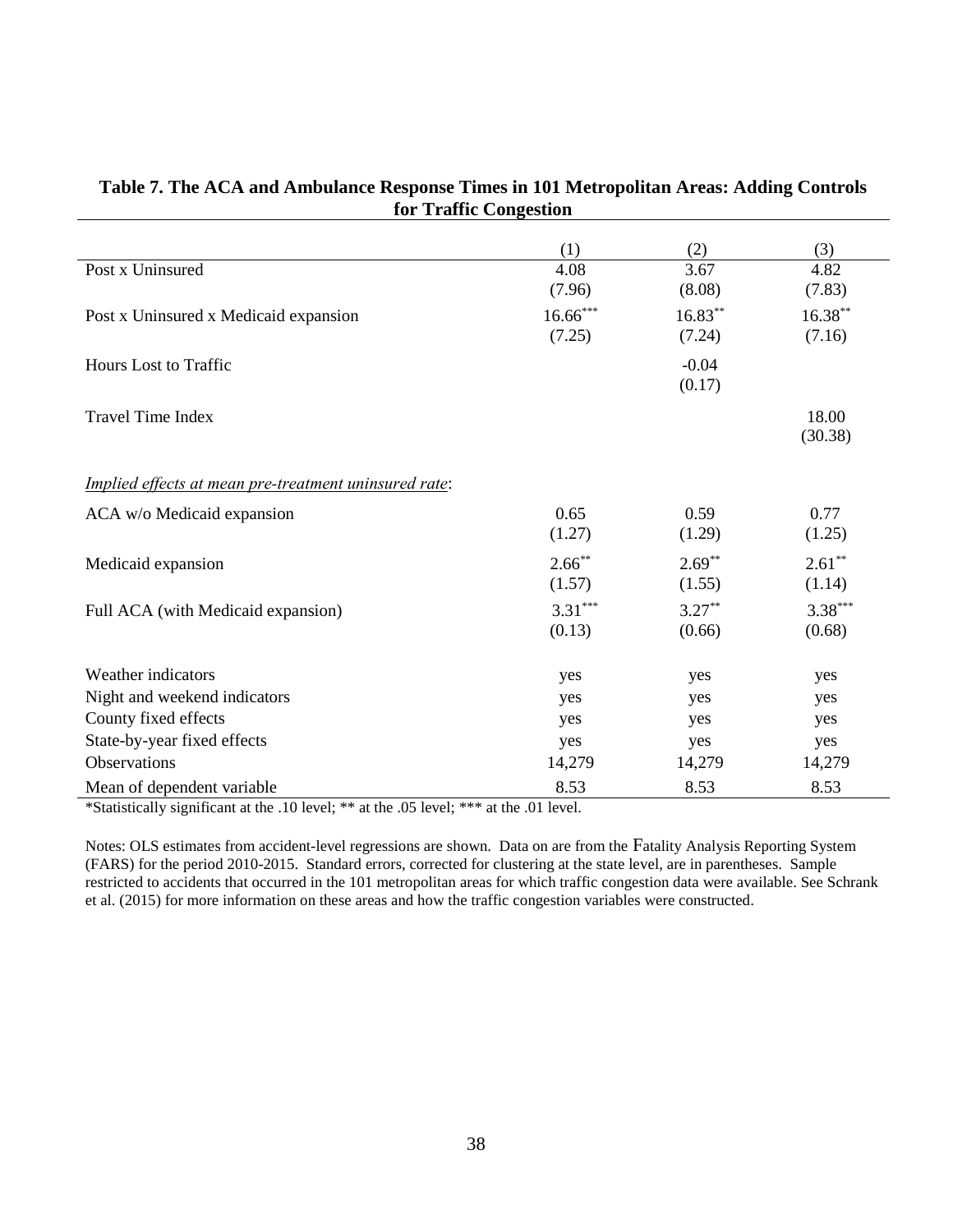|                                                       | (1)      | (2)       | (3)       |
|-------------------------------------------------------|----------|-----------|-----------|
| Post x Uninsured                                      | $5.87**$ | $5.84***$ | $6.75***$ |
|                                                       | (2.34)   | (2.28)    | (2.32)    |
| Post x Uninsured x Medicaid expansion                 | 4.95     | 4.77      | 4.90      |
|                                                       | (4.00)   | (3.98)    | (3.97)    |
| Median Household Income (thousands)                   |          | $-0.011$  | $-0.012$  |
|                                                       |          | (0.021)   | (0.021)   |
| <b>Poverty Rate</b>                                   |          | 0.589     | 0.056     |
|                                                       |          | (3.95)    | (4.00)    |
| Population (millions)                                 |          | $-0.153$  | $-0.159$  |
|                                                       |          | (0.207)   | (0.209)   |
| <b>Unemployment Rate</b>                              |          |           | $0.178*$  |
|                                                       |          |           | (0.102)   |
| Implied effects at mean pre-treatment uninsured rate: |          |           |           |
| ACA w/o Medicaid expansion                            | $1.02**$ | $1.02**$  | $1.18***$ |
|                                                       | (0.41)   | (0.40)    | (0.41)    |
| Medicaid expansion                                    | 0.86     | 0.83      | 0.85      |
|                                                       | (0.70)   | (0.69)    | (0.69)    |
| Full ACA (with Medicaid expansion)                    | $1.89**$ | $1.85***$ | $2.03***$ |
|                                                       | (0.65)   | (0.66)    | (0.67)    |
| Weather indicators                                    | yes      | yes       | yes       |
| Night and weekend indicators                          | yes      | yes       | yes       |
| County fixed effects                                  | yes      | yes       | yes       |
| State-by-year fixed effects                           | yes      | yes       | yes       |
| Observations                                          | 84,185   | 84,184    | 84,184    |
| Mean of dependent variable                            | 10.08    | 10.08     | 10.08     |

# **Table 8. The ACA and Ambulance Response Times: Adding Local Economic Controls**

\*Statistically significant at the .10 level; \*\* at the .05 level; \*\*\* at the .01 level.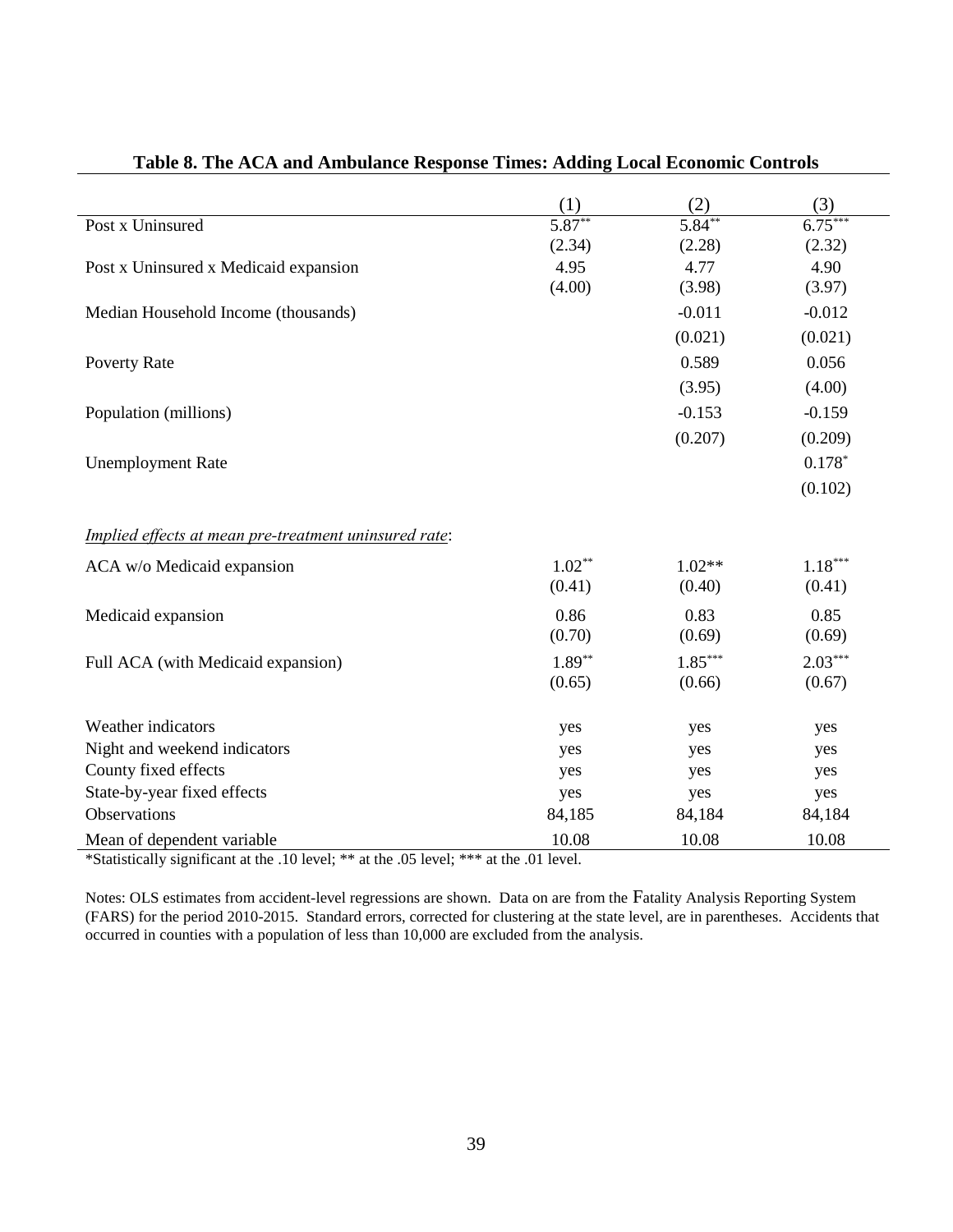|                   |      | Average Ambulance Response Time For |                |  |  |
|-------------------|------|-------------------------------------|----------------|--|--|
| Locality          | Year | Fatal Accidents (FARS)              | All Ambulances |  |  |
| Manhattan, NY     | 2010 | 4:51                                | 4:21           |  |  |
| Washington D.C.   | 2014 | 6:52                                | 6:18           |  |  |
| Oklahoma City, OK | 2010 | 7:04                                | 7:06           |  |  |
| Milwaukee, WI     | 2010 | 5:06                                | 5:14           |  |  |
| Florida           | 2013 | 8:53                                | 10:40          |  |  |

# **Table 9. Comparison of FARS Response Times to All Response Times**

Notes: Response times for localities are drawn from: NYC OpenData (2017b), D.C. Fire and Emergency Medical Services Department (2017), Lansdale (2011), City of Milwaukee Fire Department (2011) and Florida Department of Health (2015).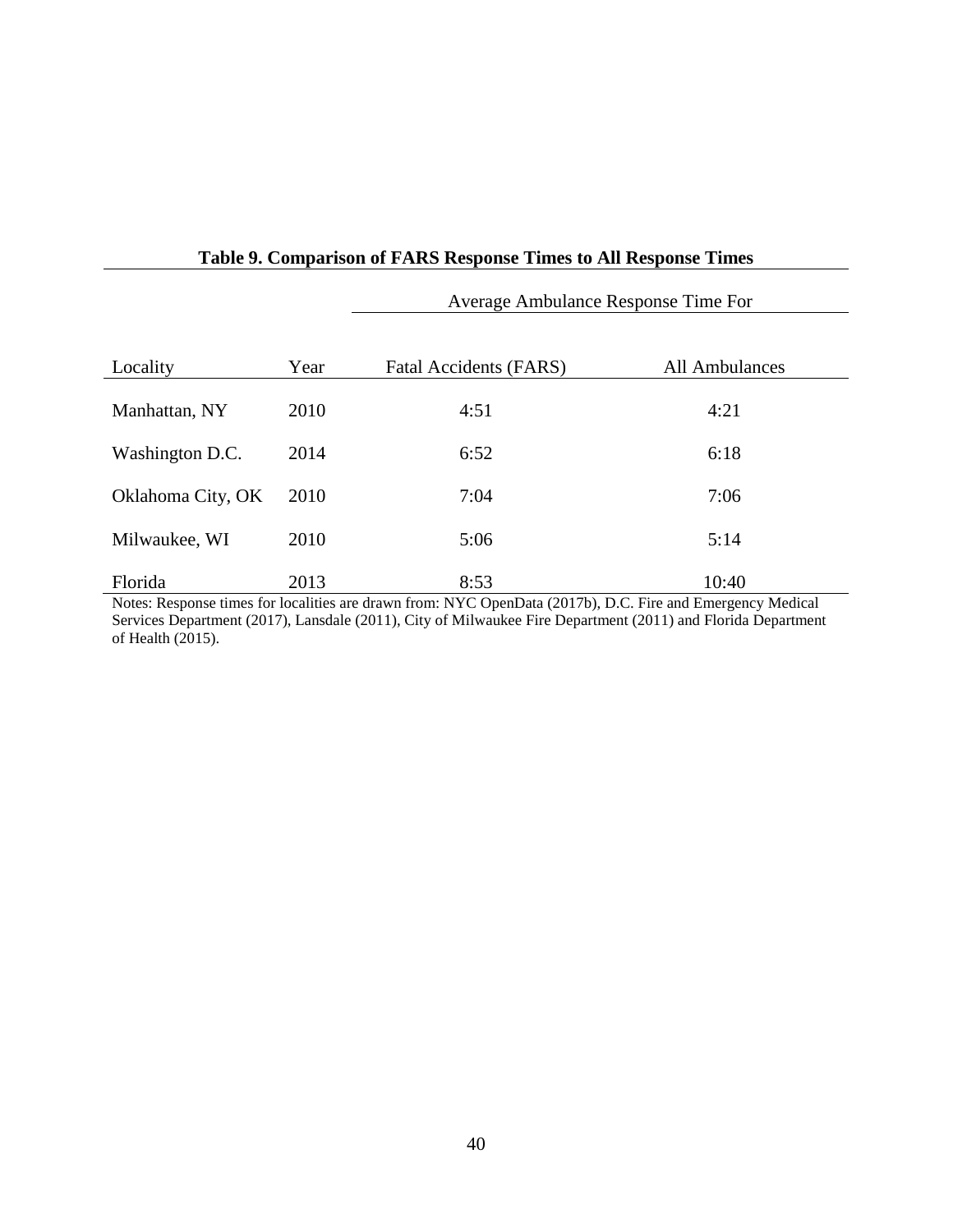# **Appendix Tables**

|                                                       | Missing       |  |
|-------------------------------------------------------|---------------|--|
|                                                       | response time |  |
| Post x Uninsured                                      | $-0.0008$     |  |
|                                                       | (0.0015)      |  |
| Post x Uninsured x Medicaid expansion                 | $-0.0022$     |  |
|                                                       | (0.0032)      |  |
| Implied effects at mean pre-treatment uninsured rate: |               |  |
| ACA w/o Medicaid expansion                            | $-0.015$      |  |
|                                                       | (0.026)       |  |
| <b>Medicaid Alone</b>                                 | $-0.039$      |  |
|                                                       | (0.056)       |  |
| Full ACA (with Medicaid expansion)                    | $-0.054$      |  |
|                                                       | (0.050)       |  |
|                                                       |               |  |
| Weather                                               | yes           |  |
| Weekday/Weekend                                       | yes           |  |
| County fixed effects                                  | yes           |  |
| State-by-year fixed effects                           | yes           |  |
| Observations                                          | 183,532       |  |
| R-squared                                             | 0.52          |  |
| <b>Mean Outcome</b>                                   | .448          |  |

# **Appendix Table A1. Did the Implementation of the ACA Affect Whether Ambulance Response Time was Missing in FARS?**

Notes: OLS estimates from an accident-level regression of an indicator for missing response time on *Post*  x *Uninsured*, *Post* x *Uninsured* x *Medicaid Expansion*, a set of accident-level controls, county fixed

effects, and state-by-year fixed effects are shown. Data are from the Fatality Analysis Reporting System (FARS) for the period 2010-2015. Estimates weighted by county population from the 2010 Census. Counties with a population of less than 10,000 are excluded from the analysis. Standard errors, corrected for clustering at the state level, are in parentheses.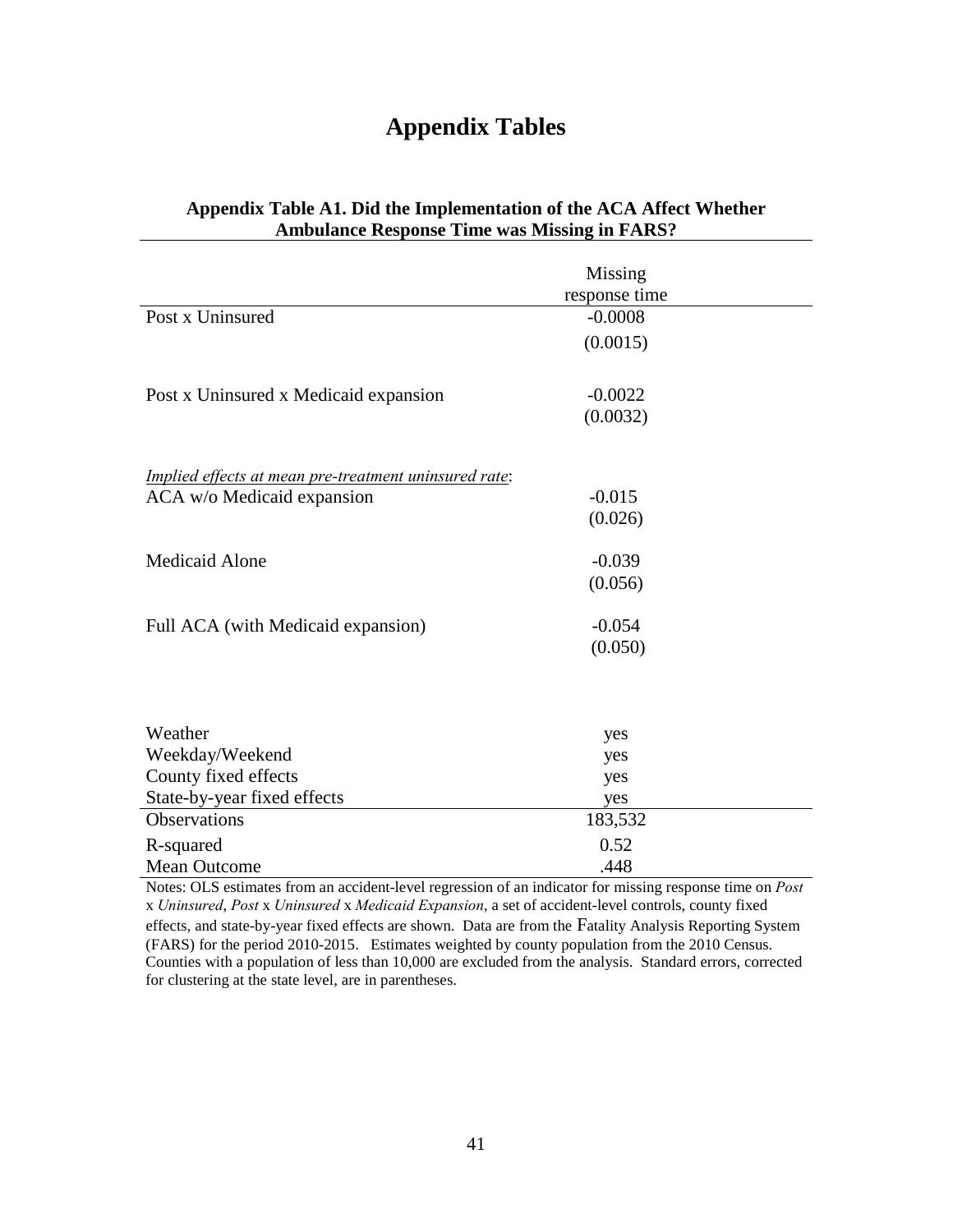|                                             |                    | Medicaid                | Non-Expansion | Before     | After      |
|---------------------------------------------|--------------------|-------------------------|---------------|------------|------------|
|                                             | <b>Full Sample</b> | <b>Expansion States</b> | <b>States</b> | <b>ACA</b> | <b>ACA</b> |
| <b>Ambulance Timing</b><br>Time to Accident | 10.082             | 9.603                   | 10.711        | 10.004     | 10.253     |
|                                             |                    |                         |               |            |            |
|                                             | (8.741)            | (8.861)                 | (8.540)       | (8.425)    | (9.397)    |
| Slower than 4 minutes                       | 0.973              | 0.765                   | 0.831         | 0.791      | 0.800      |
|                                             | (0.405)            | (0.424)                 | (0.375)       | (0.407)    | (0.400)    |
| Slower than 8 minutes                       | 0.450              | 0.419                   | 0.491         | 0.447      | 0.455      |
|                                             | (0.497)            | (0.493)                 | (0.500)       | (0.497)    | (0.498)    |
| Slower than 13 minutes                      | 0.216              | 0.194                   | 0.244         | 0.215      | 0.217      |
|                                             | (0.411)            | (0.396)                 | (0.429)       | (0.411)    | (0.412)    |
| Slower than 20 minutes                      | 0.084              | 0.073                   | 0.099         | 0.084      | 0.085      |
|                                             | (0.278)            | (0.261)                 | (0.298)       | (0.277)    | (0.280)    |
| Time to Hospital                            | 42.861             | 42.750                  | 42.968        | 42.673     | 43.609     |
|                                             | (24.058)           | (24.058)                | (22.163)      | (23.843)   | (24.885)   |
| <b>Weather Conditions</b>                   |                    |                         |               |            |            |
| Rain                                        | 0.070              | 0.072                   | 0.068         | 0.067      | 0.073      |
|                                             | (0.255)            | (0.259)                 | (0.251)       | (0.253)    | (0.261)    |
| Sleet                                       | 0.004              | 0.004                   | 0.004         | 0.004      | 0.004      |
|                                             | (0.064)            | (0.064)                 | (0.063)       | (0.063)    | (0.066)    |
| Snow                                        | 0.017              | 0.023                   | 0.009         | 0.018      | 0.015      |
|                                             | (0.128)            | (0.149)                 | (0.094)       | (0.131)    | (0.121)    |
| Fog                                         | 0.011              | 0.011                   | 0.010         | 0.011      | 0.010      |
|                                             | (0.102)            | (0.104)                 | (0.101)       | (0.104)    | (0.098)    |
| Cloudy                                      | 0.165              | 0.162                   | 0.168         | 0.163      | 0.169      |
|                                             | (0.371)            | (0.368)                 | (0.374)       | (0.369)    | (0.374)    |
| <b>Blowing Snow</b>                         | 0.001              | 0.002                   | 0.001         | 0.001      | 0.001      |
|                                             | (0.037)            | (0.042)                 | (0.028)       | (0.038)    | (0.035)    |
| Freezing Rain                               | 0.000              | 0.001                   | 0.000         | 0.000      | 0.001      |
|                                             | (0.022)            | (0.022)                 | (0.020)       | (0.012)    | (0.034)    |
| Wind                                        | 0.002              | 0.002                   | 0.002         | 0.002      | 0.001      |
|                                             | (0.040)            | (0.041)                 | (0.040)       | (0.042)    | (0.036)    |
| <b>Blowing Dirt</b>                         | 0.000              | 0.000                   | 0.000         | 0.000      | 0.000      |
|                                             | (0.019)            | (0.020)                 | (0.017)       | (0.042)    | (0.019)    |
| Other Inclement Weather                     | 0.000              | 0.002                   | 0.001         | 0.001      | 0.002      |
|                                             | (0.019)            | (0.020)                 | (0.034)       | (0.035)    | (0.041)    |
| Time of Accident                            |                    |                         |               |            |            |
| Nighttime Accident                          | 0.483              | 0.483                   | 0.483         | 0.484      | 0.482      |
|                                             | (0.500)            | (0.500)                 | (0.500)       | (0.500)    | (0.500)    |
| Weekend Accident                            | 0.340              | 0.337                   | 0.342         | 0.342      | 0.333      |
|                                             | (0.474)            | (0.473)                 | (0.474)       | (0.474)    | (0.471)    |
| Observations                                | 84,240             | 47,817                  | 36,423        | 57,945     | 26,295     |

# **Appendix Table A2. Descriptive Statistics**

Notes: counties with less than 10,000 population are excluded from the analysis. Means (and standard deviations) shown.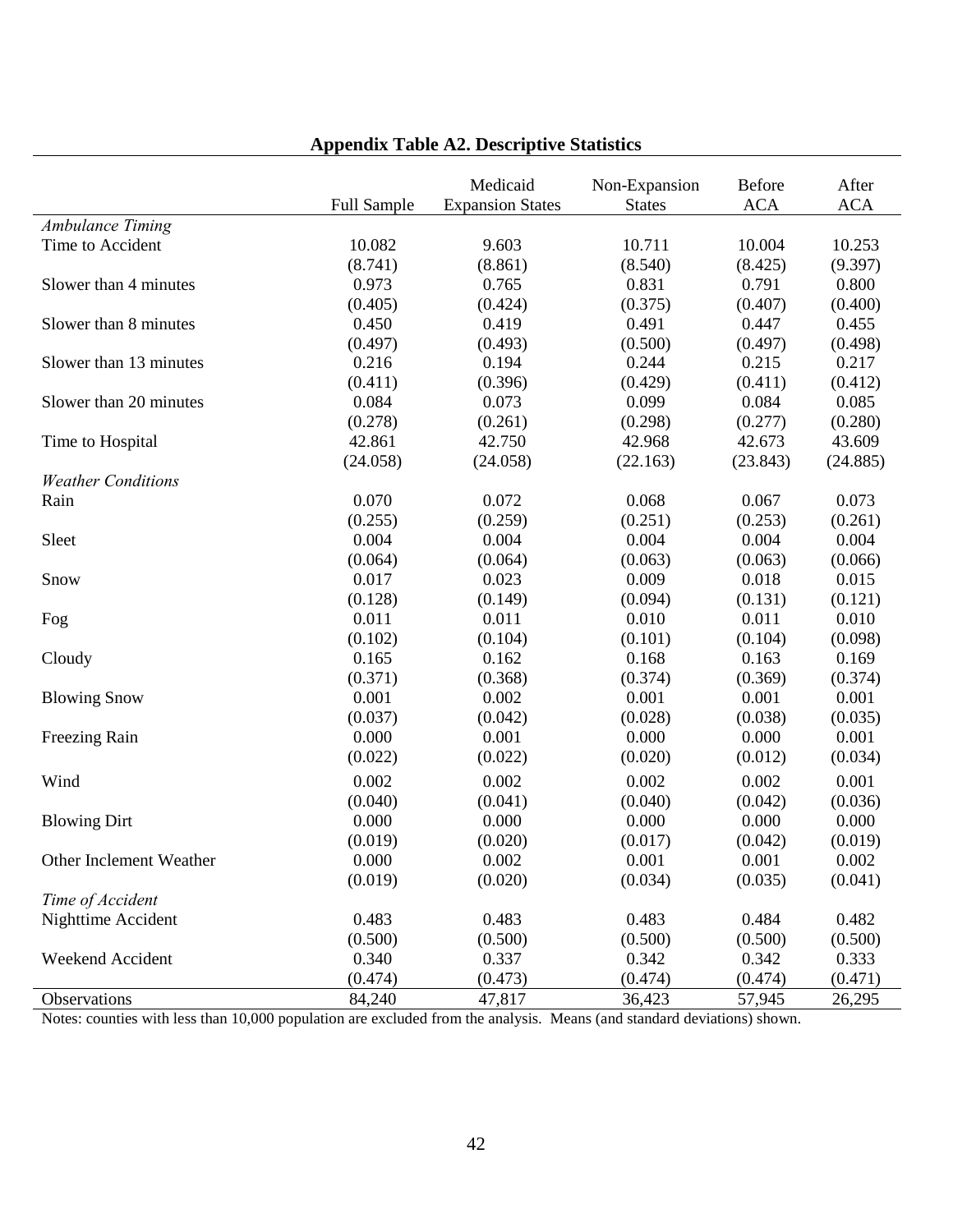|                                                       | (1)                   | (2)                  | (3)                   |
|-------------------------------------------------------|-----------------------|----------------------|-----------------------|
| Post x Uninsured                                      | 1.001<br>(0.747)      | 1.024<br>(0.732)     | 1.006<br>(0.734)      |
| Post x Uninsured x Medicaid expansion                 | 0.700<br>(0.762)      | 0.690<br>(0.749)     | 0.698<br>(0.759)      |
| <b>Hours</b> Lost to Traffic                          |                       | 0.002<br>(0.008)     |                       |
| <b>Travel Time Index</b>                              |                       |                      | 0.137<br>(1.314)      |
| Implied effects at mean pre-treatment uninsured rate: |                       |                      |                       |
| ACA w/o Medicaid expansion                            | 0.160<br>(0.119)      | 0.163<br>(0.117)     | 0.161<br>(0.117)      |
| Medicaid expansion                                    | 0.112<br>(0.122)      | 0.110<br>(0.120)     | 0.111<br>(0.121)      |
| Full ACA (with Medicaid expansion)                    | $0.271***$<br>(0.089) | $0.273***$<br>(0.89) | $0.272***$<br>(0.088) |
| Weather indicators                                    | yes                   | yes                  | yes                   |
| Night and weekend indicators                          | yes                   | yes                  | yes                   |
| County fixed effects                                  | yes                   | yes                  | yes                   |
| State-by-year fixed effects                           | yes                   | yes                  | yes                   |
| <b>Observations</b>                                   | 14,279                | 14,279               | 14,279                |
| Mean of dependent variable                            | 0.348                 | 0.348                | 0.348                 |

### **Appendix Table A3. The ACA and Likelihood of Ambulance Arriving > than 8 Minutes in 101 Metropolitan Areas: Adding Controls for Traffic Congestion**

\*Statistically significant at the .10 level; \*\* at the .05 level; \*\*\* at the .01 level.

Notes: OLS estimates from accident-level regressions are shown. Data on are from the Fatality Analysis Reporting System (FARS) for the period 2010-2015. Counties with a population of less than 10,000 are excluded from the analysis. Standard errors, corrected for clustering at the state level, are in parentheses. Sample restricted to accidents that occurred in the 101 metropolitan areas for which traffic congestion data were available. See Schrank et al. (2015) for more information on these areas and how the traffic congestion variables were constructed.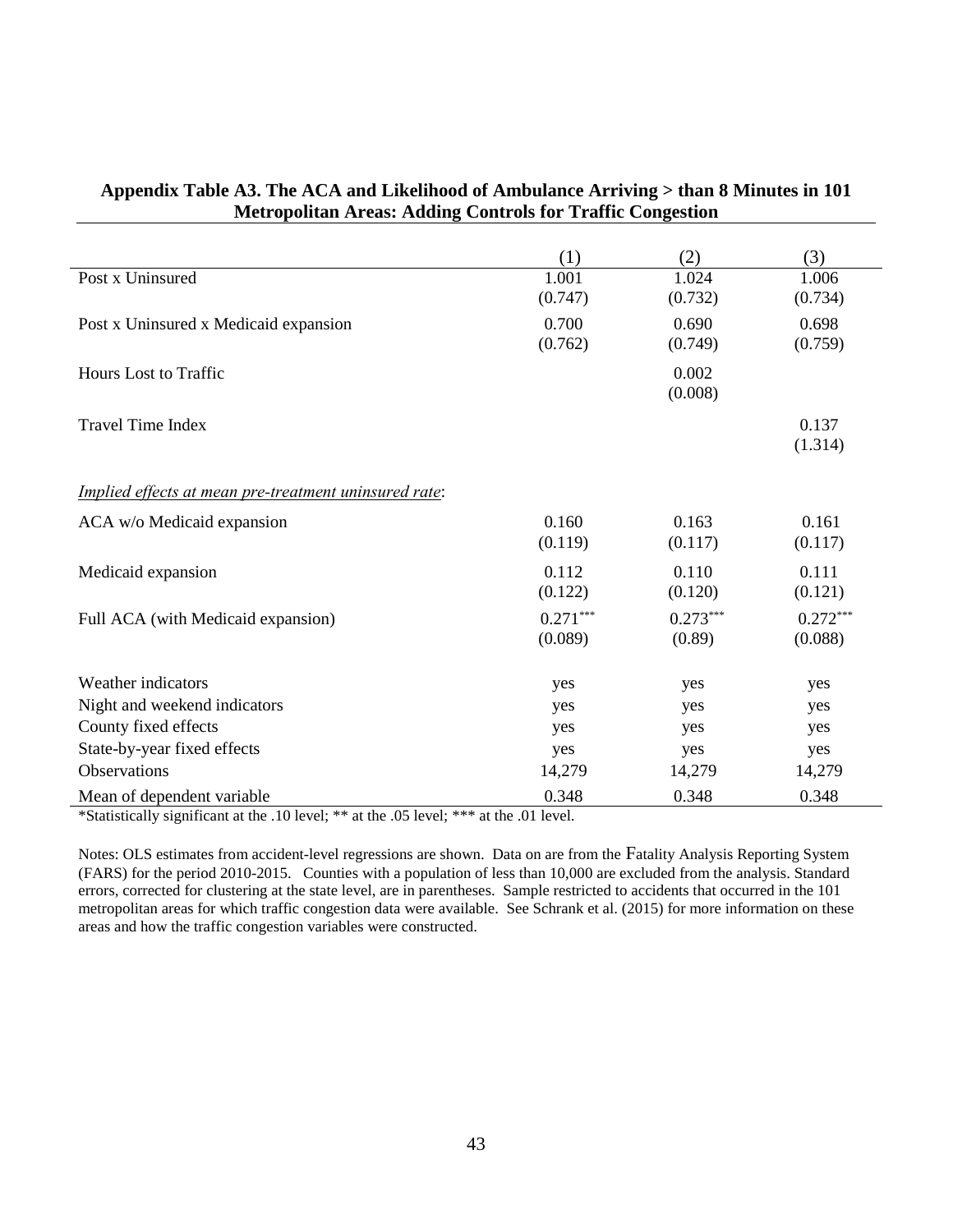|                                                       | (1)     | (2)        |
|-------------------------------------------------------|---------|------------|
| Post x Uninsured                                      | 9.452   | $10.650*$  |
|                                                       | (5.805) | (5.589)    |
| Post x Uninsured x Medicaid expansion                 | 1.684   | 1.304      |
|                                                       | (7.077) | (6.906)    |
| Employment in NAICS code 4884                         |         | $0.004***$ |
|                                                       |         | (0.002)    |
| Implied effects at mean pre-treatment uninsured rate: |         |            |
|                                                       |         |            |
| ACA w/o Medicaid expansion                            | 1.476   | $1.664*$   |
|                                                       | (0.907) | (0.873)    |
| Medicaid expansion                                    | 0.263   | 0.204      |
|                                                       | (1.105) | (1.079)    |
| Full ACA (with Medicaid expansion)                    | 1.740   | 1.867      |
|                                                       | (1.209) | (1.193)    |
| Weather indicators                                    | yes     | yes        |
| Night and weekend indicators                          | yes     | yes        |
| County fixed effects                                  | yes     | yes        |
| State-by-year fixed effects                           | yes     | yes        |
| Observations                                          | 22,884  | 22,884     |
| Mean of dependent variable                            | 8.616   | 8.616      |

### **Table A4. The ACA and Ambulance Response Times Controlling for Employment in NAICS Code 4884 (Support Activities for Road Transportation)**

\*Statistically significant at the .10 level; \*\* at the .05 level; \*\*\* at the .01 level.

Notes: OLS estimates from an accident-level regression of ambulance response times (in minutes) on *Post* x *Uninsured*, *Post* x *Uninsured* x *Medicaid Expansion*, a set of accident-level controls, county fixed effects, and stateby-year fixed effects are shown. Standard errors, corrected for clustering at the state level, are in parentheses. Estimates weighted by county population from the 2010 Census. Accidents that occurred in counties with a population of less than 10,000 are excluded from the analysis. Employment data are from the U.S. Census County Business Patterns and are only populated for counties with at least 3 employers.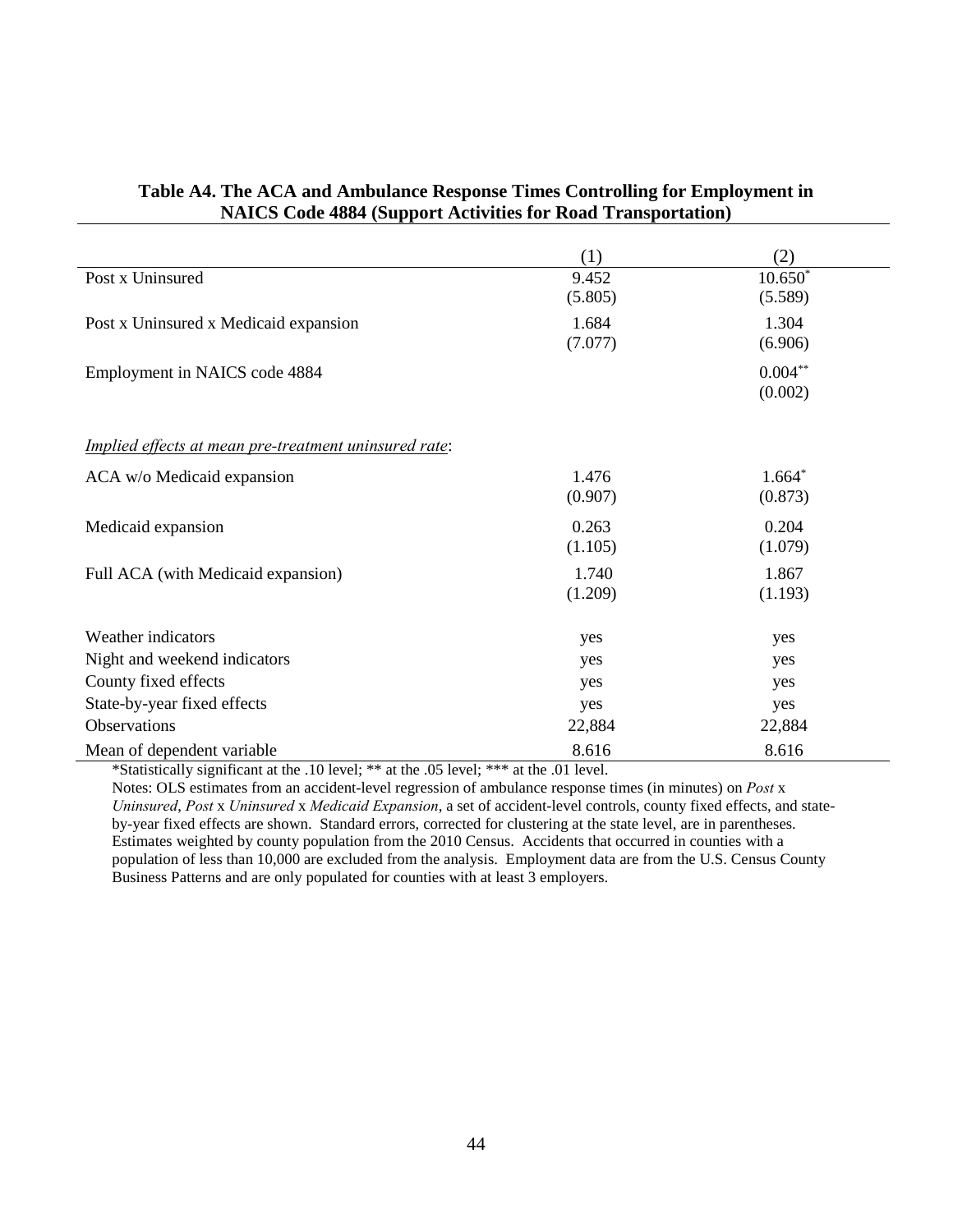|                                                 | (1)        | (2)        | (3)         | (4)         | (5)        | (6)        |
|-------------------------------------------------|------------|------------|-------------|-------------|------------|------------|
| Post x Uninsured                                | $21.893*$  | $20.888^*$ | 7.778       | 7.320       | $10.058*$  | $10.270*$  |
|                                                 | (11.283)   | (11.638)   | (8.432)     | (8.902)     | (5.382)    | (5.416)    |
|                                                 | 0.428      | 1.415      | $16.853***$ | $16.611***$ | 7.576      | 7.548      |
|                                                 | (11.176)   | (11.456)   | (7.829)     | (7.963)     | (6.287)    | (6.279)    |
|                                                 |            | $-2.278$   |             |             |            |            |
|                                                 |            | (1.565)    |             |             |            |            |
|                                                 |            |            |             | $-0.115$    |            |            |
|                                                 |            |            |             | (0.095)     |            |            |
|                                                 |            |            |             |             |            | $-0.114$   |
|                                                 |            |            |             |             |            |            |
|                                                 |            |            |             |             |            | (0.069)    |
|                                                 |            |            |             |             |            |            |
| Implied effects at mean pre-treatment uninsured |            |            |             |             |            |            |
| rate:                                           | $3.439*$   | $3.281*$   | 1.252       | 1.179       | $1.579*$   | $1.612*$   |
|                                                 | (1.773)    | (1.828)    | (1.358)     | (1.433)     | (0.845)    | (0.850)    |
|                                                 |            |            |             |             |            |            |
| Medicaid expansion                              | 0.067      | 0.222      | $2.713***$  | $2.674***$  | 1.190      | 1.185      |
|                                                 | (1.756)    | (1.780)    | (1.261)     | (1.282)     | (0.987)    | (0.986)    |
|                                                 | $3.507***$ | $3.504***$ | $3.967***$  | $3.853***$  | $2.769***$ | $2.797***$ |
|                                                 | (1.064)    | (1.100)    | (0.775)     | (0.783)     | (0.787)    | (0.783)    |
| Weather indicators                              |            |            |             |             |            |            |
|                                                 | yes        | yes        | yes         | yes         | yes        | yes        |
| Night and weekend<br>indicators                 | yes        | yes        | yes         | yes         | yes        | yes        |
| County fixed effects                            | yes        | yes        | yes         | yes         | yes        | yes        |
| State-by-year fixed                             | yes        | yes        | yes         | yes         | yes        | yes        |
| effects                                         |            |            |             |             |            |            |
| Observations                                    | 10,047     | 10,047     | 11,242      | 11,242      | 23,367     | 23,367     |
| Mean of dependent                               | 7.764      | 7.764      | 8.482       | 8.482       | 8.734      | 8.734      |
| variable                                        |            |            |             |             |            |            |

**Table A5. The ACA and Ambulance Response Times with Controls for Traffic-Related Pollutants**

\*Statistically significant at the .10 level; \*\* at the .05 level; \*\*\* at the .01 level.

Notes: OLS estimates from an accident-level regression of ambulance response times (in minutes) on *Post* x *Uninsured*, *Post* x *Uninsured* x *Medicaid Expansion*, a set of accident-level controls, county fixed effects, and state-by-year fixed effects are shown. Data on are from the Fatality Analysis Reporting System (FARS) for the period 2010-2015. Standard errors, corrected for clustering at the state level, are in parentheses. Accidents that occurred in counties with a population of less than 10,000 are excluded from the analysis. Pollution data are from the Environmental Protection Agency's Air Quality System Database.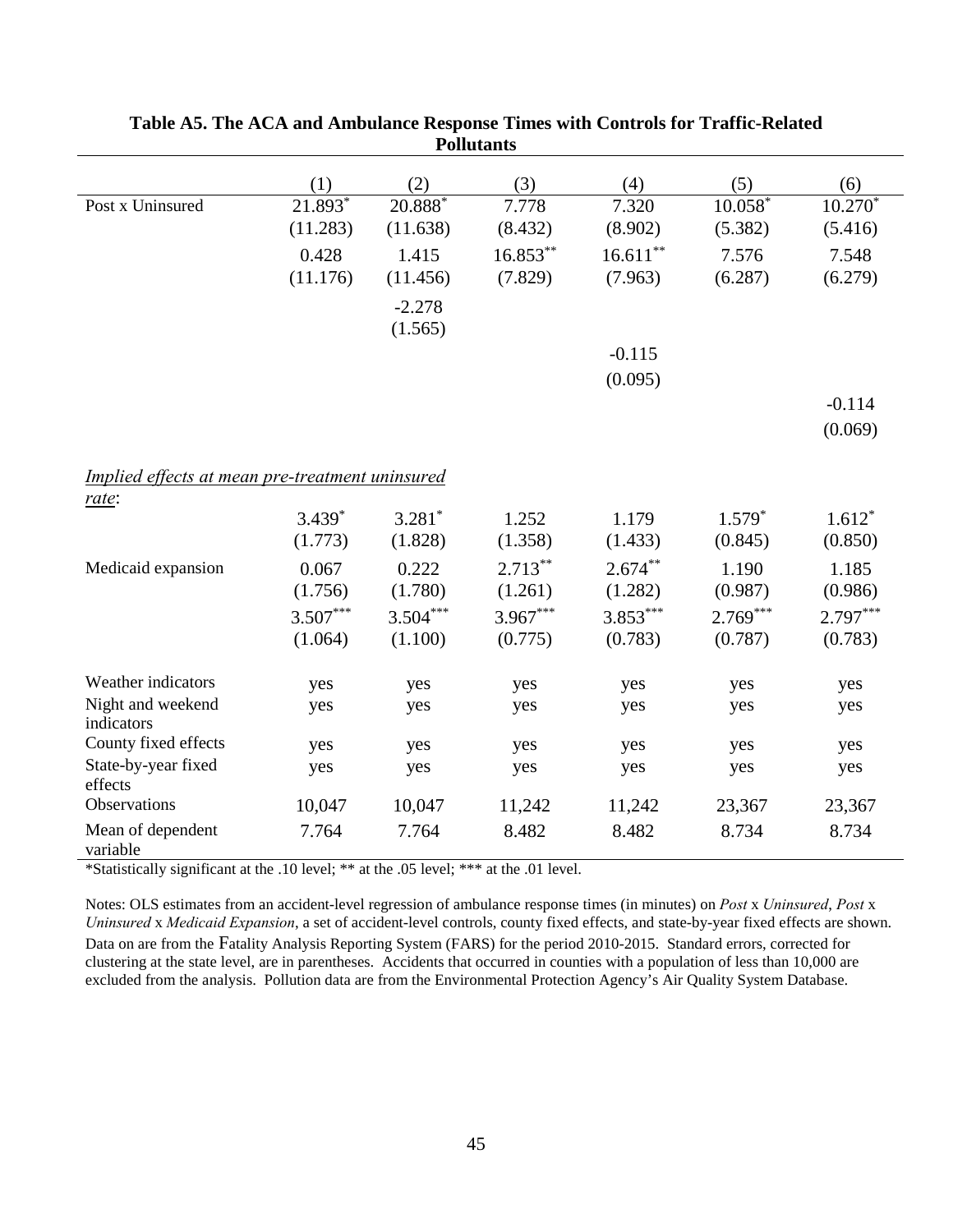| Post x Uninsured                                      | All U.S.<br>counties<br>$5.94**$ | Counties with<br>population $\lt$<br>10k excluded<br>5.87** | Counties with<br>population $\lt$<br>20k excluded<br>$6.23**$ | Counties with<br>population $\lt$<br>30k excluded<br>$9.04***$ |
|-------------------------------------------------------|----------------------------------|-------------------------------------------------------------|---------------------------------------------------------------|----------------------------------------------------------------|
|                                                       | (2.32)                           | (2.34)                                                      | (2.71)                                                        | (3.62)                                                         |
| Post x Uninsured x Medicaid expansion                 | 3.78<br>(4.11)                   | 4.95<br>(4.00)                                              | 5.31<br>(4.42)                                                | 7.38<br>(4.98)                                                 |
| Implied effects at mean pre-treatment uninsured rate: |                                  |                                                             |                                                               |                                                                |
| ACA w/o Medicaid expansion                            | $1.07**$<br>(0.42)               | $1.02**$<br>(0.41)                                          | $1.06***$<br>(0.46)                                           | $1.02**$<br>(0.41)                                             |
| Medicaid expansion                                    | 0.68<br>(0.74)                   | 0.86<br>(0.70)                                              | 0.90<br>(0.75)                                                | 0.86<br>(0.70)                                                 |
| Full ACA (with Medicaid expansion)                    | $1.743**$<br>(0.73)              | $1.89**$<br>(0.65)                                          | $1.96***$<br>(0.70)                                           | $2.74***$<br>(0.74)                                            |
| Weather indicators                                    | yes                              | yes                                                         | yes                                                           | yes                                                            |
| Night and weekend indicators                          | yes                              | yes                                                         | yes                                                           | yes                                                            |
| County fixed effects                                  | yes                              | yes                                                         | yes                                                           | yes                                                            |
| State-by-year fixed effects                           | yes                              | yes                                                         | yes                                                           | yes                                                            |
| Observations                                          | 87,823                           | 84,185                                                      | 78,244                                                        | 71,689                                                         |
| Mean of dependent variable                            | 10.38                            | 10.08                                                       | 9.79                                                          | 9.46                                                           |

# **Appendix Table A6. The ACA and Ambulance Response Times: Alternative Samples**

\*Statistically significant at the .10 level; \*\* at the .05 level; \*\*\* at the .01 level.

Notes: OLS estimates from accident-level regressions are shown. Data are from the Fatality Analysis Reporting System (FARS) for the period 2010-2015. Standard errors, corrected for clustering at the state level, are in parentheses.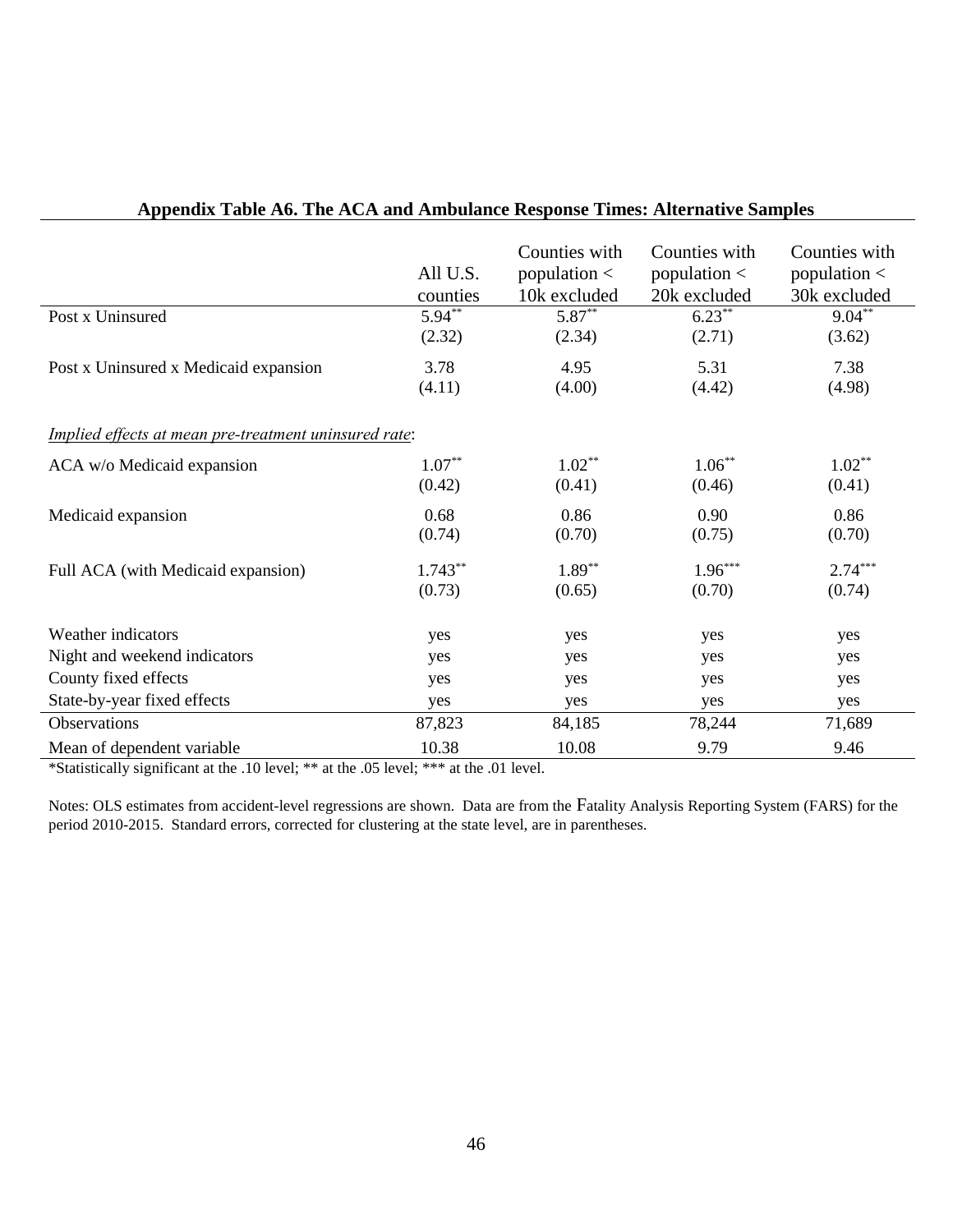|                                                       | Use average<br>of 2011-2013<br>uninsured rate | Exclude "early<br>expanders" that<br>did not fully<br>expand on<br>January 1, 2014 | Exclude "early<br>expanders" that<br>fully expanded on<br>January 1, 2014 | Exclude<br>all "early<br>expanders" |
|-------------------------------------------------------|-----------------------------------------------|------------------------------------------------------------------------------------|---------------------------------------------------------------------------|-------------------------------------|
| Post x Uninsured                                      | $7.51***$<br>(2.69)                           | $5.23***$<br>(2.30)                                                                | $5.41***$<br>(2.29)                                                       | $4.73***$<br>(2.25)                 |
| Post x Uninsured x Medicaid expansion                 | $-0.55$<br>(4.87)                             | 5.71<br>(4.30)                                                                     | 3.10<br>(3.90)                                                            | 7.38<br>(4.30)                      |
| Implied effects at mean pre-treatment uninsured rate: |                                               |                                                                                    |                                                                           |                                     |
| ACA w/o Medicaid expansion                            | $1.30***$<br>(0.47)                           | $0.95***$<br>(0.41)                                                                | $0.98**$<br>(0.42)                                                        | $0.90**$<br>(0.43)                  |
| Medicaid expansion                                    | $-0.094$<br>(0.850)                           | 1.03<br>(0.77)                                                                     | 0.563<br>(0.71)                                                           | 0.71<br>(0.82)                      |
| Full ACA (with Medicaid expansion)                    | $1.201*$<br>(0.699)                           | $1.97**$<br>(0.74)                                                                 | $1.55***$<br>(0.67)                                                       | $1.61*$<br>(0.80)                   |
| Weather indicators                                    | yes                                           | yes                                                                                | yes                                                                       | yes                                 |
| Night and weekend indicators                          | yes                                           | yes                                                                                | yes                                                                       | yes                                 |
| County fixed effects                                  | yes                                           | yes                                                                                | yes                                                                       | yes                                 |
| State-by-year fixed effects                           | yes                                           | yes                                                                                | yes                                                                       | yes                                 |
| Observations                                          | 84,185                                        | 84,185                                                                             | 78,244                                                                    | 71,689                              |
| Mean of dependent variable                            | 10.08                                         | 10.29                                                                              | 10.16                                                                     | 10.44                               |

# **Appendix Table A7. The ACA and Ambulance Response Times: Measurement Issues**

\*Statistically significant at the .10 level; \*\* at the .05 level; \*\*\* at the .01 level.

Notes: OLS estimates from accident-level regressions are shown. Data are from the Fatality Analysis Reporting System (FARS) for the period 2010-2015. Counties with a population of less than 10,000 are excluded from the analysis. Standard errors, corrected for clustering at the state level, are in parentheses. The "Early Expanders" that expanded their Medicaid programs under the ACA before 2014 but did not fully expand on January 1, 2014, were IN, ME, TN, WI, DE, DC, MA, NY and VT. The "Early Expanders" that fully expanded on January 1, 2014 were AZ, CA, CT, CO, HI, IL, IA, MD, MN, NJ, OR, RI and WA.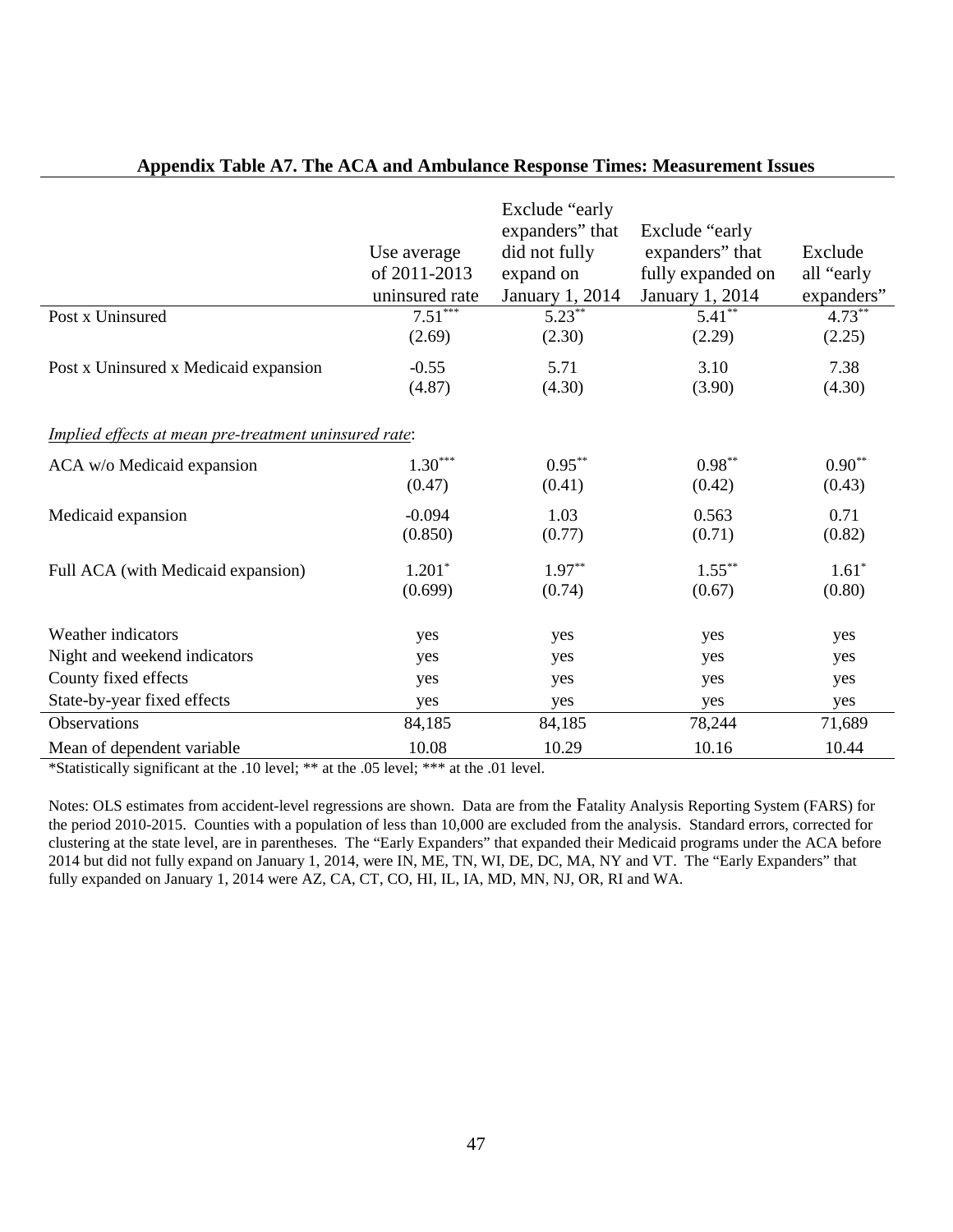|                                                              | ᄭᄼ             |              |             |             |
|--------------------------------------------------------------|----------------|--------------|-------------|-------------|
|                                                              |                | Deceased was | Deceased    | Deceased    |
|                                                              | Deceased was a | a White      | was a Black | was a Black |
|                                                              | White Male     | Female       | Male        | Female      |
| Post x Uninsured                                             | $-0.062$       | 0.005        | 0.056       | 0.005       |
|                                                              | (0.086)        | (0.097)      | (0.038)     | (0.032)     |
| Post x Uninsured x Medicaid expansion                        | $-0.062$       | 0.079        | 0.076       | 0.046       |
|                                                              | (0.215)        | (0.158)      | (0.058)     | (0.062)     |
| <u>Implied effects at mean pre-treatment uninsured rate:</u> |                |              |             |             |
| ACA w/o Medicaid expansion                                   | $-0.011$       | 0.001        | 0.010       | 0.001       |
|                                                              | (0.015)        | (0.017)      | (0.007)     | (0.006)     |
| Medicaid expansion                                           | 0.011          | 0.014        | 0.014       | 0.008       |
|                                                              | (0.039)        | (0.028)      | (0.010)     | (0.011)     |
| Full ACA (with Medicaid expansion)                           | 0.022          | 0.015        | $0.024***$  | 0.009       |
|                                                              | (0.035)        | (0.022)      | (0.008)     | (0.009)     |
| County fixed effects                                         |                |              | yes         |             |
|                                                              | yes            | yes          |             | yes         |
| State-by-year fixed effects                                  | yes            | yes          | yes         | yes         |
| Observations                                                 | 148,798        | 148,798      | 148,798     | 148,798     |
| Mean of dependent variable                                   | 0.582          | 0.245        | 0.090       | 0.035       |

#### **Appendix Table A8. The ACA and the Personal Characteristics of Individuals Killed in MVCs.**

\*Statistically significant at the .10 level; \*\* at the .05 level; \*\*\* at the .01 level.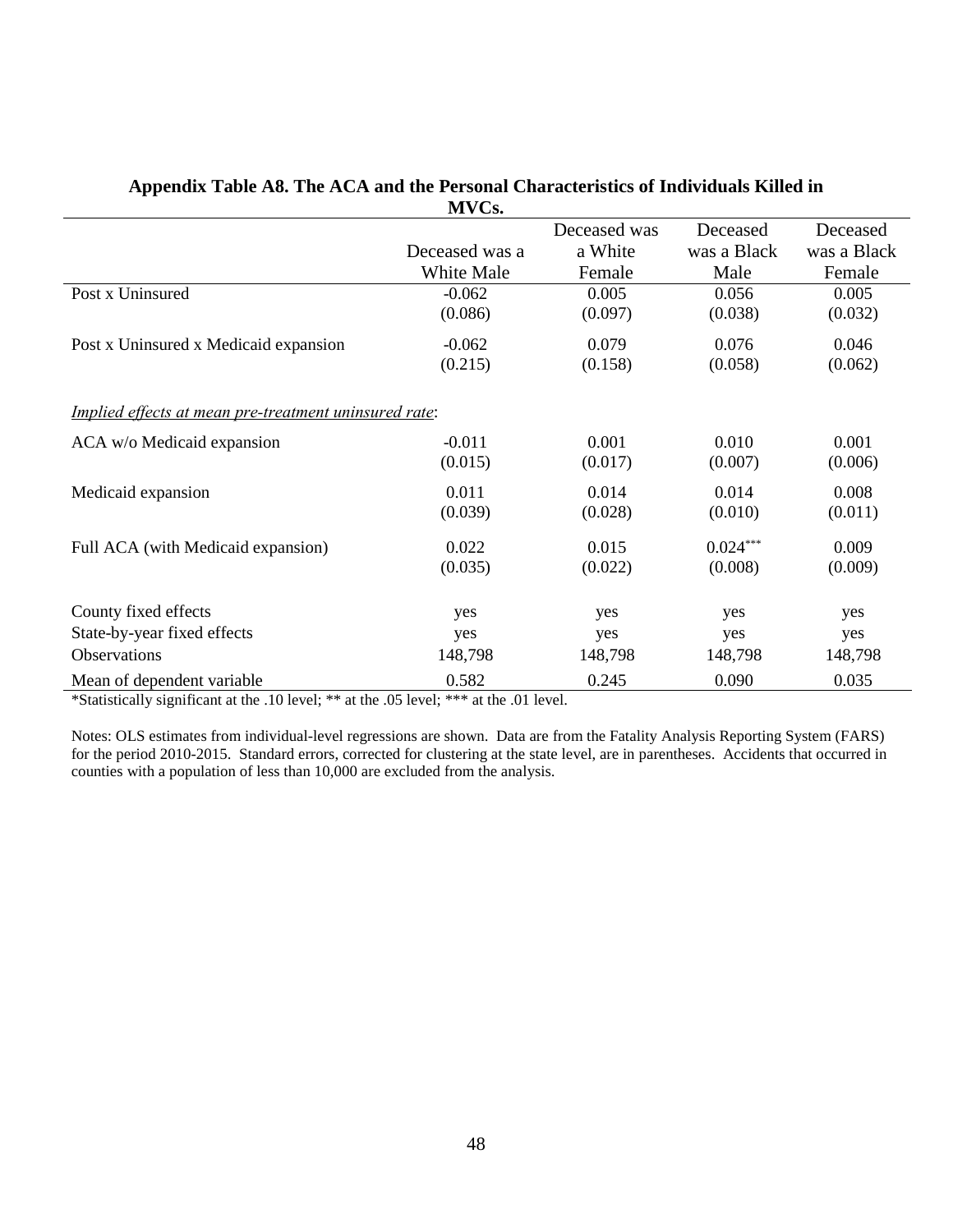| 111110 111 111 1 00                                          |              |             |               |              |          |  |  |
|--------------------------------------------------------------|--------------|-------------|---------------|--------------|----------|--|--|
| Deceased                                                     |              |             |               |              |          |  |  |
|                                                              | Deceased was | was a       |               | Deceased was |          |  |  |
|                                                              | a Hispanic   | Hispanic    | Deceased was  | an Asian     | Age of   |  |  |
|                                                              | Male         | Female      | an Asian Male | Female       | Deceased |  |  |
| Post x Uninsured                                             | $-0.079$     | $-0.109***$ | $-0.003$      | 0.003        | 1.87     |  |  |
|                                                              | (0.156)      | (0.028)     | (0.009)       | (0.010)      | (4.71)   |  |  |
| Post x Uninsured x Medicaid<br>expansion                     | 0.096        | $0.159***$  | $-0.009$      | 0.058        | 3.52     |  |  |
|                                                              | (0.184)      | (0.046)     | (0.039)       | (0.049)      | (7.78)   |  |  |
| <i>Implied effects at mean pre-treatment uninsured rate:</i> |              |             |               |              |          |  |  |
| ACA w/o Medicaid expansion                                   | $-0.014$     | $-0.020***$ | $-0.001$      | 0.001        | 0.334    |  |  |
|                                                              | (0.028)      | (0.005)     | (0.002)       | (0.002)      | (0.844)  |  |  |
| Medicaid expansion                                           | 0.017        | $0.029***$  | $-0.002$      | 0.010        | 0.630    |  |  |
|                                                              | (0.033)      | (0.008)     | (0.007)       | (0.009)      | (1.395)  |  |  |
| Full ACA (with Medicaid<br>expansion)                        | 0.003        | 0.009       | $-0.002$      | 0.011        | 0.965    |  |  |
|                                                              | (0.017)      | (0.006)     | (0.007)       | (0.009)      | (1.111)  |  |  |
| County fixed effects                                         | yes          | yes         | yes           | yes          | yes      |  |  |
| State-by-year fixed effects                                  | yes          | yes         | yes           | yes          | yes      |  |  |
| Observations                                                 | 165,730      | 165,730     | 148,798       | 148,798      | 165,618  |  |  |
| Mean of dependent variable                                   | 0.038        | 0.015       | 0.006         | 0.004        | 42.47    |  |  |

### **Appendix Table A8 (continued). The ACA and the Personal Characteristics of Individuals Killed in MVCs**

\*Statistically significant at the .10 level; \*\* at the .05 level; \*\*\* at the .01 level.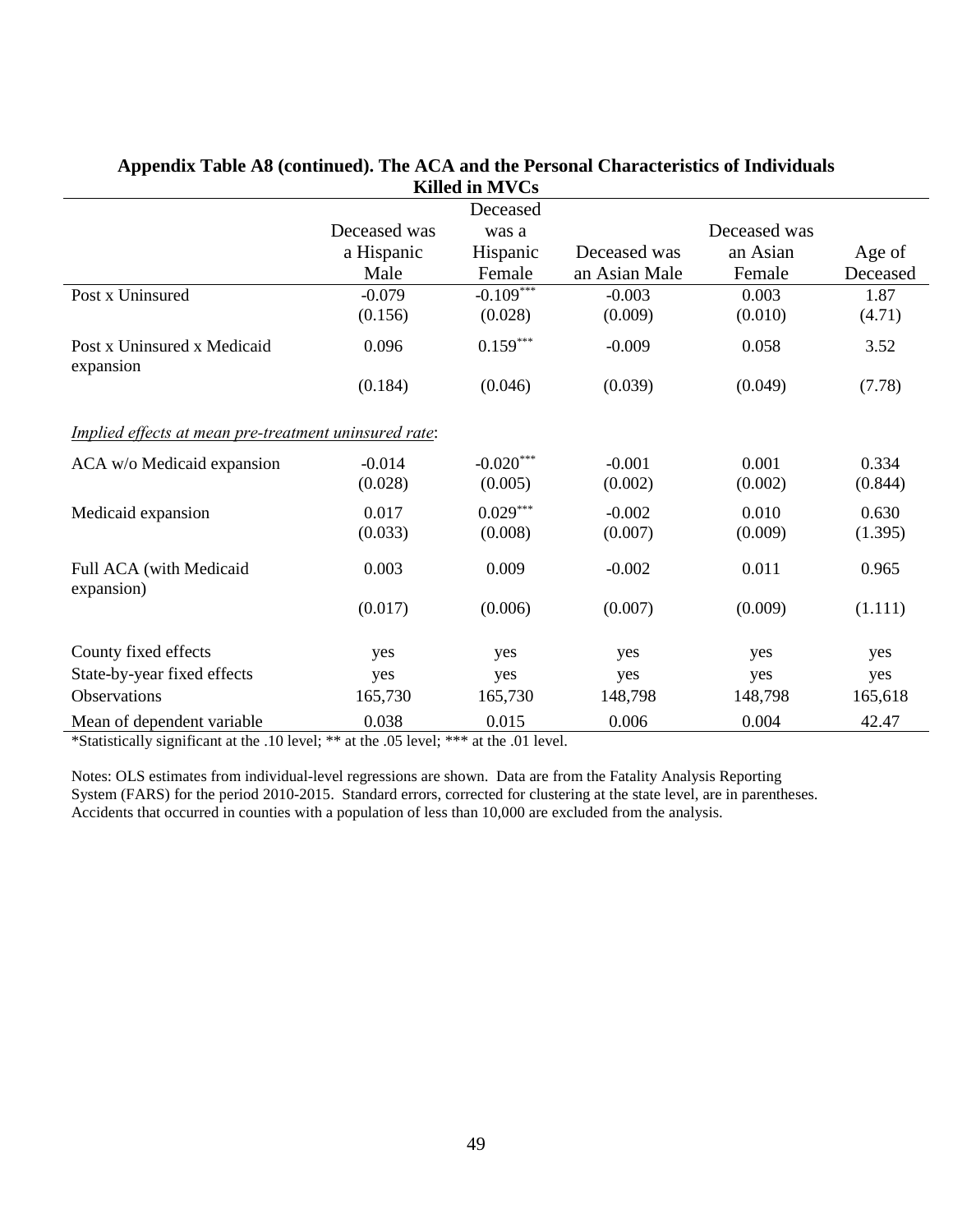| $\Delta$ ppenuix Tabie $\Delta$ ). The $\Delta$ e $\Delta$ and the envanisiances of $\Delta$ ves |                |                |               |             |  |  |  |
|--------------------------------------------------------------------------------------------------|----------------|----------------|---------------|-------------|--|--|--|
|                                                                                                  | Died due to    | Died due to    | Police        | Driver of   |  |  |  |
|                                                                                                  | Collision with | Collision with | Suspected     | Automobile  |  |  |  |
|                                                                                                  | Another        | Stationary     | Individual of | was Legally |  |  |  |
|                                                                                                  | Automobile     | Object         | Drug Use      | Drunk       |  |  |  |
| Post x Uninsured                                                                                 | $-0.082$       | 0.008          | $-0.014$      | $-0.069$    |  |  |  |
|                                                                                                  | (0.105)        | (0.065)        | (0.056)       | (0.081)     |  |  |  |
| Post x Uninsured x Medicaid expansion                                                            | 0.053          | 0.028          | $-0.044$      | $-0.021$    |  |  |  |
|                                                                                                  | (0.167)        | (0.149)        | (0.092)       | (0.249)     |  |  |  |
| <i>Implied effects at mean pre-treatment uninsured rate:</i>                                     |                |                |               |             |  |  |  |
| ACA w/o Medicaid expansion                                                                       | $-0.015$       | 0.001          | $-0.002$      | $-0.012$    |  |  |  |
|                                                                                                  | (0.019)        | (0.012)        | (0.010)       | (0.014)     |  |  |  |
| Medicaid expansion                                                                               | $-0.009$       | 0.005          | $-0.008$      | $-0.004$    |  |  |  |
|                                                                                                  | (0.030)        | (0.027)        | (0.017)       | (0.045)     |  |  |  |
| Full ACA (with Medicaid expansion)                                                               | $-0.005$       | 0.006          | $-0.010$      | $-0.016$    |  |  |  |
|                                                                                                  | (0.023)        | (0.024)        | (0.013)       | (0.042)     |  |  |  |
| County fixed effects                                                                             | yes            | yes            | yes           | yes         |  |  |  |
| State-by-year fixed effects                                                                      | yes            | yes            | yes           | yes         |  |  |  |
| Observations                                                                                     | 158,883        | 158,883        | 165,775       | 165,775     |  |  |  |
| Mean of dependent variable                                                                       | 0.456          | 0.298          | 0.061         | 0.312       |  |  |  |

**Appendix Table A9. The ACA and the Circumstances of MVCs** 

\*Statistically significant at the .10 level; \*\* at the .05 level; \*\*\* at the .01 level.